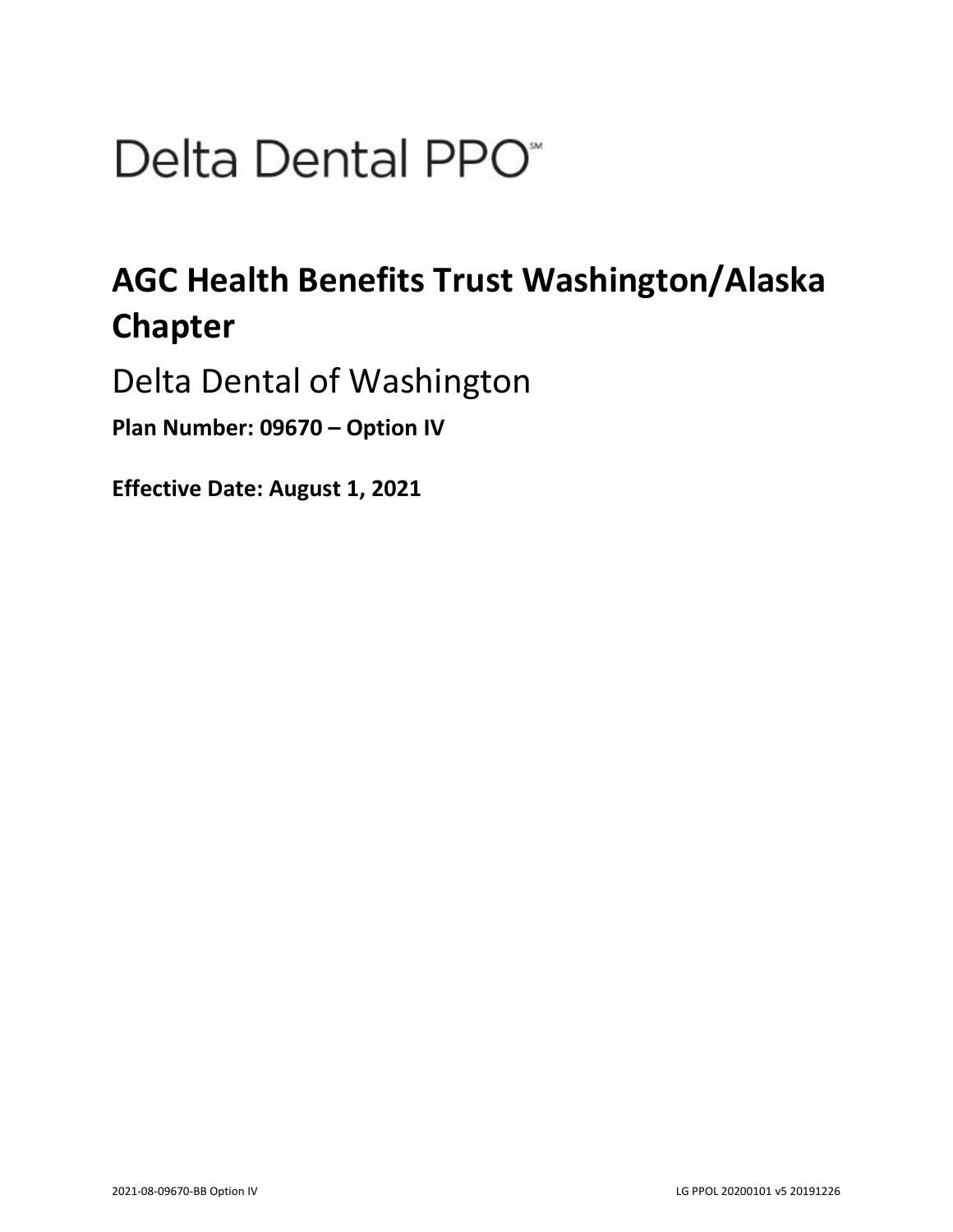Welcome to your dental plan, administered by Delta Dental of Washington, a founding member of the nationwide Delta Dental Plans Association.

We believe everyone can enjoy good oral and overall health, with no one left behind. It drives everything we do and has been our sole focus for over 60 years.

Your plan is a resource to make it easy for you to care for your smile. This benefit booklet summarizes your coverage and describes how your benefits may be used. Understanding your benefits is the first step to getting the most from your dental plan. Review this booklet before you visit your dentist and keep it for your reference.

You deserve a healthy smile. We're happy to help you protect it.

## **Questions Regarding Your Plan**

If you have questions regarding your dental benefits plan, please call or email our Customer Service Department at:

800-554-1907

CService@DeltaDentalWA.com

Written inquiries may be sent to:

Delta Dental of Washington

Customer Service Department

P.O. Box 75983

Seattle, WA 98175-0983

For the most current listing of Delta Dental Participating Dentists, visit our online directory at www.DeltaDentalWA.com or call us at 800-554-1907.

## **Communication Access for Individuals who are Deaf, Hard of Hearing, Deaf-Blind or Speech-Disabled**

Communication with Delta Dental of Washington for people who are deaf, hard of hearing, deaf-blind and/or speech disabled is available through Washington Relay Service. This is a free telecommunications relay service provided by the Washington State Office of the Deaf and Hard of Hearing.

The relay service allows individuals who use a Teletypewriter (TTY) to communicate with Delta Dental of Washington through specially trained communications assistants.

Dial 711 (the statewide telephone relay number) or 800-833-6384 to connect with a Washington Relay Service communications assistant. Ask them to dial Delta Dental of Washington Customer Service at 800-554-1907. They will then relay the conversation between you and our customer service representatives.

This service is free of charge in local calling areas. Calls can be made anywhere in the world, 24 hours a day, 365 days a year, with no restrictions on the number, length or type of calls. All calls are confidential, and no records of any conversation are maintained.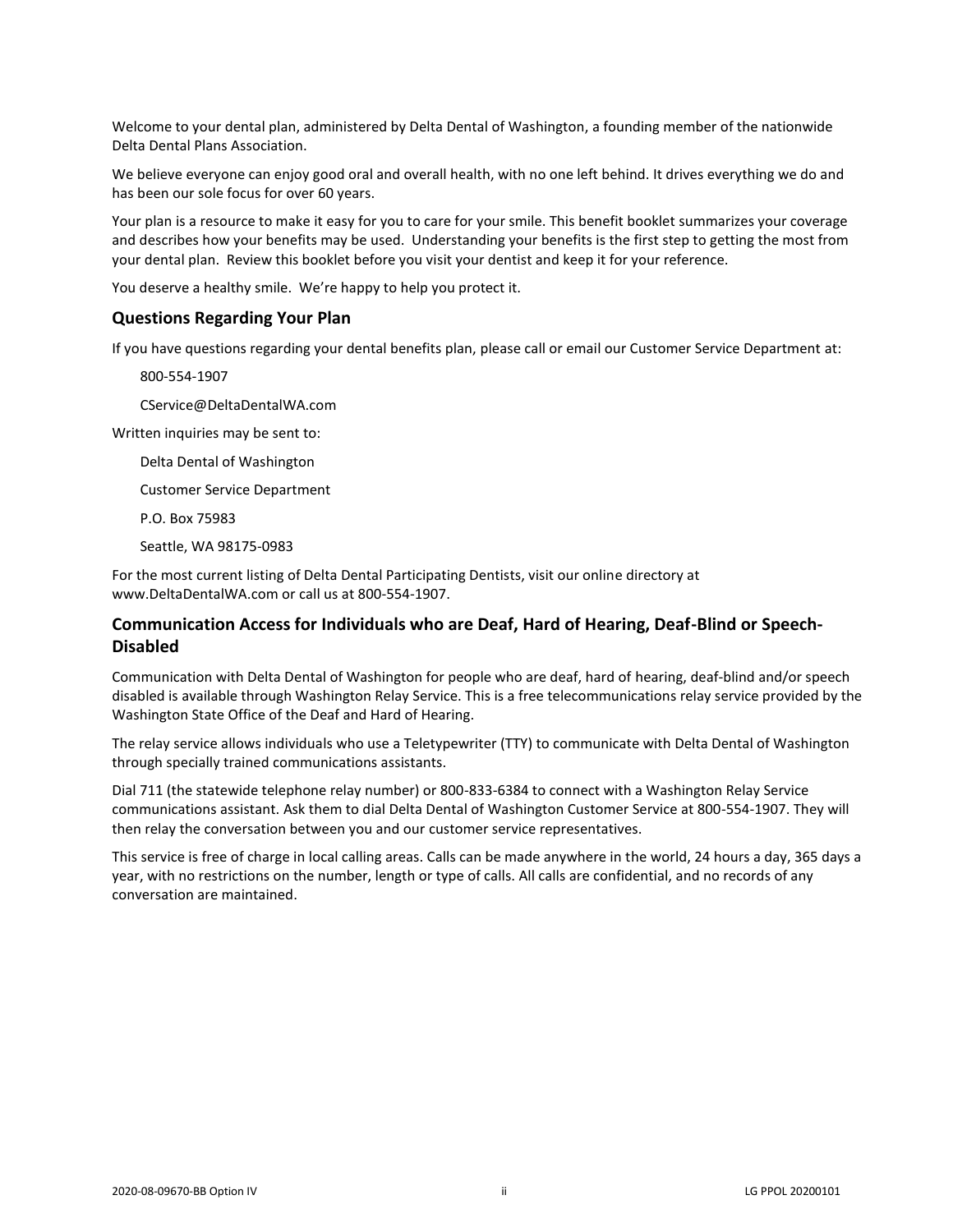## **Table of Contents**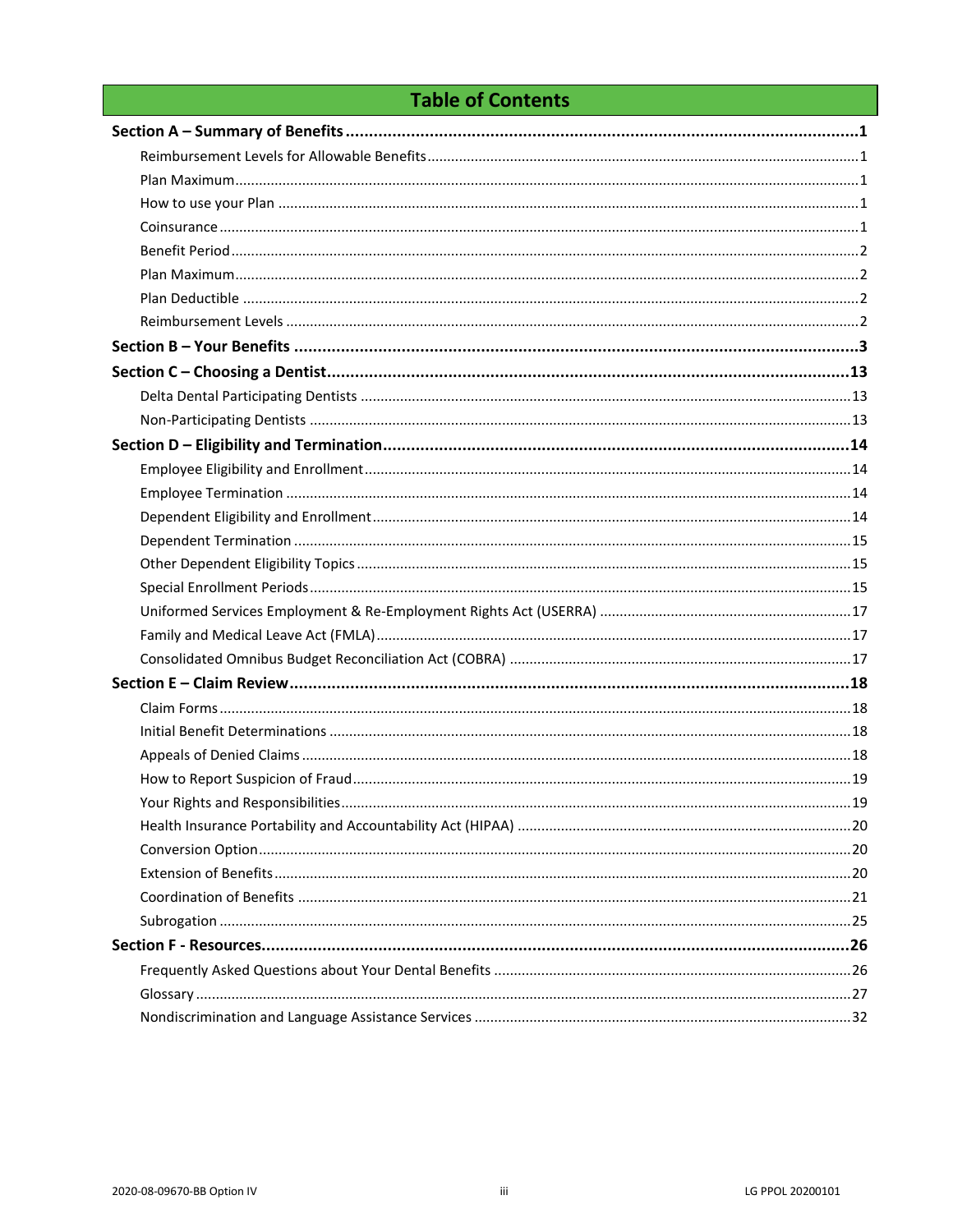## **Section A – Summary of Benefits**

## <span id="page-3-1"></span><span id="page-3-0"></span>**Reimbursement Levels for Allowable Benefits**

## **In-Network – Delta Dental PPO Dentists**

## **Out-of-Network – Non-Delta Dental PPO**

## <span id="page-3-2"></span>**Plan Maximum**

| Annual Plan Maximum per Person*. |  |  |  |
|----------------------------------|--|--|--|
|----------------------------------|--|--|--|

\*Class I Covered Dental Benefits do not accrue towards the Annual Plan Maximum.

The payment level for covered dental expenses arising as a direct result of an accidental injury is 100 percent, up to the unused Plan Maximum.

All Enrolled Employees and Enrolled Dependents are eligible for Class I, Class II, Class III Covered Dental Benefits, and accidental injury benefits.

The annual deductible is waived for:

- Class I Covered Dental Benefits.
- $\Diamond$  Accidental Injury Benefits.

## <span id="page-3-3"></span>**How to use your Plan**

The best way to take full advantage of your dental Plan is to know its features. You can learn them by reading this benefit booklet before you go to the dentist. This benefit booklet is designed to give you a clear understanding of how your dental coverage works and how to make it work for you. It also answers some common questions. If you have questions or do not understand something please give us a call at 800-554-1907. We're more than happy to help.

Consult your provider regarding any charges that may be your responsibility before treatment begins.

## <span id="page-3-4"></span>**Coinsurance**

DDWA will pay a percentage of the cost of your treatment and you are responsible for paying the allowable balance. The part you pay is called the coinsurance. If your plan has a deductible, you are responsible for the coinsurance even after a deductible is met.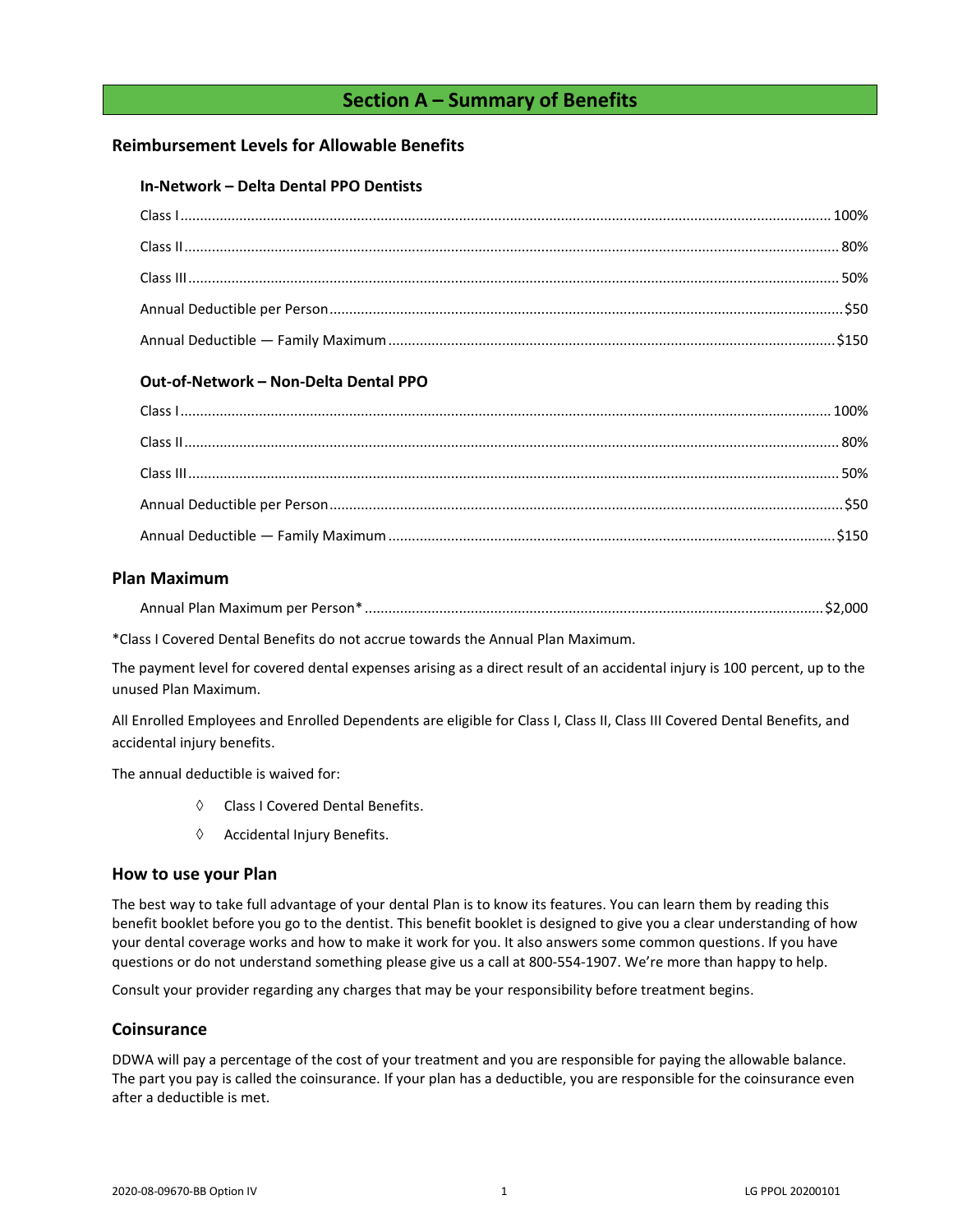Please see your "Reimbursement Levels for Allowable Benefits" under the "Summary of Benefits" section for details on the coinsurance required by your plan.

## <span id="page-4-0"></span>**Benefit Period**

Most dental benefits are calculated within a "benefit period," which is typically for one year. For this Plan, the benefit period is the 12-month period starting the first day of January and ending the last day of December.

## <span id="page-4-1"></span>**Plan Maximum**

The Plan Maximum is the maximum dollar amount DDWA will pay toward the cost of dental care within a specific benefit period. The maximum amount payable for Covered Dental Benefits in each benefit period is listed in the "Summary of Benefits" section in this booklet.

Charges for dental procedures requiring multiple treatment dates are considered incurred on the date the services are completed, also known as the seat date. Amounts paid for such procedures will be applied to the Plan Maximum based on the incurred date.

## <span id="page-4-2"></span>**Plan Deductible**

Your Plan has a deductible, which can be found in the "Summary of Benefits" section. This means that from the first payment or payments DDWA makes for Covered Dental Benefits, a deduction is taken. This deduction is owed to the provider by you. Once an Enrolled Person has satisfied the deductible during the benefit period, no further deduction will be taken for that Enrolled Person until the next benefit period.

Your family maximum is also listed in the "Summary of Benefits" section. Once a family has satisfied the maximum deductible amount during the benefit period, no further deduction will apply to any member of that family until the next benefit period.

## <span id="page-4-3"></span>**Reimbursement Levels**

Your dental Plan offers different classes of covered treatment. Each class also specifies limitations and exclusions. For more information about reimbursement levels for your plan, see the "Summary of Benefits" section in the front of this benefit booklet.

Refer to the "Benefits Covered by Your Plan" section of this benefit booklet for specific Covered Dental Benefits under this Plan.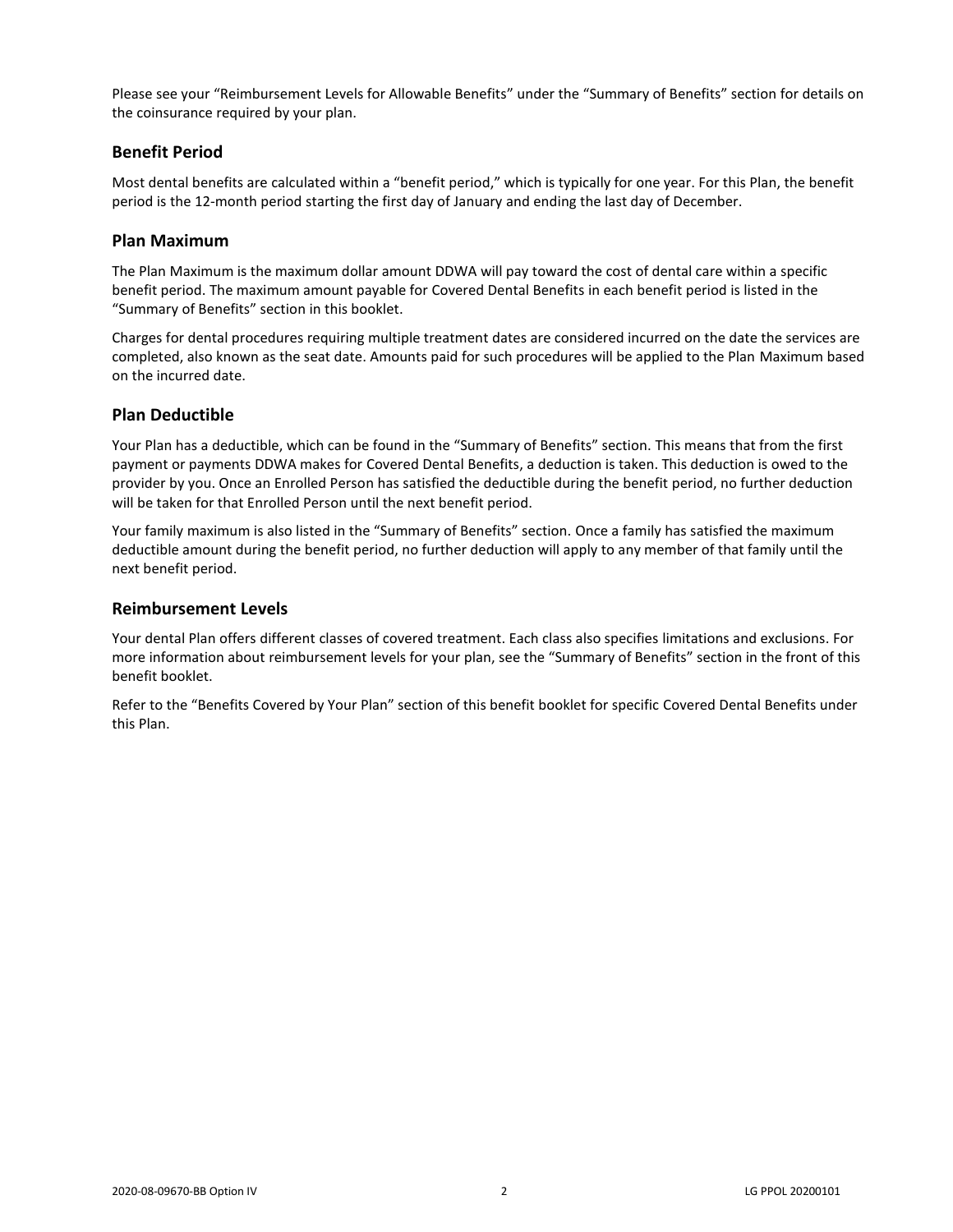## **Section B – Your Benefits**

## <span id="page-5-0"></span>**Benefits Covered By Your Plan**

The following are the Covered Dental Benefits under this Plan and are subject to the limitations and exclusions (refer also to "General Exclusions" section) contained in this benefit booklet. Such benefits (as defined) are available only when provided by a licensed dentist or other licensed professional when appropriate and necessary as determined by the standards of generally accepted dental practice and DDWA.

Note: Please be sure to consult your provider before treatment begins regarding any charges that may be your responsibility.

The amounts payable by DDWA for Covered Dental Benefits are described on your "Summary of Benefits" section of this benefit booklet.

## **Class I Benefits**

#### **Class I Diagnostic**

#### **Covered Dental Benefits**

- Comprehensive, or detailed and extensive oral evaluation.
- Diagnostic evaluation for routine or emergency purposes (dental exam).
- X-rays.

#### **Limitations**

- ♦ Comprehensive, or detailed and extensive oral evaluation is covered once in the patient's lifetime by the same dentist. Subsequent comprehensive or detailed and extensive oral evaluations from the same dentist are paid as a periodic oral evaluation.
- ♦ Routine evaluation is covered twice in a benefit period. Routine evaluation includes all evaluations except limited problem-focused evaluations.
- ⧫ Limited problem-focused evaluations are covered twice in a benefit period.
- Bitewing x-rays are covered once in a benefit period.
- ◆ A complete series or panoramic x-ray is covered once in a five-year period from the date of service.
	- $\Diamond$  Any number or combination of x-rays, billed for the same date of service, which equals or exceeds the allowed fee for a complete series, is considered a complete series for payment purposes.

#### **Exclusions**

- Consultations diagnostic services provided by a dentist other than the requesting dentist.
- Study models.
- Diagnostic services and x-rays related to temporomandibular joints (jaw joints) are not a Class I paid Covered Dental Benefit.

#### **Class I Preventive**

#### **Covered Dental Benefits**

- Prophylaxis (cleaning).
- ⧫ Periodontal maintenance**.**
- ⧫ Topical application of fluoride including fluoridated varnishes.
- Sealants.
- Space maintainers.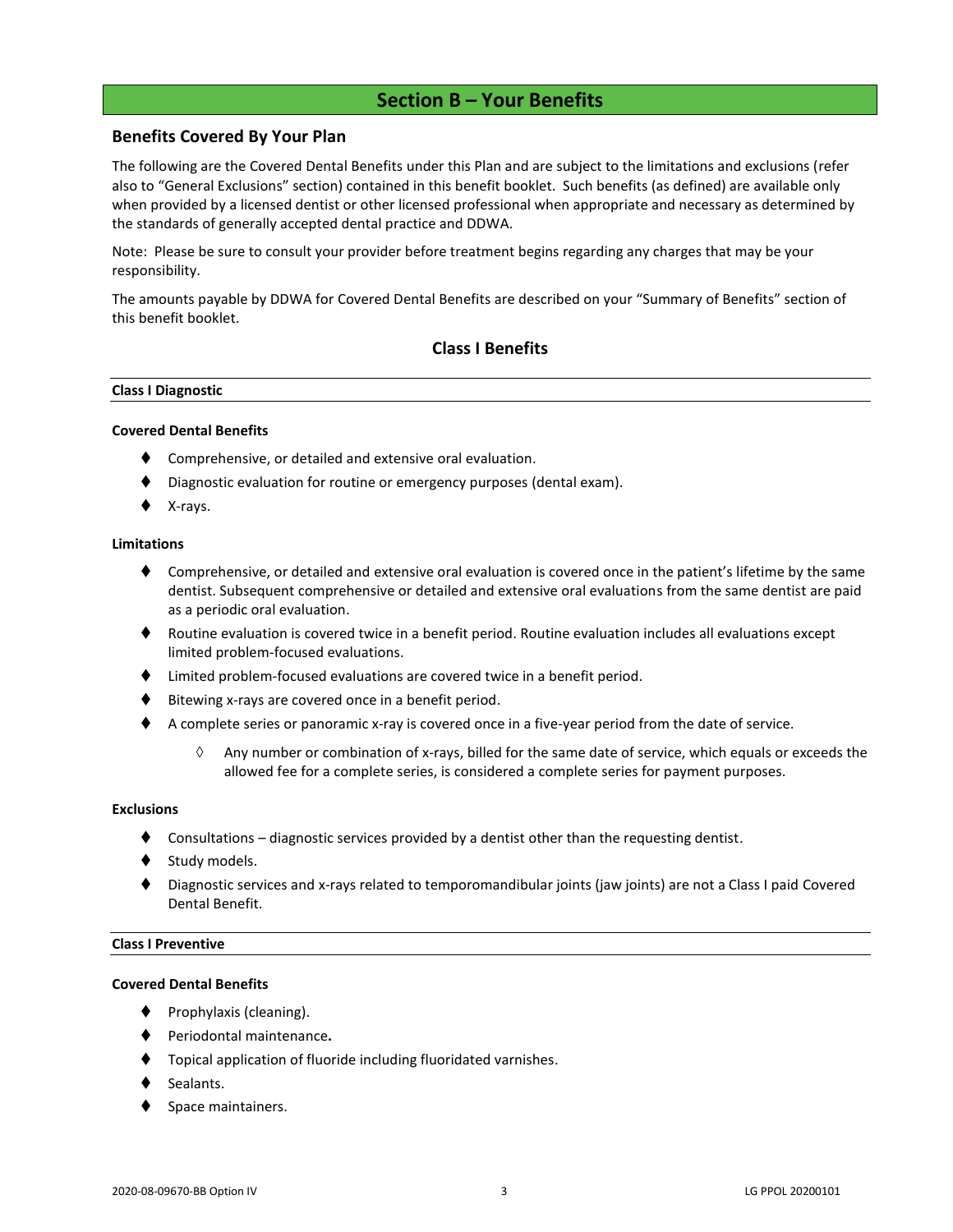⧫ Preventive resin restoration.

## **Limitations**

- ⧫ Any combination of prophylaxis (cleaning) and periodontal maintenance is covered twice in a benefit period.
	- $\Diamond$  Periodontal maintenance procedures are covered only if a patient has completed active periodontal treatment.
- ⧫ For any combination of adult prophylaxis (cleaning) and periodontal maintenance, third and fourth occurrences may be covered if your gums have Pocket depth readings of 5mm or greater.\*
- ⧫ Topical application of fluoride is limited to two covered procedures in a benefit period.
- ⧫ The application of a sealant is a Covered Dental Benefit once in a two-year period per tooth from the date of service.
	- $\Diamond$  Benefit coverage for application of sealants is limited to permanent molars that have no restorations (includes preventive resin restorations) on the occlusal (biting) surface.
- Space maintainers are covered once in a patient's lifetime through age 17 for the same quadrant.
- ⧫ The application of a preventive resin restoration is a Covered Dental Benefit once in a two-year period per tooth from the date of service.
	- $\Diamond$  Payment for a preventive resin restoration will be for permanent molars with no restorations on the occlusal (biting) surface.
	- $\Diamond$  The application of a preventive resin restoration is not a Covered Dental Benefit for two years after a sealant or preventive resin restoration on the same tooth.

\*Note: These benefits are available only under certain conditions of oral health. It is strongly recommended that you have your dentist submit a Confirmation of Treatment and Cost request to determine if treatment is a covered dental benefit. A Confirmation of Treatment and Cost is not a guarantee of payment. See the "Confirmation of Treatment and Cost" section for additional information.

## **Exclusions**

⧫ Plaque control program (oral hygiene instruction, dietary instruction and home fluoride kits).

## **Class I Periodontics**

## **Covered Dental Benefits**

- ◆ Prescription-strength fluoride toothpaste.
- ⧫ Prescription-strength antimicrobial rinses.

## **Limitations**

- ⧫ Prescription-strength fluoride toothpaste and antimicrobial rinse are Covered Dental Benefits following periodontal surgery or other covered periodontal procedures when dispensed in a dental office.
- ⧫ Proof of a periodontal procedure must accompany the claim or the patient's history with DDWA must show a periodontal procedure within the previous 180 days.
- ⧫ Prescription-strength antimicrobial rinse may be dispensed once per course of periodontal treatment, which may include several visits.
- Prescription-strength antimicrobial rinse is available for women during pregnancy without any periodontal procedure.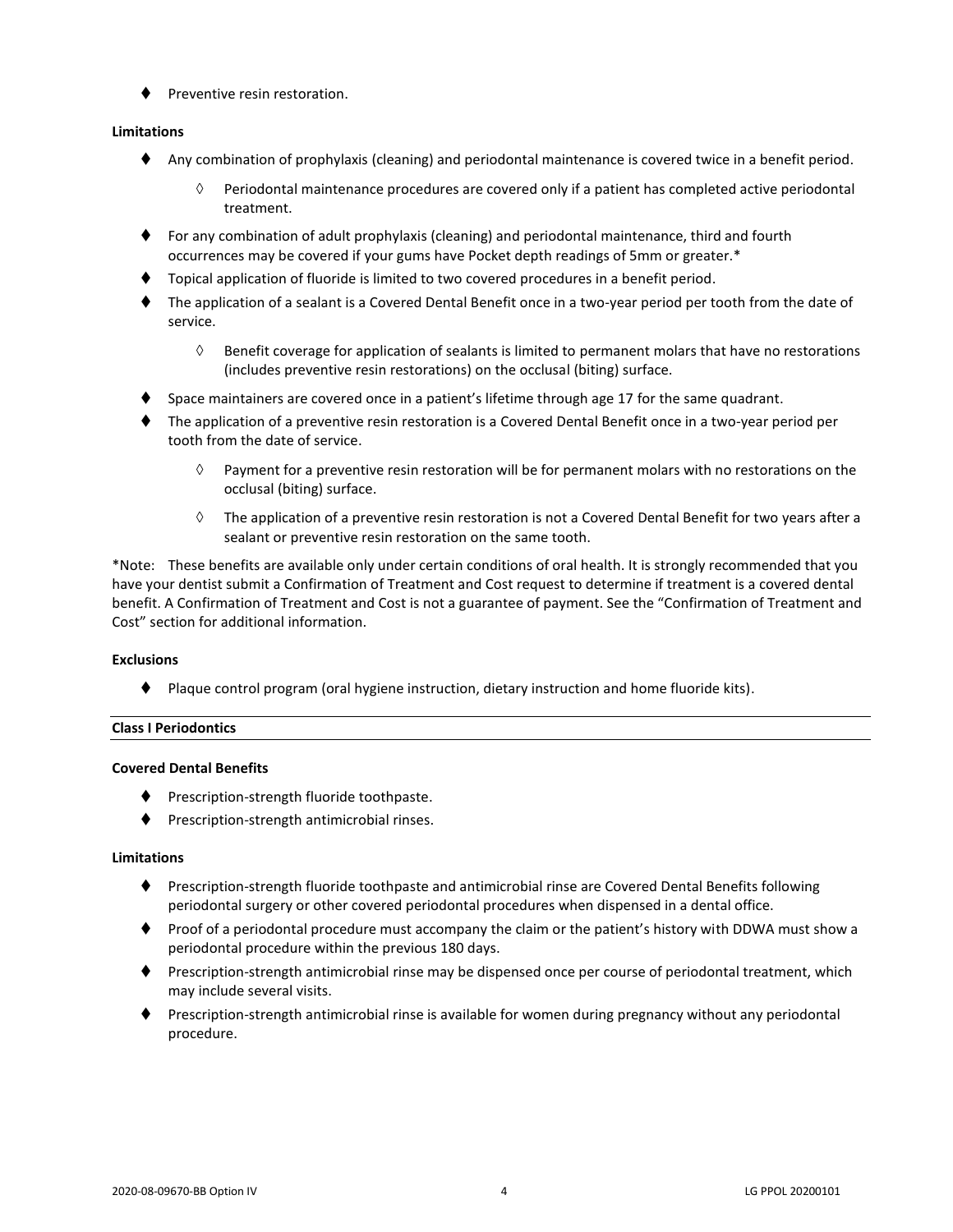## **Class II Sedation**

## **Covered Dental Benefits**

- ⧫ General anesthesia.
- ⧫ Intravenous moderate sedation.

## **Limitations**

- ◆ General anesthesia is a Covered Dental Benefit only in conjunction with certain covered endodontic, periodontic and oral surgery procedures, as determined by DDWA, or when medically necessary, for children through age six, or a physically or developmentally disabled person, when in conjunction with Class I, II, and  $III.*$
- ⧫ Intravenous moderate sedation is covered in conjunction with certain covered endodontic, periodontic and oral surgery procedures, as determined by DDWA.\*
- ◆ Sedation, which is either general anesthesia or intravenous moderate sedation, is a Covered Dental Benefit only once per day.

\*Note: These benefits are available only under certain conditions of oral health. It is strongly recommended that you have your dentist submit a Confirmation of Treatment and Cost request to determine if the treatment is a covered dental benefit. A Confirmation of Treatment and Cost is not a guarantee of payment. See the "Confirmation of Treatment and Cost" section" for additional information.

## **Exclusions**

♦ General anesthesia or intravenous moderate sedation for routine post-operative procedures is not a paid Covered Dental Benefit except as described above for children through the age of six or a physically or developmentally disabled person.

## **Class II Palliative Treatment**

## **Covered Dental Benefits**

⧫ Palliative treatment for pain.

## **Limitations**

⧫ Postoperative care and treatment of routine post-surgical complications are included in the initial cost for surgical treatment if performed within 30 days.

## **Class II Restorative**

#### **Covered Dental Benefits**

- ◆ Restorations (fillings).
- Stainless steel crowns.

## **Limitations**

- ♦ Restorations on the same surface(s) of the same tooth are covered once in a two-year period from the date of service.
- ◆ Restorations are covered for the following reasons:
	- $\Diamond$  Treatment of carious lesions (visible destruction of hard tooth structure resulting from the process of dental decay).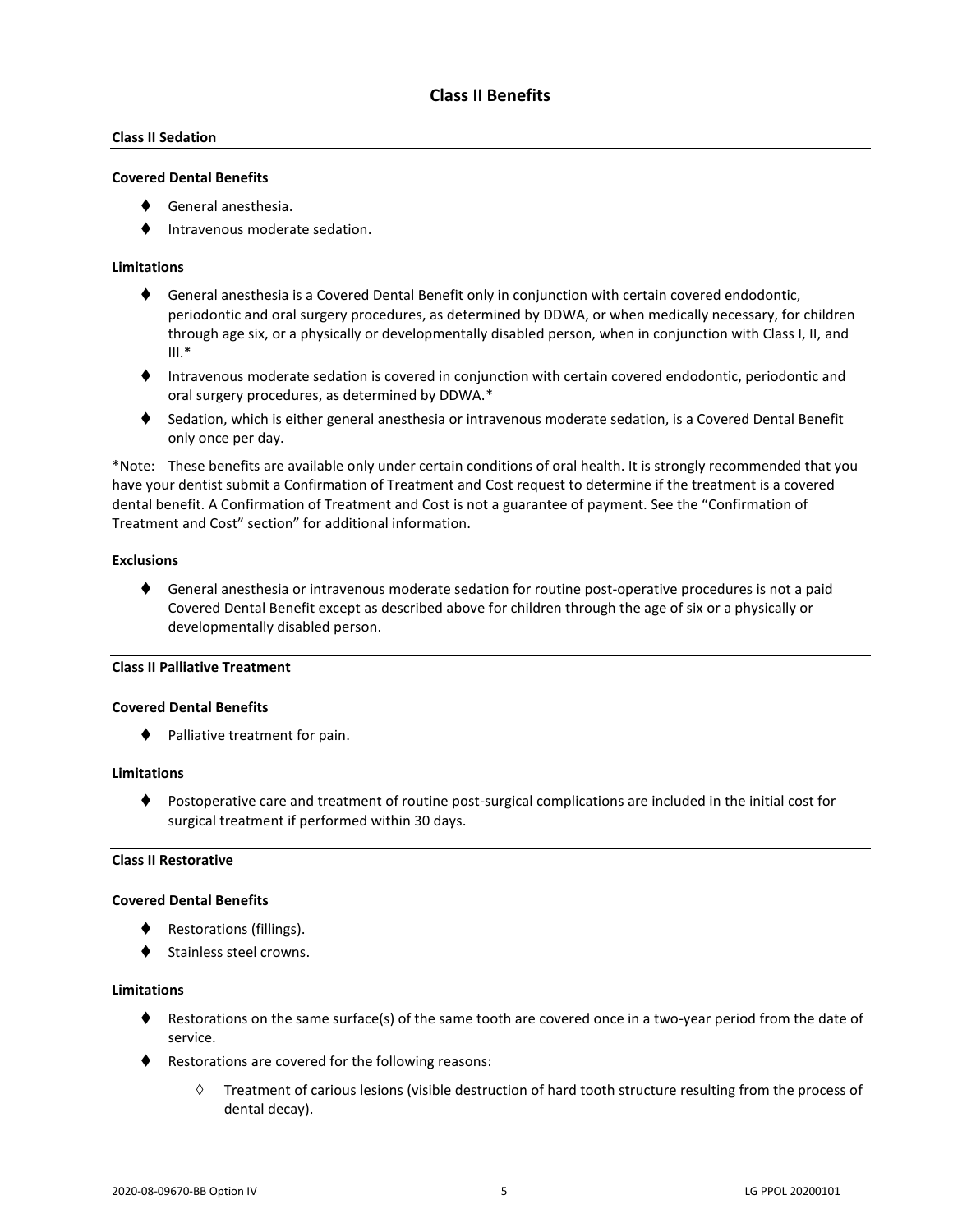- $\Diamond$  Fracture resulting in significant loss of tooth structure (missing cusp).
- $\Diamond$  Fracture resulting in significant damage to an existing restoration.
- ♦ If a resin-based composite or glass ionomer restoration is placed in a posterior tooth (except those placed in the buccal (facial) surface of bicuspids), it will be considered an elective procedure and an amalgam allowance will be made, with any difference in cost being the responsibility of the patient.
- ◆ Stainless steel crowns are covered once in a two-year period from the date of service.

## **Exclusions**

- ◆ Overhang removal.
- Copings.
- ◆ Re-contouring or polishing of a restoration.
- ♦ Restorations necessary to correct vertical dimension or to alter the morphology (shape) or occlusion.

#### **Please also see:**

⧫ Refer to "Class III Restorative" for more information regarding coverage for crowns (other than stainless steel), inlays, veneers or onlays.

#### **Class II Oral Surgery**

## **Covered Dental Benefits**

- Removal of teeth.
- ♦ Preparation of the mouth for insertion of dentures.
- ⧫ Treatment of pathological conditions and traumatic injuries of the mouth.

## **Exclusions**

- ♦ Bone replacement graft for ridge preservation.
- ♦ Bone grafts, of any kind, to the upper or lower jaws not associated with periodontal treatment of teeth.
- ♦ Orthognathic surgery or treatment.
- ◆ Tooth transplants.
- Materials placed in tooth extraction sockets for the purpose of generating osseous filling.

## **Please also see:**

⧫ "Class II Sedation "section for additional information.

## **Class II Periodontics**

#### **Covered Dental Benefits**

- ♦ Surgical and nonsurgical procedures for treatment of the tissues supporting the teeth.
- ⧫ Periodontal scaling/root planing.
- ◆ Periodontal surgery.
- ⧫ Limited adjustments to occlusion (eight teeth or fewer).
- ⧫ Localized delivery of antimicrobial agents.\*
- ⧫ Gingivectomy.

## **Limitations**

♦ Periodontal scaling/root planing is covered once in a 36-month period from the date of service.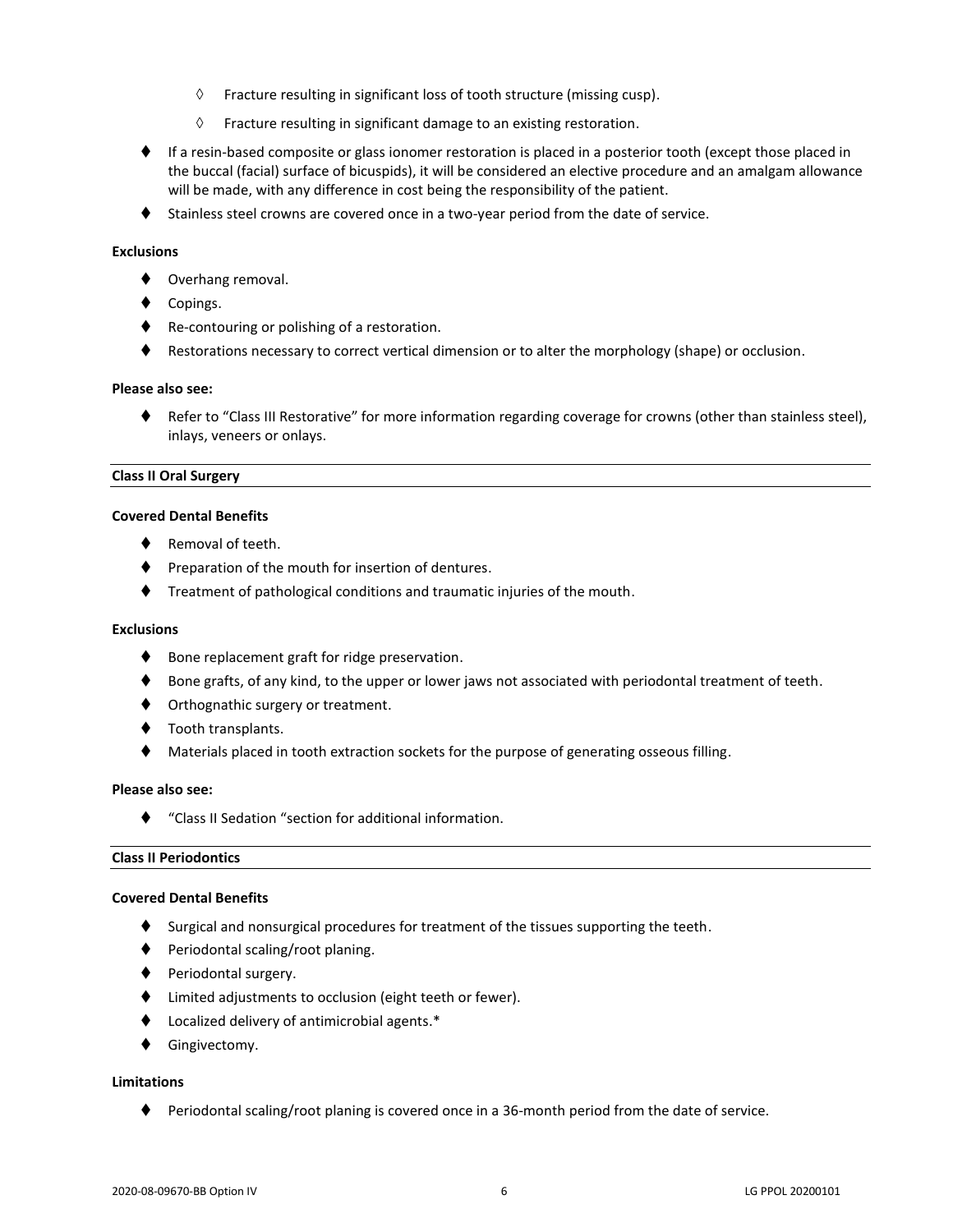- Limited occlusal adjustments are covered once in a 12-month period from the date of service.
- ⧫ Periodontal surgery (per site) is covered once in a three-year period from the date of service.
	- $\Diamond$  Periodontal surgery must be preceded by scaling and root planing done a minimum of six weeks and a maximum of six months prior to treatment, or the patient must have been in active supportive periodontal therapy.
- Soft tissue grafts (per site) are covered once in a three-year period from the date of service.
- ⧫ Localized delivery of antimicrobial agents is a Covered Dental Benefit under certain conditions of oral health, such as periodontal Pocket depth readings of 5mm or greater.\*
	- When covered, localized delivery of antimicrobial agents is limited to two teeth per quadrant and up to two times (per tooth) in a benefit period.
	- $\Diamond$  When covered, localized delivery of antimicrobial agents must be preceded by scaling and root planing done a minimum of six weeks and a maximum of six months prior to treatment, or the patient must have been in active supportive periodontal therapy.

\*Note: Some benefits are available only under certain conditions of oral health. It is strongly recommended that you have your dentist submit a Confirmation of Treatment and Cost request to determine if the treatment is a Covered Dental Benefit. A Confirmation of Treatment and Cost is not a guarantee of payment. See the "Confirmation of Treatment and Cost "section for additional information.

#### **Please also see:**

- ⧫ "Class I Preventive" section for prophylaxis (cleaning) benefits.
- ⧫ "Class II Sedation" section for additional information.
- ⧫ "Class III Periodontics" section for complete occlusal equilibration or occlusal guard.

#### **Class II Endodontics**

## **Covered Dental Benefits**

⧫ Procedures for pulpal and root canal treatment, including pulp exposure treatment, pulpotomy, and apicoectomy.

## **Limitations**

- Root canal treatment on the same tooth is covered once in a two-year period from the date of service.
- ♦ Re-treatment of the same tooth is allowed only when performed by a dentist other than the dentist who performed the original treatment and only if the re-treatment is performed in a dental office other than the office where the original treatment was performed.

## **Exclusions**

⧫ Bleaching of teeth.

## **Please also see:**

⧫ "Class II Sedation" section for additional information.

## **Class III Benefits**

## **Class III Periodontics**

These benefits are available for patients with periodontal Pocket depth readings of 5mm or greater only, as determined by your dentist. It is strongly recommended that prior to treatment you have your dentist submit a Confirmation of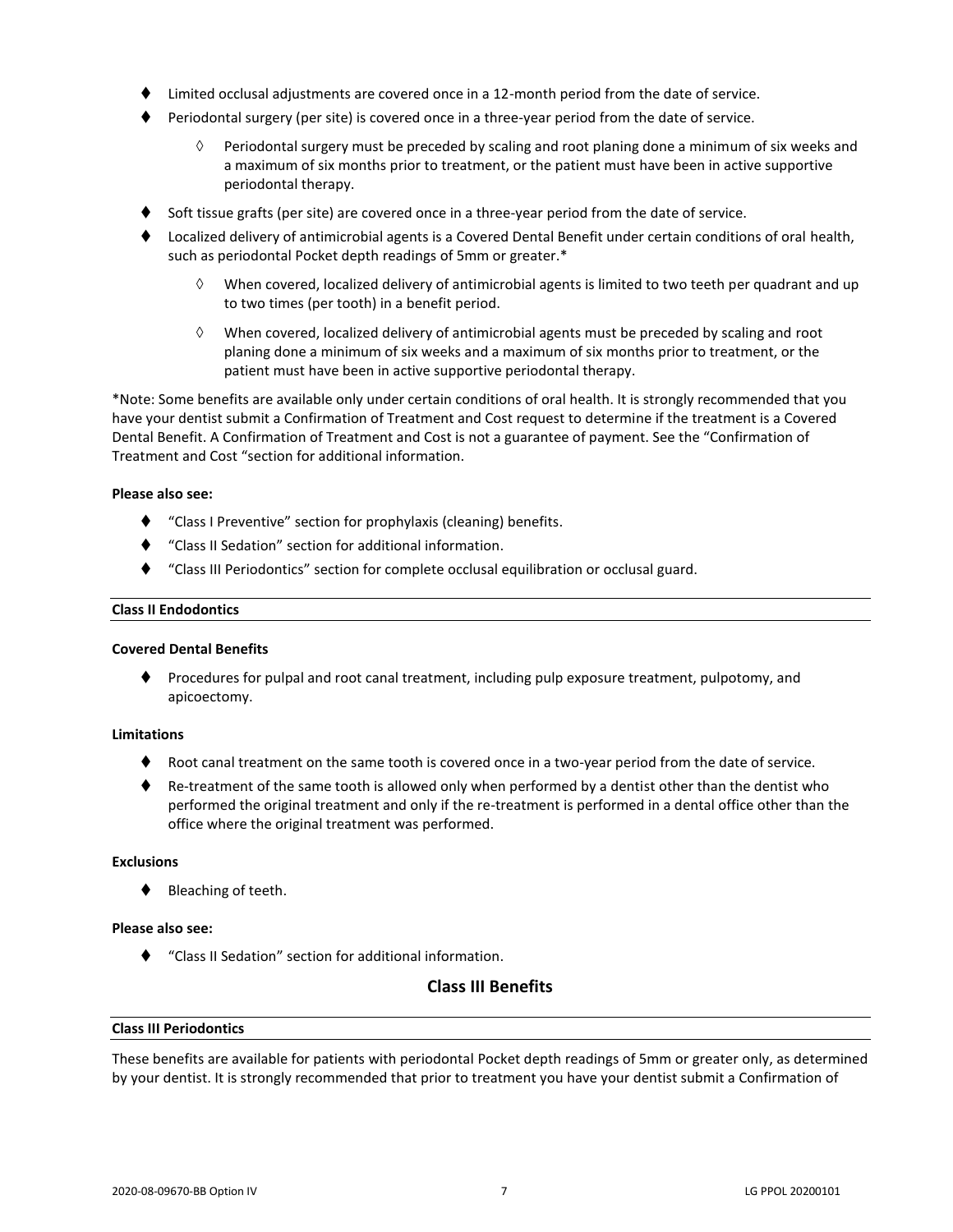Treatment and Cost to determine if the planned treatment is a Covered Dental Benefit. A Confirmation of Treatment and Cost is not a guarantee of payment.

## **Covered Dental Benefits**

- ◆ Occlusal-guard (nightguard).
- ◆ Repair and relines of occlusal-guard.
- Complete occlusal equilibration.

## **Limitations**

- ⧫ Occlusal-guard is covered once in a three-year period from the date of service.
- ⧫ Repair and relines done more than six months after the date of initial placement are covered.
- Complete occlusal equilibration is covered once in a lifetime.

## **Class III Restorative**

## **Covered Dental Benefits**

- ⧫ Crowns, veneers, and onlays for treatment of carious lesions (visible destruction of hard tooth structure resulting from the process of removing dental decay) or fracture resulting in significant loss of tooth structure (e.g., missing cusps or broken incisal edge).
- ◆ Crown buildups.
- Post and core on endodontically-treated teeth.
- ⧫ Implant-supported crown.

## **Limitations**

- ♦ A crown, veneer, or onlay on the same tooth is covered once in a seven-year period from the seat date.
- ♦ An implant-supported crown on the same tooth is covered once in a seven-year period from the original seat date of a previous crown on the same tooth.
- ◆ An inlay (as a single tooth restoration) will be considered as elective treatment and an amalgam allowance will be made, with any difference in cost being the responsibility of the Enrolled Person, once in a two-year period from the seat date.
- ⧫ Payment for a crown, veneer, inlay, or onlay shall be paid based upon the date that the treatment or procedure is completed.
- ♦ A crown buildup is covered for a non-endodontically treated posterior (back) tooth only when one cusp is missing down to, or closer than, 2mm from the gum tissue in preparation for a restorative crown.
- ♦ A crown buildup is covered for an endodontically or a non-endodontically treated anterior (front) tooth only when more than 1/2 of the mesial-distal width of the incisal edge is missing down past the junction of the incisal and middle third of the tooth in preparation for a restorative crown.
- ◆ A crown buildup is covered once in a seven-year period on the same tooth from the date of service.
- ♦ A post and core is covered once in a seven-year period on the same tooth from the date of service.
- ◆ Crown buildups or post and cores are not a paid Covered Dental Benefit within two years of a restoration on the same tooth from the date of service.
- ◆ A crown used for purposes of re-contouring or repositioning a tooth to provide additional retention for a removable partial denture is not a paid Covered Dental Benefit unless the tooth is decayed to the extent that a crown would be required to restore the tooth whether or not a removable partial denture is part of the treatment.

## **Exclusions**

Copings.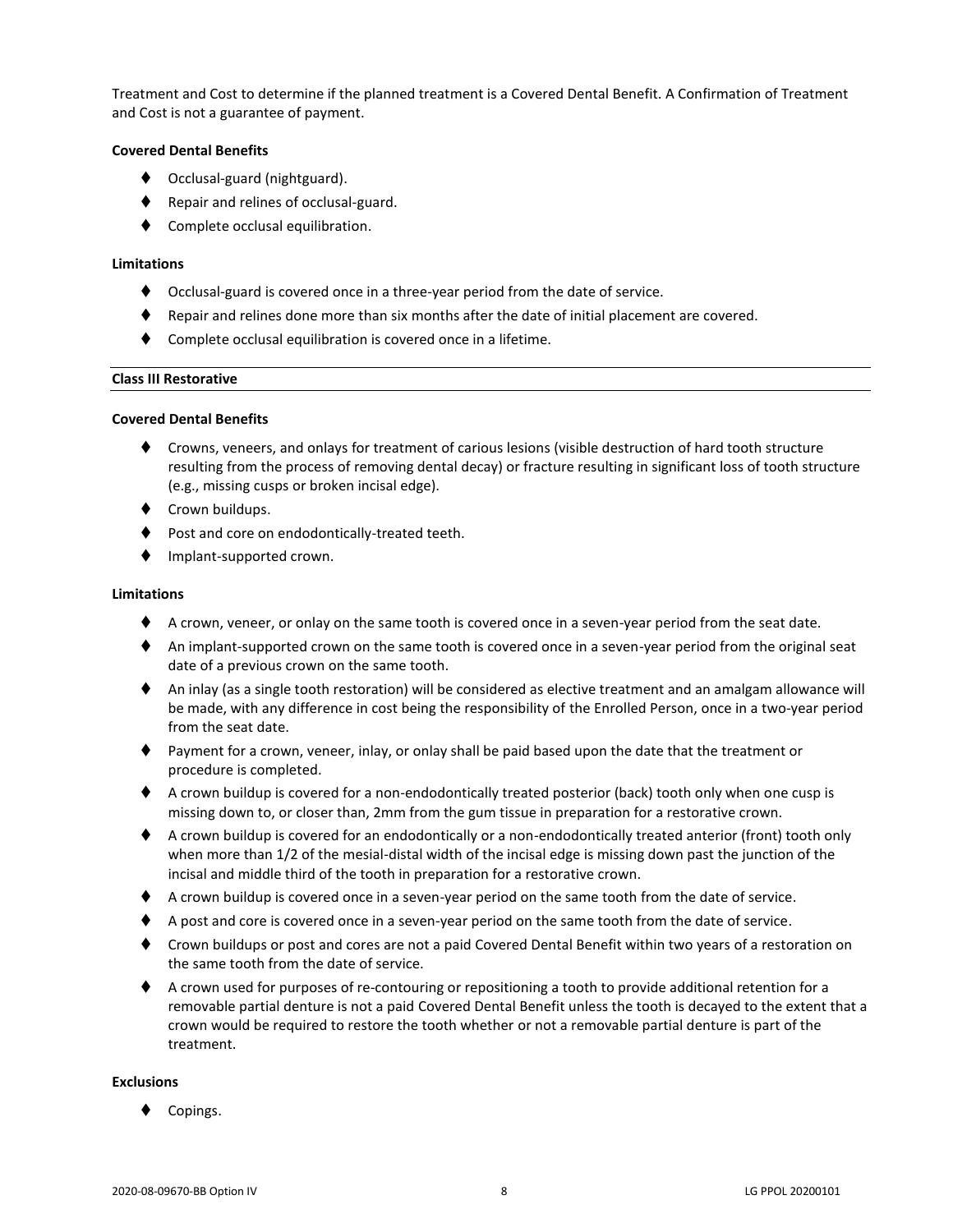- A core buildup is not billable with placement of an onlay, 3/4 crown, inlay or veneer.
- ♦ A crown or onlay is not a paid Covered Dental Benefit when used to repair micro-fractures of tooth structure when the tooth is asymptomatic (displays no symptoms) or there is an existing restoration with no evidence of decay or other significant pathology.
- ◆ A crown or onlay placed because of weakened cusps or existing large restorations.

## **Class III Prosthodontics**

#### **Covered Dental Benefits**

- Dentures.
- ⧫ Fixed partial dentures (fixed bridges).
- Inlays when used as a retainer for a fixed partial denture (fixed bridge).
- ◆ Removable partial dentures.
- ◆ Adjustment or repair of an existing prosthetic appliance.
- Surgical placement or removal of implants or attachments to implants.

#### **Limitations**

- Replacement of an existing removable partial denture is covered once every seven years from the delivery date and only then if it is unserviceable and cannot be made serviceable.
- ⧫ Payment for dentures, fixed partial dentures (fixed bridges), inlays (only when used as a retainer for a fixed bridge), and removable partial dentures shall be paid upon the seat/delivery date.
- ♦ Implants and superstructures are covered once every seven years.
- ⧫ **Temporary Denture -** DDWA will allow the amount of a reline toward the cost of an interim partial or full denture. After placement of the permanent prosthesis, an initial reline will be a benefit after six months.
- ⧫ **Denture adjustments and relines –** Denture adjustments and relines done more than six months after the initial placement are covered. Subsequent relines or rebases (but not both) will be covered once in a 12 month period from the date of service.

## **Exclusions**

- ⧫ Crowns in conjunction with overdentures.
- ⧫ Duplicate dentures.
- ⧫ Personalized dentures.
- ◆ Copings.
- ◆ Maintenance or cleaning of a prosthetic appliance.

## **Other Benefits**

#### **Well Baby Checkups**

Please ensure your infant child is enrolled in your dental plan to receive these benefits.

For your infant child (three years of age and under), Delta Dental of Washington offers coverage for an oral evaluation and fluoride treatment through your family physician. Many physicians are trained to offer these evaluations, so please inquire when scheduling an appointment to be sure your physician offers this type of service. When visiting a physician with your infant, DDWA will reimburse the physician as a Non-Participating Provider, on your behalf for Oral Evaluation and Topical Application of Fluoride services performed. Reimbursement will be based on 100 percent of the applicable Non-Participating Provider fee for either Oral Evaluation or Topical Application of Fluoride, or both, depending on actual services provided.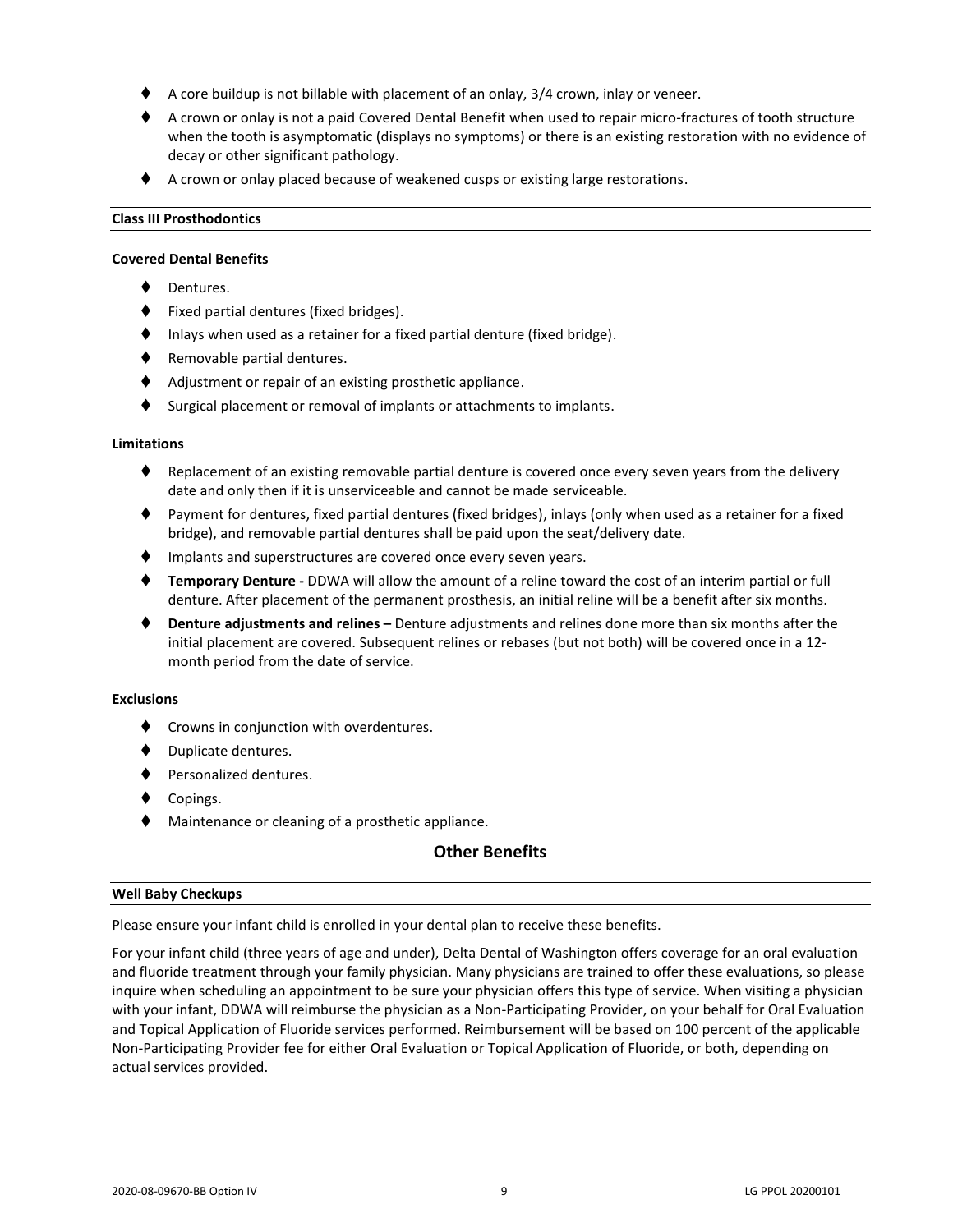Please see the "Benefits Covered by Your Plan" section of this booklet for any other limitations. Also, please be aware that DDWA has no control over the charges or billing practices of non-dentist providers which may affect the amount DDWA will pay and your financial responsibility.

If your provider has received training regarding Well Baby Checkups from DDWA they will have been provided instructions on how to submit a claim form. If your provider has not received training from DDWA, or if any provider has questions regarding how to file a claim they may contact us at 800-554-1907 for information on submitting a standard claim form for this service. If you have paid your provider directly and have a receipt for these services, please call us at 800-554-1907 for information on how to obtain reimbursement.

## **Accidental Injury**

DDWA will pay 100 percent of the filed fee or the maximum allowable fee for Class I, Class II, and Class III Covered Dental Benefit expenses arising as a direct result of an accidental bodily injury. However, payment for accidental injury claims will not exceed the unused Plan Maximum. A bodily injury does not include teeth broken or damaged during the act of chewing or biting on foreign objects. Coverage is available during the benefit period and includes necessary procedures for dental diagnosis and treatment rendered within 180 days following the date of the accident.

## **General Exclusions**

This Plan does not cover every part of the dental care you may need. The benefits under this plan are subject to limitations listed above which affect the benefits you receive or how often some procedures will be covered. Additionally, there are exclusions to the type of services covered. These limitations and exclusions are detailed with the specific benefits listed above and in this General Exclusion section. These limitations and exclusions warrant careful reading.

These items are not paid Covered Dental Benefits under this Plan.

- 1) Dentistry for cosmetic reasons.
- 2) Restorations or appliances necessary to correct vertical dimension or to restore the occlusion, which include restoration of tooth structure lost from attrition, abrasion or erosion, and restorations for malalignment of teeth.
- 3) Services for injuries or conditions that are compensable under Worker's Compensation or Employers' Liability laws, and services that are provided to the covered person by any federal, state or provincial government agency or provided without cost to the covered person by any municipality, county, or other political subdivision, other than medical assistance in this state, under medical assistance RCW 74.09.500, or any other state, under 42 U.S.C., Section 1396a, section 1902 of the Social Security Act.
- 4) Application of desensitizing agents (treatment for sensitivity or adhesive resin application).
- 5) Experimental services or supplies.
	- a) This includes:
		- i) Procedures, services or supplies are those whose use and acceptance as a course of dental treatment for a specific condition is still under investigation/observation. In determining whether services are experimental, DDWA, in conjunction with the American Dental Association, will consider them if:
			- (1) The services are in general use in the dental community in the state of Washington;
			- (2) The services are under continued scientific testing and research;
			- (3) The services show a demonstrable benefit for a particular dental condition; and
			- (4) They are proven to be safe and effective.
	- b) Any individual whose claim is denied due to this experimental exclusion clause will be notified of the denial within 20 working days of receipt of a fully documented request.
	- c) Any denial of benefits by DDWA on the grounds that a given procedure is deemed experimental may be appealed to DDWA. DDWA will respond to such an appeal within 20 working days after receipt of all documentation reasonably required to make a decision. The 20-day period may be extended only with written consent of the covered person.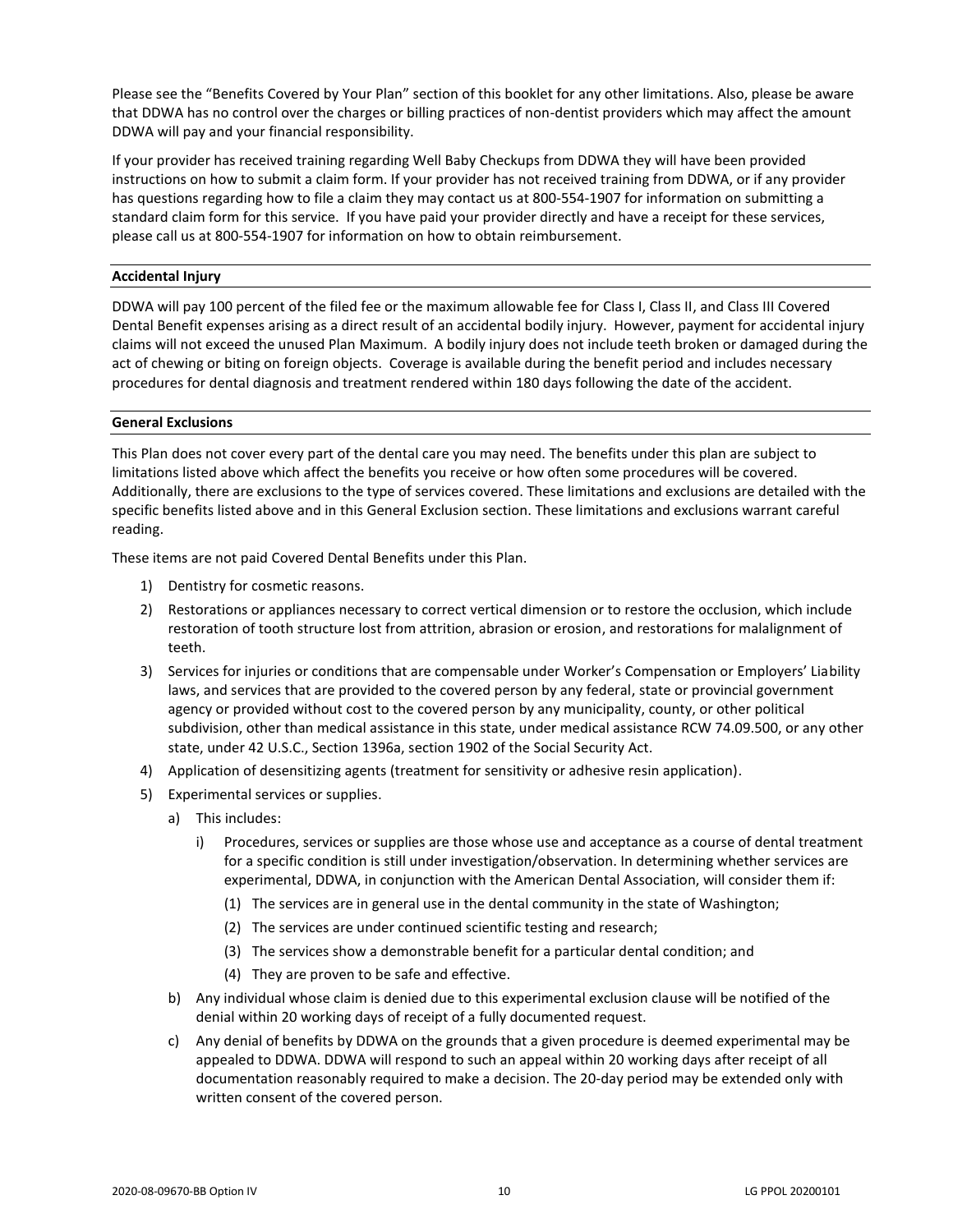- d) Whenever DDWA makes an adverse determination and delay would jeopardize the covered person's life or materially jeopardize the covered person's health, DDWA shall expedite and process either a written or an oral appeal and issue a decision no later than 72 hours after receipt of the appeal. If the treating Licensed Professional determines that delay could jeopardize the covered person's health or ability to regain maximum function, DDWA shall presume the need for expeditious determination in any independent review.
- 6) Analgesics such as nitrous oxide, conscious sedation, euphoric drugs or injections of anesthetic not in conjunction with a dental service; or injection of any medication or drug not associated with the delivery of a covered dental service.
- 7) Prescription drugs.
- 8) Hospitalization charges and any additional fees charged by the dentist for hospital treatment.
- 9) Charges for missed appointments.
- 10) Behavior management.
- 11) Completing claim forms.
- 12) Habit-breaking appliances which are, fixed or removable device(s) fabricated to help prevent potentially harmful oral health habits (e.g., chronic thumb sucking appliance, tongue thrusting appliance etc.), this does not include Occlusal-guard, see "Class III Periodontics" for benefit information.
- 13) Orthodontic services or supplies.
- 14) TMJ services or supplies.
- 15) This Plan does not provide benefits for services or supplies to the extent that those services and supplies are payable under any motor vehicle medical, motor vehicle no-fault, uninsured motorist, underinsured motorist, personal injury protection (PIP), commercial liability, homeowner's policy, or other similar type of coverage.
- 16) All other services not specifically included in this Plan as Covered Dental Benefits.

DDWA shall determine whether services are Covered Dental Benefits in accordance with a standard dental practice and the Limitations and Exclusions shown in this benefits booklet. Should there be a disagreement regarding the interpretation of such benefits, the subscriber shall have the right to appeal the determination in accordance with the non-binding appeals process in this benefit booklet and may seek judicial review of any denial of coverage of benefits.

## **Necessary vs. Not Covered Treatment**

Your dentist may recommend a treatment plan that includes services which may not be covered by this Plan. DDWA does not specify which treatment should be performed, only which treatment will be paid for under your Plan. While a treatment may be appropriate for managing a specific condition of oral health, it must still meet the provisions of the dental Plan in order to be a paid Covered Dental Benefit. Prior to treatment, you and your dentist should discuss which services may not be covered as well as any fees that are your responsibility. For further information see the "Confirmation of Treatment and Cost" section.

## **Confirmation of Treatment and Cost**

A Confirmation of Treatment and Cost, also known as a predetermination of benefits, is a request made by your dentist to DDWA to determine your benefits for a particular service. This Confirmation of Treatment and Cost will provide you and your dentist with general coverage information regarding your benefits and your potential out-of-pocket cost for services.

A Confirmation of Treatment and Cost is not an authorization for services but a notification of Covered Dental Benefits available at the time the Confirmation of Treatment and Cost is made and is not a guarantee of payment (please refer to the "Initial Benefit Determination" section regarding claims requirements).

A standard Confirmation of Treatment and Cost is processed within 15 days from the date of receipt of all appropriate information. If the information received is incomplete DDWA will notify you and your Dentist in writing that additional information is required in order to process the Confirmation of Treatment and Cost. Once the additional information is available your Dentist should submit a new request for a Confirmation of Treatment and Cost to DDWA.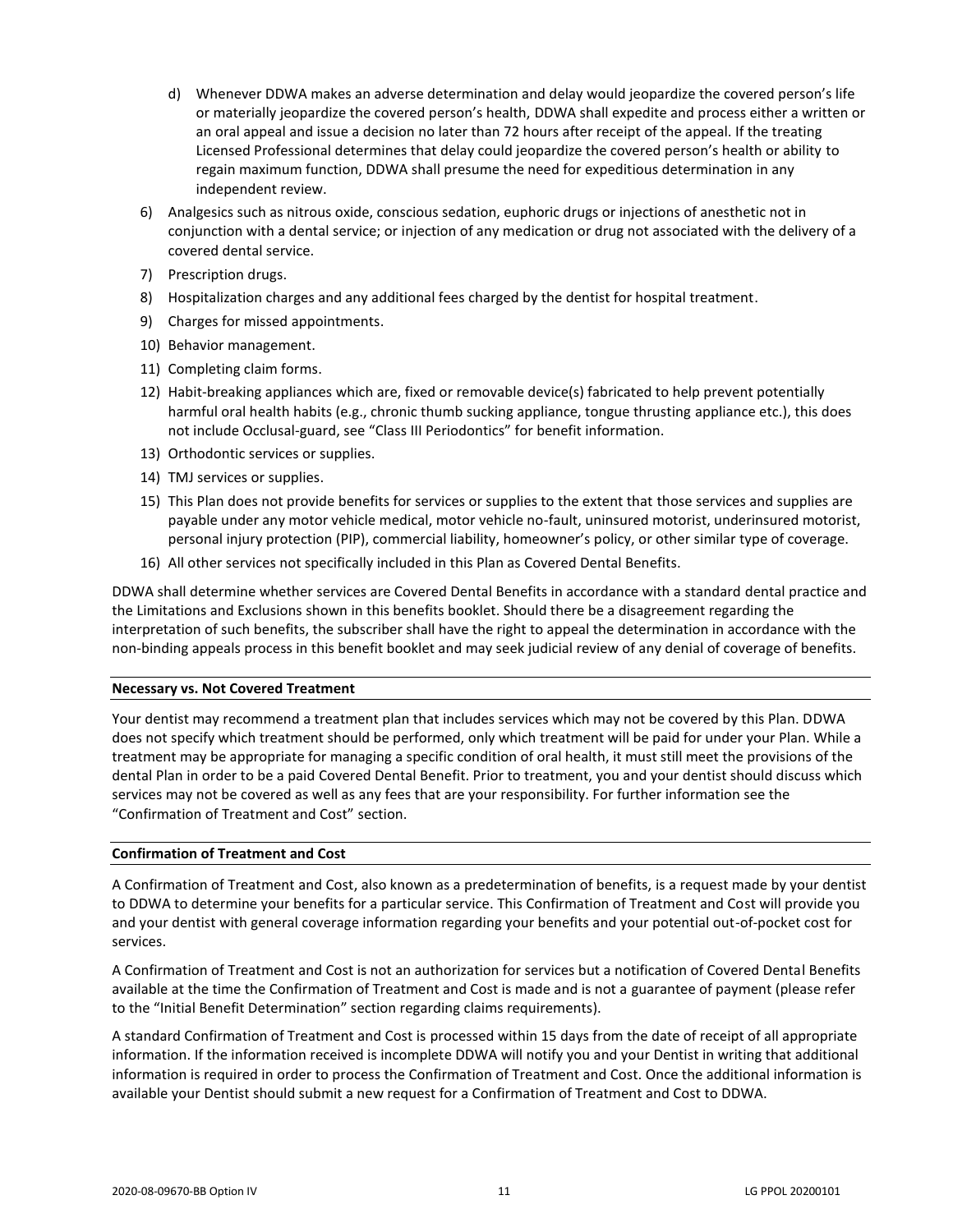In the event your benefits are changed, terminated, or you are no longer covered under this Plan, the Confirmation of Treatment and Cost is no longer valid. DDWA will make payments based on your coverage at the time treatment is provided.

## **Urgent Confirmation of Treatment and Cost Requests**

Should a Confirmation of Treatment and Cost request be of an urgent nature, whereby a delay in the standard process may seriously jeopardize life, health, the ability to regain maximum function, or could cause severe pain in the opinion of a physician or dentist who has knowledge of the medical condition, DDWA will review the request within 72 hours from the receipt of the request and all supporting documentation. When practical, DDWA may provide notice of the determination orally with written or electronic confirmation to follow within 72 hours.

Immediate treatment is allowed without a requirement to obtain a Confirmation of Treatment and Cost in an emergency situation subject to the contract provisions.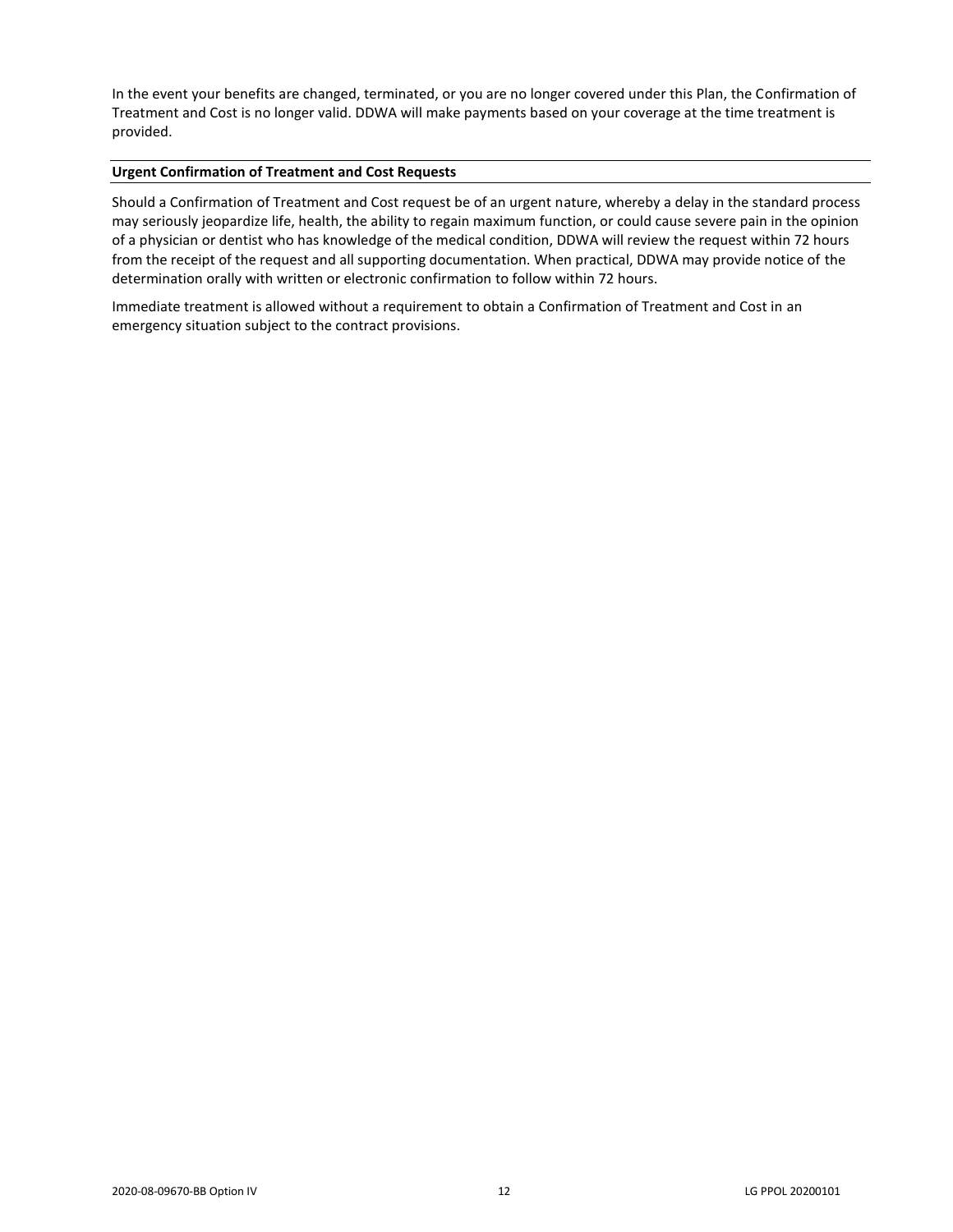## **Section C – Choosing a Dentist**

<span id="page-15-0"></span>You may select any licensed dentist to provide services under this Plan; however, if you choose a dentist outside of the Delta Dental PPO Network, your costs may be higher than if you were to choose a Delta Dental PPO Dentist. Dentists that do not participate in the Delta Dental PPO Network have not contracted with DDWA to charge our established PPO fees for covered services. As a result, your choice of dentists could substantially impact your out-of-pocket costs.

Once you choose a dentist, tell them that you are covered by a DDWA dental plan and provide them the name and number of your group and your member identification number. Your group information can be found on the identification card document provided to you at enrollment, or printed from www.DeltaDentalWA.com. You may also obtain your group information and your member identification number by calling our Customer Service Department at 800-554-1907 or through our website at www.DeltaDentalWa.com.

Delta Dental of Washington uses randomly selected identification numbers or universal identifiers to ensure the privacy of your information and to help protect against identity theft.

Please note that ID cards are not required to see your dentist, but are provided for your convenience.

## <span id="page-15-1"></span>**Delta Dental Participating Dentists**

Dentists who have agreed to provide treatment to patients covered by a DDWA plan are called 'Participating' Dentists. For your Plan, Participating Dentists may be either Delta Dental Premier Dentists or Delta Dental PPO Dentists. You can find the most current listing of Participating Dentists by going online to the Delta Dental of Washington website at www.DeltaDentalWA.com. You may also call us at 800-554-1907.

## **Delta Dental Premier Dentists**

Premier Dentists have agreed to provide services for their filed fee under our standard agreement.

## **Delta Dental PPO Dentists**

Our PPO Dentists have agreed to provide services at a fee lower than their original filed fee. Because of this, selecting a PPO Dentist may be a more cost effective option for you.

If you select a Delta Dental Participating Dentist they will complete and submit claim forms, and receive payment directly from DDWA on your behalf. You will not be charged more than the Participating Dentist's approved fee. You will be responsible only for stated coinsurances, deductibles, any amount over the Plan Maximum and for any elective care you choose to receive outside the Covered Dental Benefits.

## <span id="page-15-2"></span>**Non-Participating Dentists**

If you select a dentist who is not a Delta Dental Participating Dentist, you are responsible for ensuring either you or your dentist completes and submits a claim form. We accept any American Dental Association-approved claim form that you or your dentist may provide. You can also download claim forms from our website at www.DeltaDentalWA.com or obtain a form by calling us at 800-554-1907.

Payment for services performed by a Non-Participating Dentist will be based on their actual charges or DDWA's maximum allowable fees for Non-Participating Dentists, whichever is less. You will be responsible for paying any balance remaining to the dentist. Please be aware that DDWA has no control over Non-Participating Dentist's charges or billing practices.

## **Out-of-State Dentists**

If you receive treatment from a Non-Participating Dentist outside of the state of Washington, your coinsurance amounts will be based on the coinsurance percentage established for a Delta Dental PPO Dentist. Allowable amounts paid for covered services will be based on the maximum allowable fee for a Participating Dentist in that state, or their actual fee, whichever is less.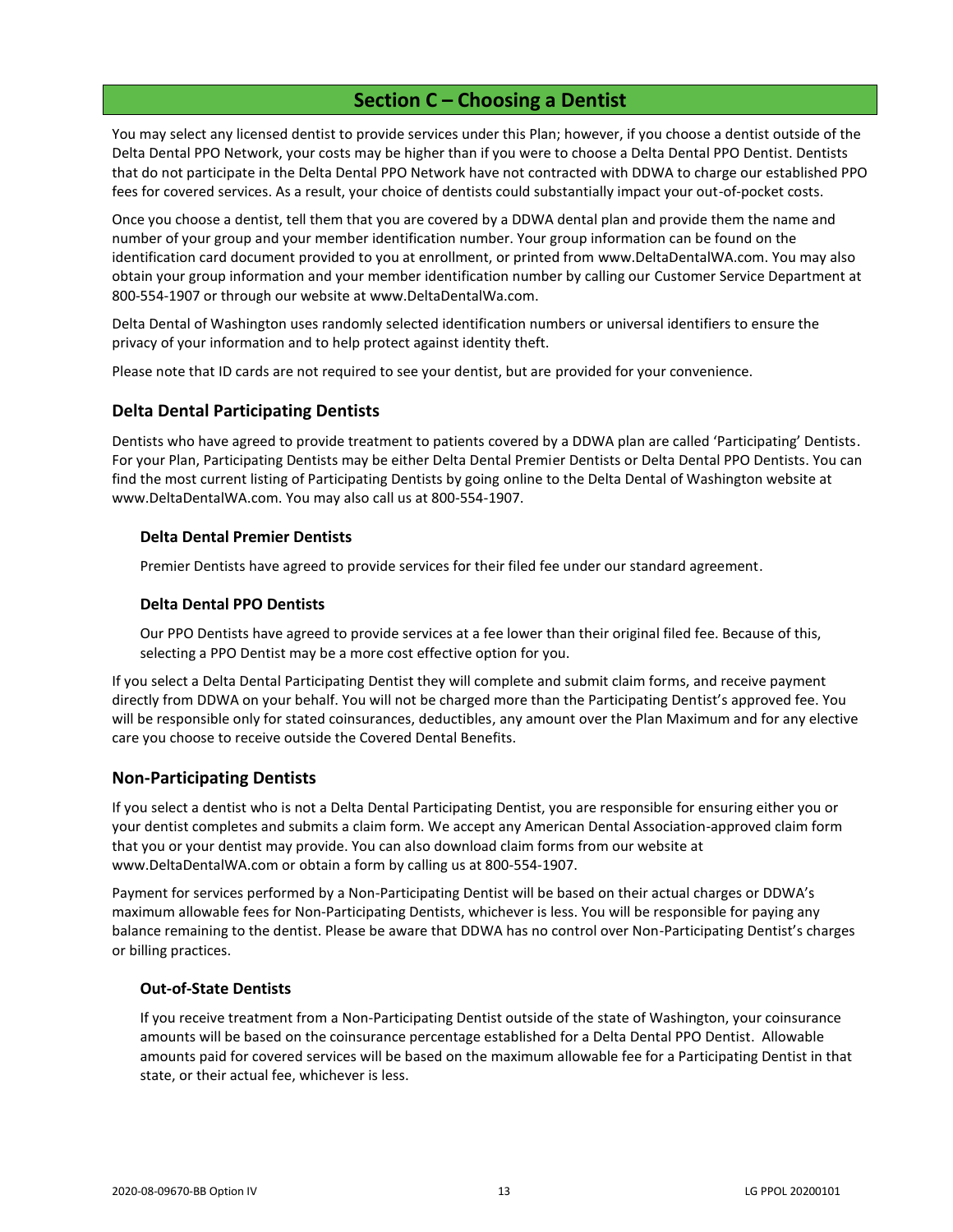## **Section D – Eligibility and Termination**

## <span id="page-16-1"></span><span id="page-16-0"></span>**Employee Eligibility and Enrollment**

An Eligible Employee is an employee who meets the qualifications for eligibility established by Group.

Eligible Employees become Enrolled Employees once they have fully completed the enrollment process and DDWA has received the employer contributions for their enrollment.

New employees are eligible to enroll in this Plan on the first day of the month after satisfying any waiting period established by the Group.

You must complete the enrollment process in order to receive benefits.

## <span id="page-16-2"></span>**Employee Termination**

Eligibility and Coverage terminates at the end of the month in which you cease to be an employee or at the end of the month for which timely payment of monthly Premiums was made by Group on your behalf to DDWA, or upon termination of Group's Contract with DDWA, whichever occurs first.

In the event of a suspension or termination of compensation, directly or indirectly as a result of a strike, lockout, or other labor dispute, an Enrolled Employee may continue coverage by paying the applicable Premium directly to the employer for a period not to exceed six months. Payments of premiums must be made when due, or DDWA may terminate the coverage.

The benefits under your DDWA dental Plan may be continued provided you are eligible for Federal Family and Medical Leave Act (FMLA) and you are on a leave of absence that meets the FMLA criteria. For further information, contact your employer.

## <span id="page-16-3"></span>**Dependent Eligibility and Enrollment**

Eligible Dependents are your spouse or domestic partner, and children of yours, your spouse, or your domestic partner, from birth through age 25. Children include biological children, stepchildren, foster children and adopted children. A dependent's spouse and/or child(ren) are not eligible for coverage under this Plan.

Non-registered domestic partnership is a relationship whereby two people:

- 1) Share the same regular and permanent resident;
- 2) Have a close personal committed relationship;
- 3) Are jointly responsible for "basic living expenses" such as food, shelter and similar expenses;
- 4) Are not married to anyone;
- 5) Are each 18 years of age or older;
- 6) Are not related by blood closer than would bar marriage in their state of residence;
- 7) Were mentally competent to consent to contract when the domestic partnership began; and
- 8) Are each other's sole domestic partner and are responsible for each other's common welfare.

Eligible Dependents may not enroll in this Plan unless the employee is an Enrolled Employee.

A new family member, with the exception of newborns, adopted and foster children, should be enrolled on the first day of the month following the date he or she qualifies as an Eligible Dependent.

A newborn shall be covered from and after the moment of birth, and an adopted child or child placed in anticipation of adoption shall be covered from the date of assumption of a legal obligation for total or partial support or upon placement of the child in anticipation of adoption. A foster child is covered from the time of placement.

A child will be considered an Eligible Dependent as an adopted child if one of the following conditions are met: 1) the child has been placed with the eligible Enrolled Employee for the purpose of adoption under the laws of the state in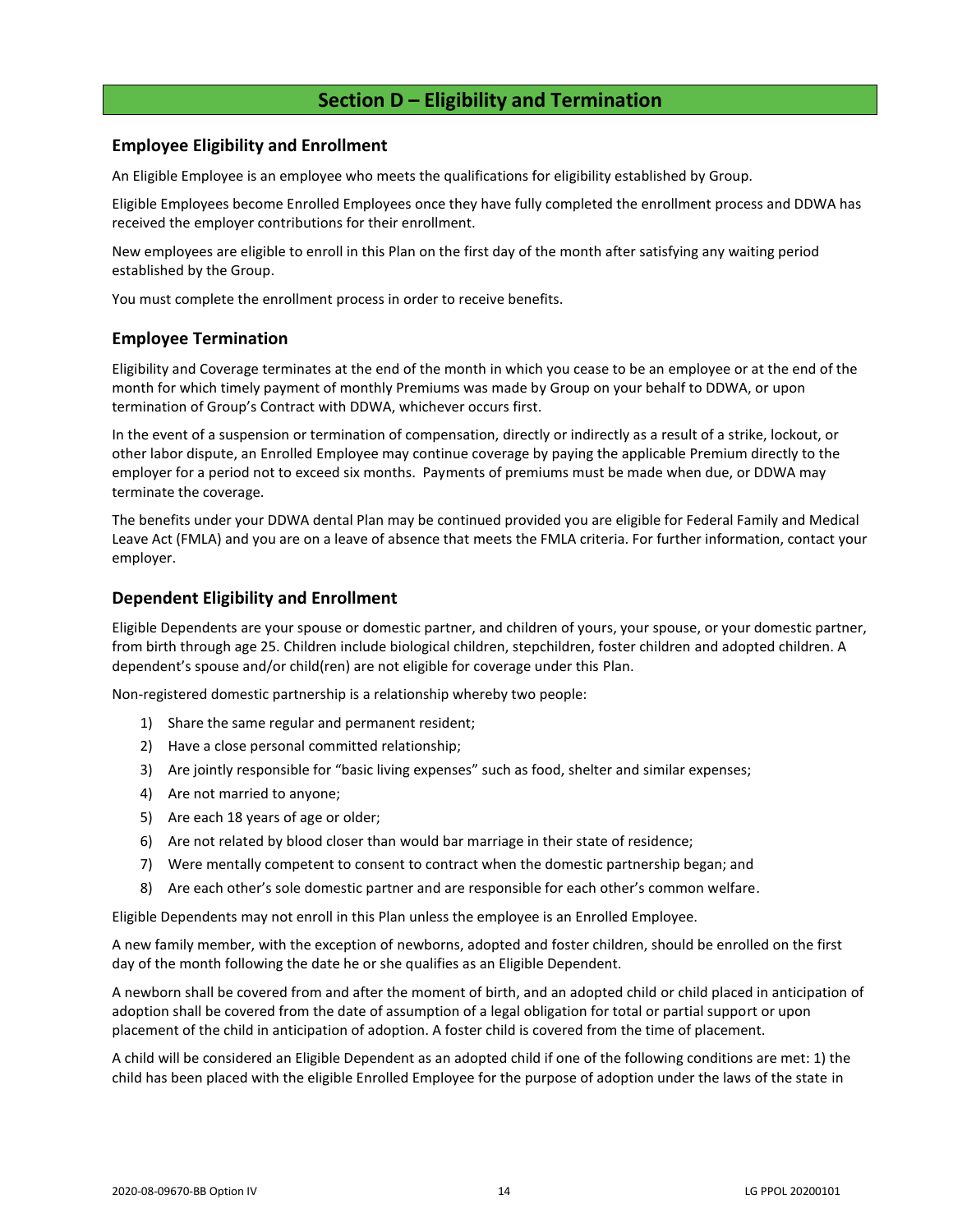which the employee resides; or 2) the employee has assumed a legal obligation for total or partial support of the child in anticipation of adoption.

When additional premium is required for a newborn or adopted child or child placed in anticipation of adoption, enrollment must be received by DDWA within the timeframe listed under "Marriage, Birth and Adoption" section, which is no less than 60 days from the date of the qualifying event.

When additional premium is not required, we encourage enrollment as soon as possible to prevent delays in claims processing but coverage will be provided in any event. Dental coverage provided shall include, but is not limited to, coverage for congenital anomalies of infant children.

Enrolled employees who choose not to enroll an Eligible Dependent during the initial enrollment period of the dental Plan may enroll the Eligible Dependent only during an Open Enrollment, except under special enrollment. See the "Special Enrollment" section for more information. An enrolled dependent is an Eligible Dependent that has completed the enrollment process.

## <span id="page-17-0"></span>**Dependent Termination**

Enrolled Dependent coverage terminates at the end of the month in which the enrolled employee's coverage terminates, or when the dependent ceases to be eligible, whichever occurs first.

Unless otherwise indicated, an Enrolled Dependent shall cease to be enrolled in this Plan on the last day of the month of the Enrolled Employee's employment, or when the person no longer meets the definition of an Eligible Dependent, or the end of the calendar month for which Group has made timely payment of the monthly Premiums on behalf of the Enrolled Employee to DDWA, or upon termination of Group's Contract with DDWA, whichever occur first.

A Dependent may be enrolled or terminated from coverage or reinstate coverage under this Plan during Open Enrollment or during a Special Enrollment Period following a qualifying event as defined in the "Special Enrollment" section.

## <span id="page-17-1"></span>**Other Dependent Eligibility Topics**

Coverage for an Enrolled Dependent child who attains the limiting age while covered under this Plan will not be terminated if the child is and continues to be both 1) incapable of self-sustaining employment by reasons of developmental disability (attributable to intellectual disability or related conditions which include cerebral palsy, epilepsy, autism, or another neurological condition which is closely related to intellectual disability or which requires treatment similar to that required for intellectually disabled individuals) or physical handicap; and 2) chiefly dependent upon the Enrolled Person for support and maintenance. Continued coverage requires that proof of incapacity and dependency be furnished to DDWA within 31 days of the dependent's attainment of the limiting age. DDWA reserves the right to periodically verify the disability and dependency but not more frequently than annually after the first two years.

Pursuant to the terms of a Qualified Medical Child Support Order (QMCSO), the Plan also provides coverage for a child, even if the parent does not have legal custody of the child or the child is not dependent on the parent for support. This applies regardless of any enrollment season restrictions that might otherwise exist for dependent coverage. A QMCSO may be either a National Medical Child Support Notice issued by a state child support agency or an order or judgment from a state court or administrative body directing the company to cover a child under the Plan. Federal law provides that a QMCSO must meet certain form and content requirements to be valid. If the parent is not enrolled in the Plan, the parent must enroll for coverage for both the parent and the child. If the plan receives a valid QMCSO and the parent does not enroll the dependent child, the custodial parent or state agency may do so. A child who is eligible for coverage through a QMCSO may not enroll dependents for coverage under the plan.

## <span id="page-17-2"></span>**Special Enrollment Periods**

Enrollment or termination of you or your Eligible Dependent is allowed at Open Enrollment times, and also during Special Enrollment Periods, which are triggered by the following situations: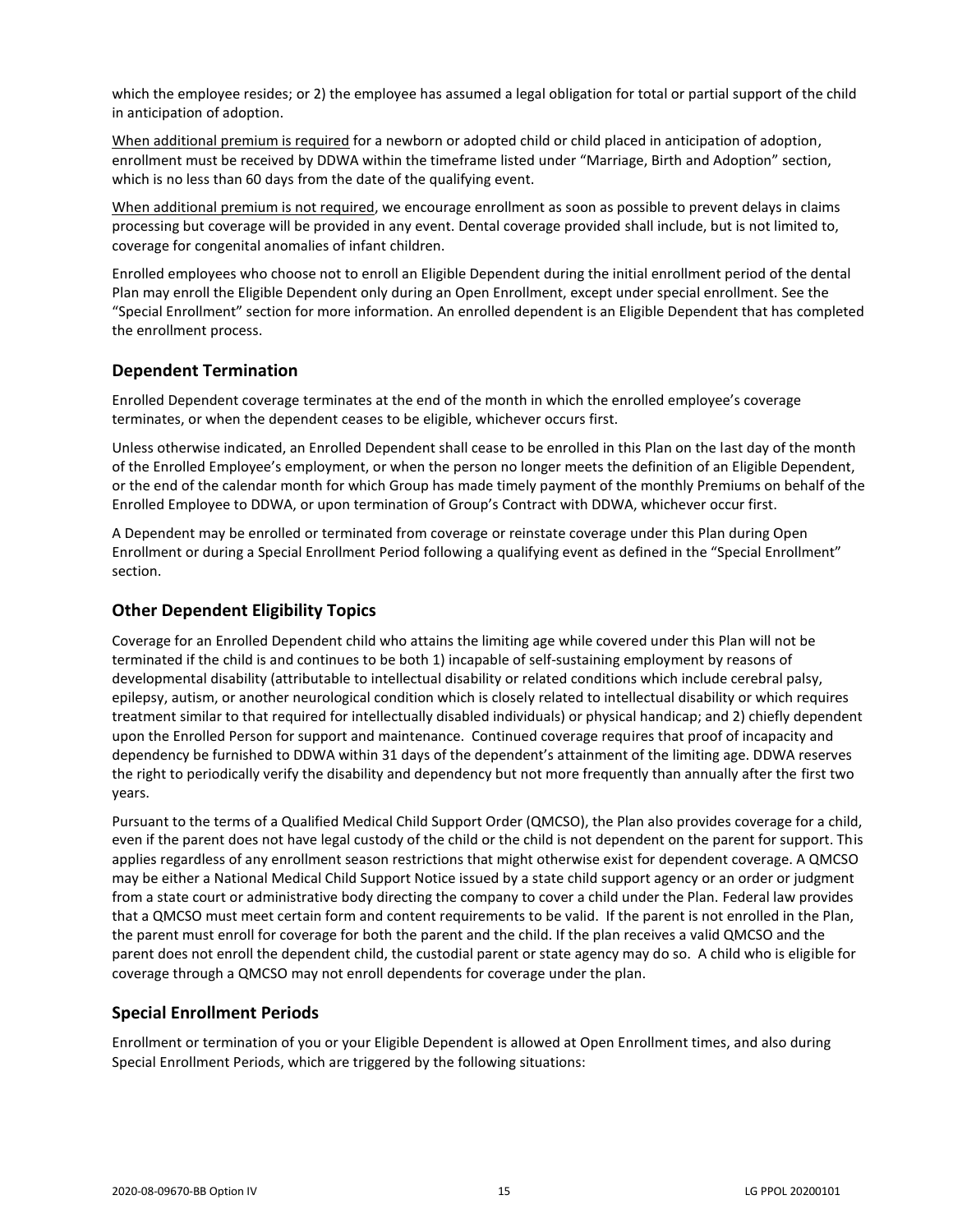## **Loss of Other Coverage**

If you and/or your Eligible Dependents involuntarily lose coverage or are no longer eligible under another dental plan, you may apply for coverage or make changes under this Plan if the following applies:

- You declined enrollment in this Plan.
- You lose eligibility in another health Plan or your coverage is terminated due to the following:
	- Legal separation or divorce
	- $\Diamond$  Cessation of dependent status
	- $\Diamond$  Death of Employee
	- $\Diamond$  Termination of employment or employer contributions
	- $\Diamond$  Reduction in hours
	- $\Diamond$  Loss of individual or group market coverage because of move from Plan area or termination of benefit plan
	- Exhaustion of COBRA coverage
- ⧫ The enrollment process must be completed within 31 days of losing other coverage. Coverage will be effective the first day of the month following receipt of application.

If these conditions are not met, you must wait until the next Open Enrollment Period, or the occurrence of another valid qualifying election event, to apply for coverage.

## **Marriage, Birth or Adoption**

If you declined enrollment in this Plan, you may apply for coverage for yourself and your Eligible Dependents in the event of marriage, birth of a child(ren), or when you or your spouse assume legal obligation for total or partial support or upon placement of a child(ren) in anticipation of adoption.

Marriage or Domestic Partner Registration – The enrollment process must be completed within the timeframe established by the Group. If enrollment and payment are not completed within the timeframe established, any changes to enrollment can be made during the next Open Enrollment or upon the occurrence of another valid qualifying election change event.

DDWA considers the terms spouse, marriage, marital, husband, wife, widow, widower, next of kin, and family to apply equally to domestic partnerships or individuals in domestic partnerships, as well as to marital relationships and married persons. References to dissolution of marriage will apply equally to domestic partnerships that have been terminated, dissolved or invalidated. Where necessary, gender-specific terms such as husband and wife used in any part of this benefit booklet will be considered as gender neutral and applicable to individuals in domestic partnerships. DDWA and the group will follow all applicable state and federal requirements, including any applicable regulations.

- ♦ Birth A newborn shall be covered from and after the moment of birth. The enrollment process must be completed within 90 days of the date of birth. If additional Premium for coverage is required and enrollment and payment is completed after 90 days, the enrollment becomes effective on the first day of the month in which enrollment occurs. Enrollment may be completed at any time up to the fourth birthday. Enrollment after the fourth birthday must be coincident with an Open Enrollment period or upon the occurrence of another valid qualifying election change event.
- Adoption The enrollment process must be completed within 90 days of the date of assumption of a legal obligation for total or partial support or upon placement of the child in anticipation of adoption. If an additional Premium for coverage is required and enrollment and payment is not completed within the 90 days, any changes to enrollment can be made during the next Open Enrollment or upon the occurrence of another valid qualifying election change event.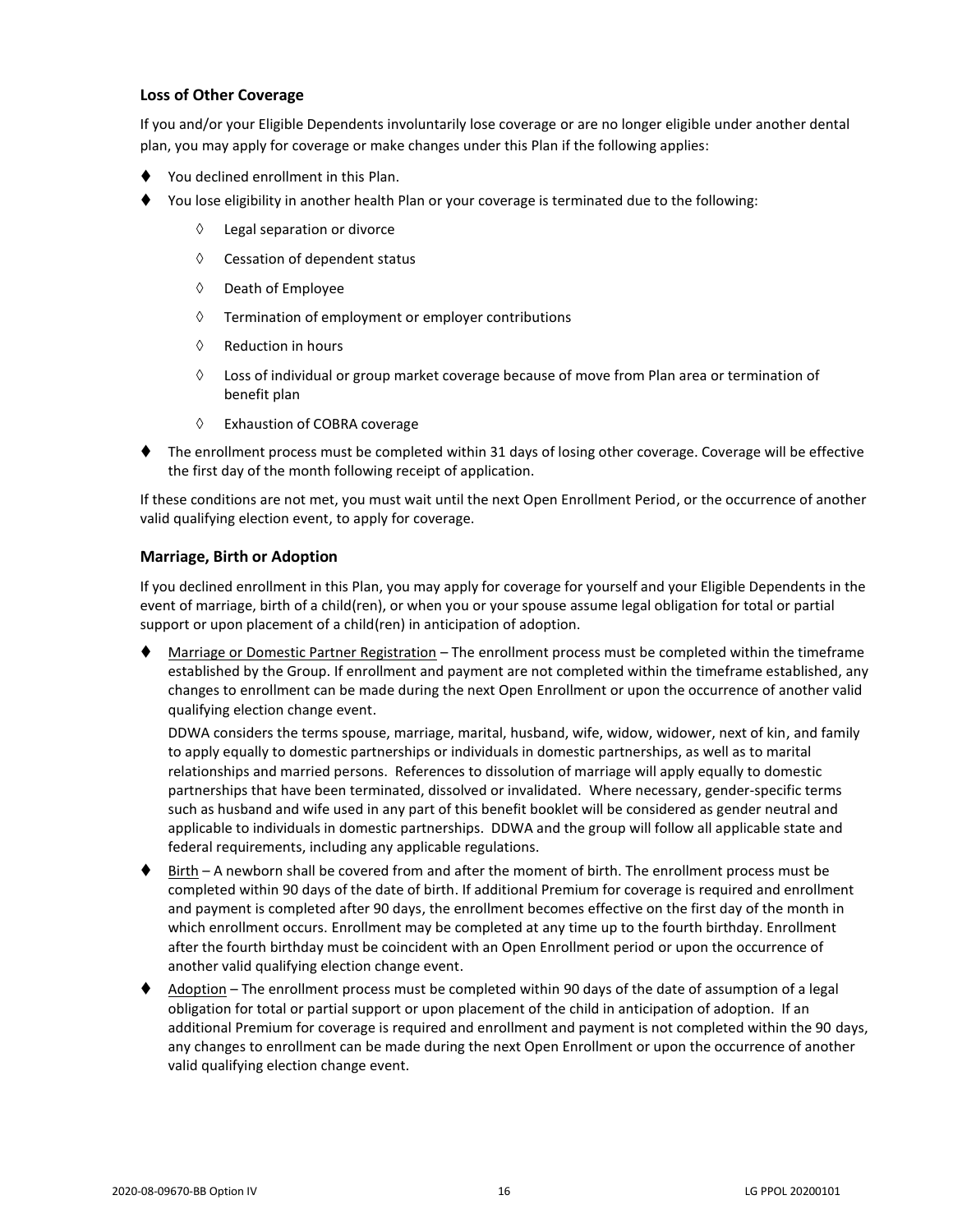## <span id="page-19-0"></span>**Uniformed Services Employment & Re-Employment Rights Act (USERRA)**

Enrolled Employees who join a branch of military service have the right to continue dental coverage for up to 24 months by paying the monthly Premiums, even if they are employed by groups that are too small to comply with COBRA. For further information on your rights under this act, please contact your legal counsel.

## <span id="page-19-1"></span>**Family and Medical Leave Act (FMLA)**

The benefits for an enrolled member under this DDWA dental Plan may be continued provided the employee is eligible for the Federal Family and Medical Leave Act (FMLA) and is on a leave of absence that meets the FMLA criteria. For further information, contact your employer.

## <span id="page-19-2"></span>**Consolidated Omnibus Budget Reconciliation Act (COBRA)**

Federal law requires that should certain qualifying events occur which would have previously terminated coverage, coverage may continue for a period of time on a self-pay basis.

When you terminate for reasons other than gross misconduct, you may continue your dental benefits for up to 18 months by self-paying the required Premium. This option to continue dental benefits terminates if you become eligible for coverage under another group dental plan.

If a dependent no longer meets the eligibility requirements due to the death, divorce, or dissolution of domestic partnership of the employee, or does not meet the age requirement for children, coverage may continue up to three years by self-paying the required Premium. This option to continue dental benefits terminates if the dependent becomes eligible for coverage under another group dental plan.

Contact your employer for further clarification and details of how they plan to implement this continuation of coverage for eligible persons.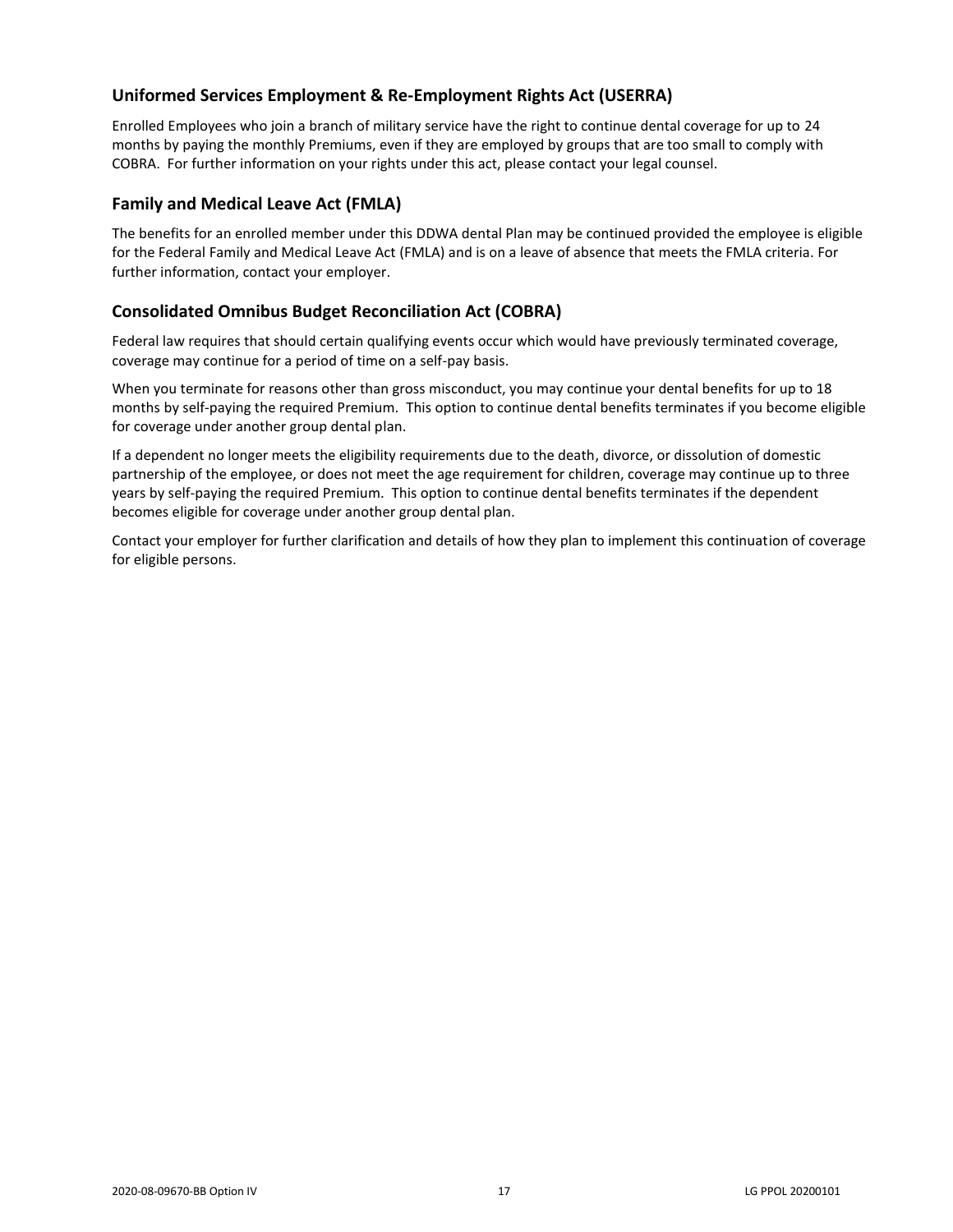## **Section E – Claim Review**

## <span id="page-20-1"></span><span id="page-20-0"></span>**Claim Forms**

American Dental Association-approved claim forms may be obtained from your dentist. You may also download claim forms from our website at www.DeltaDentalWA.com or call us at 800-554-1907 to have forms sent to you.

DDWA is not obligated to pay for treatment performed for which claim forms are not submitted within six months after the date of treatment or as soon as medically possible.

## <span id="page-20-2"></span>**Initial Benefit Determinations**

An initial benefit determination is conducted at the time of claim submission to DDWA for payment modification or denial of payment. In accordance with regulatory requirements, DDWA processes all clean claims within 30 days from the date of receipt. Clean claims are claims that have no defect or impropriety, including a lack of any required substantiating documentation, or particular circumstances requiring special treatment that prevents timely payments from being made on the claim. Claims not meeting this definition are paid or denied within 60 days of receipt.

If a claim is denied, in whole or in part, or is modified, we will send you an Explanation of Benefits (EOB) that will include the following information:

- ⧫ The specific reason for the denial or modification
- ♦ Reference to the specific plan provision on which the determination was based
- ⧫ Your appeal rights should you wish to dispute the original determination

## <span id="page-20-3"></span>**Appeals of Denied Claims**

## **How to contact us**

We will accept notice of an Urgent Care, Grievance, or Appeal if made by you, your covered dependent, or an authorized representative of your covered dependent by contacting us at the telephone number below or in writing us at the following address: Delta Dental of Washington, P.O. Box 75983, Seattle, WA 98175-0983. You may include any written comments, documents or other information that you believe supports your claim. For more information please call 800-554-1907.

## **Authorized Representative**

You may authorize another person to represent you or your dependent and receive communications from DDWA regarding you or your dependent's specific appeal. The authorization must be in writing and signed by you. If an appeal is submitted by another party without this authorization, a request will be made to obtain a completed authorized representative form. The appeal process will not commence until this form is received. Should the form, or any other document confirming the right of the individual to act on your behalf, i.e., power of attorney, not be returned, the appeal will be closed.

## **Informal Review**

If your claim for dental benefits has been completely or partially denied, or you have received any other adverse benefit determination, you have the right to initiate an appeal. Your first step in the appeal process is to request an informal review of the decision. Either you, or your authorized representative (see the "Authorized Representative" section), must submit your request for a review within 180 days from the date of the adverse benefit determination (please see your Explanation of Benefits form). A request for a review may be made orally or in writing and must include the following information:

- ⧫ Your name, the patient's name (if different) and ID number
- The claim number (from your Explanation of Benefits)
- ⧫ The name of the dentist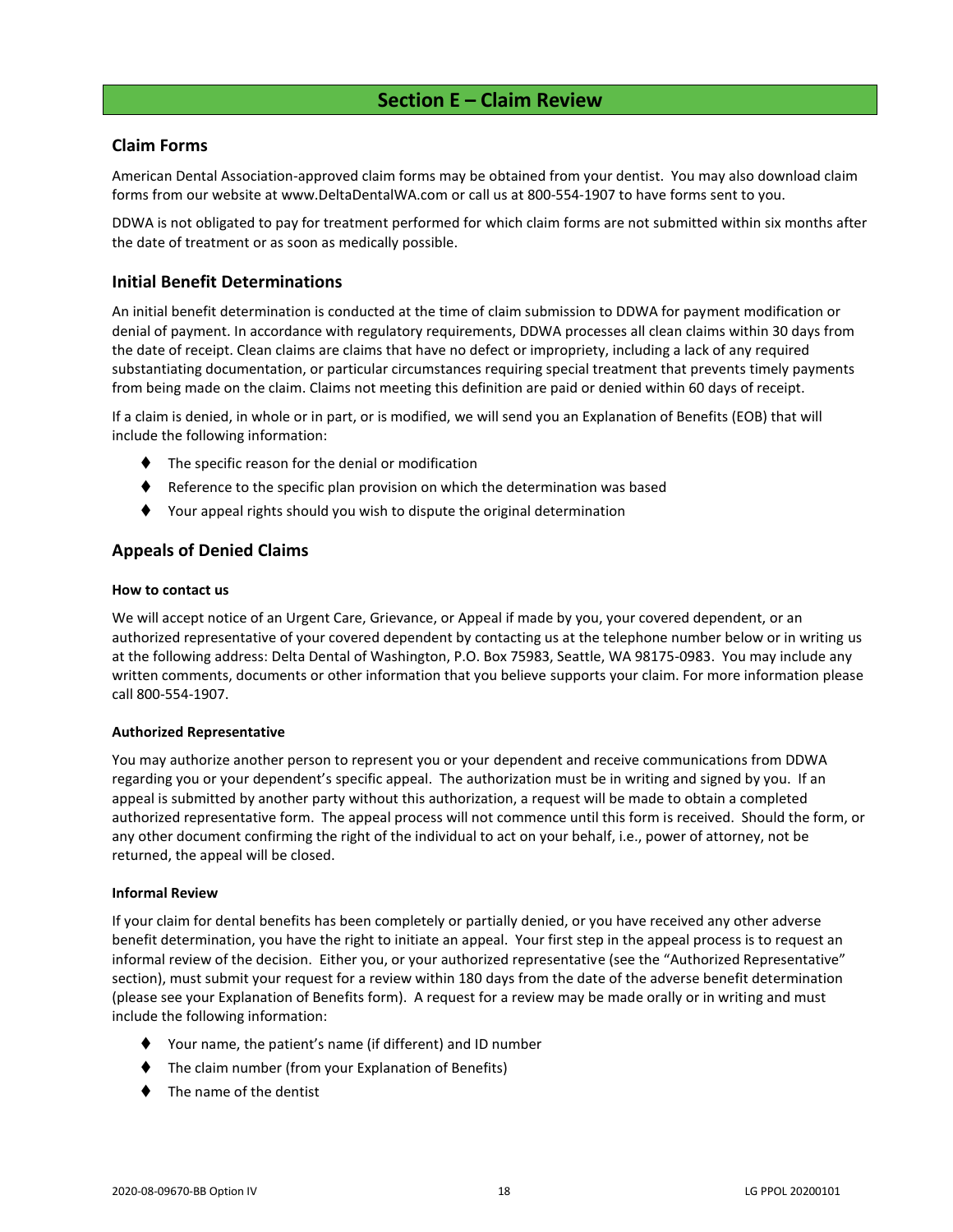DDWA will review your request and send you a notice within 14 days of receiving your request. This notice will either be the determination of our review or a notification that we will require an additional 16 days, for a total of 30 days. When our review is completed, DDWA will send you a written notification of the review decision and provide you information regarding any further appeal rights available should the result be unfavorable to you. Upon request, you will be granted access to, and copies of, all relevant information used in making the review decision. Informal reviews of wholly or partially denied claims are conducted by persons not involved in the initial claim determination.

## **Formal Review**

If you are dissatisfied with the outcome of the informal review, you may request a formal appeal. Your formal appeal will be reviewed by the DDWA Appeals Committee. This Committee includes only persons who were not involved in either the original decision or the previous review.

Your request for a review by the Appeals Committee must be made within 90 days of the date of the letter notifying you of the informal review decision. Your request should include the information submitted with your informal review request plus a copy of the informal review decision letter. You may also submit any other documentation or information you believe supports your case.

The Appeals Committee will review your claim within 30 days of receiving your request. Upon completion of their review the Appeals Committee will send you written notification of their decision. Upon request, you will be granted access to, and copies of, all relevant information used in making the review decision.

Whenever DDWA makes an adverse determination and delay would jeopardize the covered person's life or materially jeopardize the covered person's health, DDWA shall expedite and process either a written or an oral appeal and issue a decision no later than 72 hours after receipt of the appeal. If the treating Licensed Professional determines that delay could jeopardize the eligible person's health or ability to regain maximum function, DDWA shall presume the need for expeditious review, including the need for an expeditious determination in any independent review consistent with applicable regulations.

## <span id="page-21-0"></span>**How to Report Suspicion of Fraud**

If you suspect a dental provider, an insurance producer or an individual might be committing insurance fraud, please contact DDWA at 800-554-1907. You may also want to alert any of the appropriate law enforcement authorities including:

- ⧫ The National Insurance Crime Bureau (NICB). You can reach the NICB at 800-835-6422 (callers do not have to disclose their names when reporting fraud to the NICB).
- ⧫ The Office of the Insurance Commissioner (OIC). You can reach the OIC at 360-725-7263 or go to www.insurance.wa.gov for more information.

## <span id="page-21-1"></span>**Your Rights and Responsibilities**

We view our benefit packages as a partnership between DDWA, our subscribers, and our Participating Dentists. All partners in this process play an important role in achieving quality oral health services. We would like to take a moment and share our views of the rights and responsibilities that make this partnership work.

## **You Have The Right To:**

- ♦ Seek care from any licensed dentist in Washington or nationally. Our reimbursement for such care varies depending on your choice (Delta Dental Participating Dentist or Non-Participating Dentist), but you can receive care from any dentist you choose.
- ⧫ Participate in decisions about your oral health care.
- Be informed about the oral health options available to you and your family.
- ♦ Request information concerning benefit coverage levels for proposed treatments prior to receiving services.
- ⧫ Have access to specialists when services are required to complete a treatment, diagnosis or when your primary care dentist makes a specific referral for specialty care.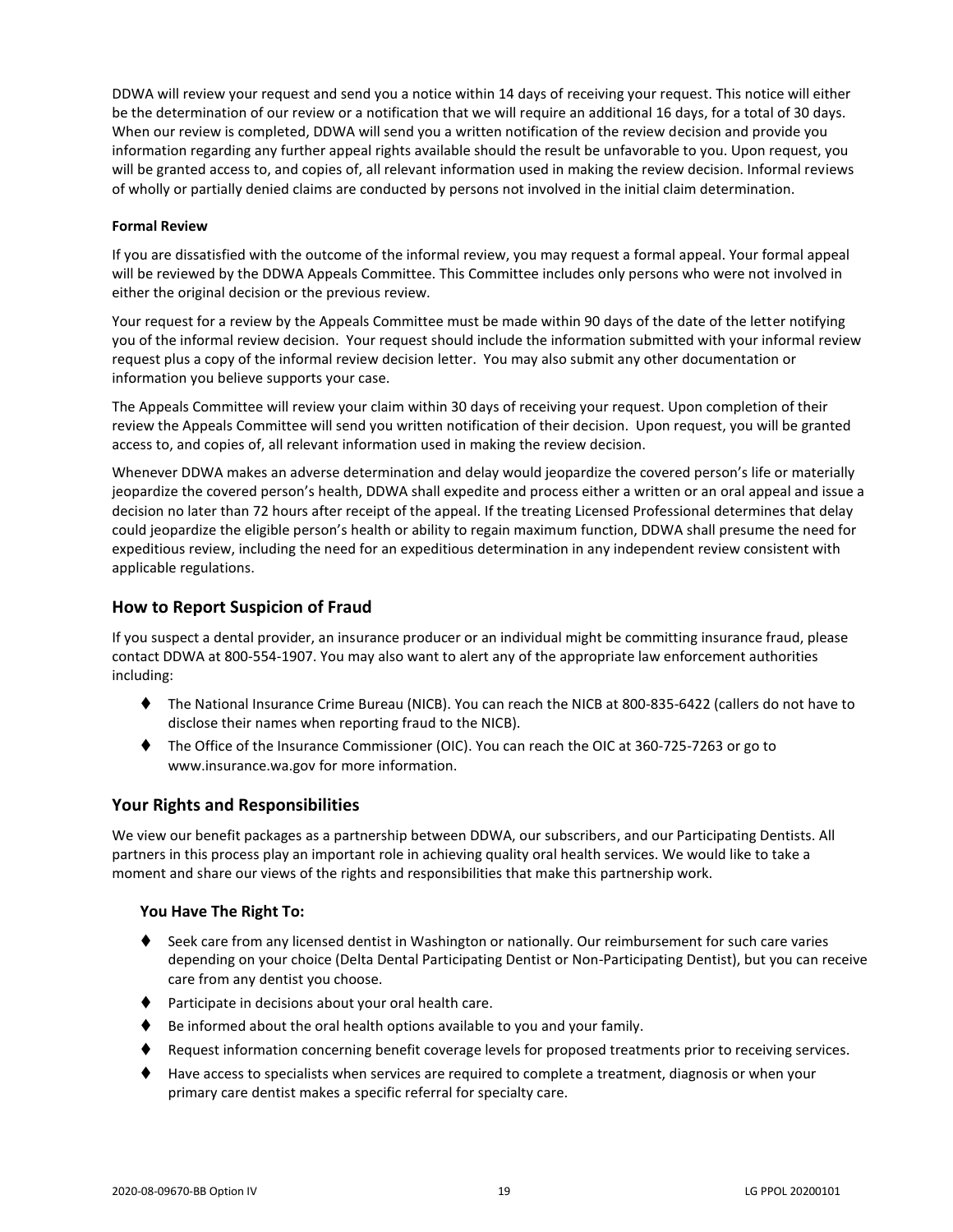- ⧫ Contact the DDWA Customer Service Department during established business hours to ask questions about your oral health benefits. Alternatively, information is available on our website at www.DeltaDentalWA.com.
- ♦ Appeal orally or in writing, decisions or grievances regarding your dental benefit coverage and have these issues resolved in a timely, professional and fair manner.
- ⧫ Have your individual health information kept confidential and used only for resolving health care decisions or claims.
- ⧫ Receive quality care regardless of your gender, race, sexual orientation, marital status, cultural, economic, educational or religious background.

## **To Receive the Best Oral Health Care Possible, It Is Your Responsibility To:**

- ♦ Know your benefit coverage and how it works.
- ⧫ Arrive at the dental office on time or let the dental office know well in advance if you are unable to keep a scheduled appointment. Some offices require 24-hour notice for appointment cancellations before they will waive service charges.
- ♦ Ask questions about treatment options that are available to you regardless of coverage levels or cost.
- ♦ Give accurate and complete information about your health status and history and the health status and history of your family to all healthcare providers when necessary.
- ♦ Read carefully and ask questions about all forms and documents that you are requested to sign, and request further information about items you do not understand.
- ⧫ Follow instructions given by your dentist or their staff concerning daily oral health improvement or post service care.
- ♦ Send requested documentation to DDWA to assist with the processing of claims, Confirmation of Treatment and Costs, or appeals.
- ⧫ If applicable, pay the dental office any appropriate coinsurance or deductible amounts at time of visit.
- Respect the rights, office policies and property of each dental office you have the opportunity to visit.
- Inform your dentist and your employer promptly of any change to your, or a family member's address, telephone, or family status.

## <span id="page-22-0"></span>**Health Insurance Portability and Accountability Act (HIPAA)**

Delta Dental of Washington is committed to protecting the privacy of your dental health information in compliance with the Health Insurance Portability and Accountability Act. You can get our Notice of Privacy Practices by visiting www.DeltaDentalWA.com, or by calling DDWA at 800-554-1907.

## <span id="page-22-1"></span>**Conversion Option**

If your dental coverage stops because your employment or eligibility ends, the group policy ends, or there is an extended strike, lockout or labor dispute, you may apply directly to DDWA to convert your coverage to a Delta Dental Individual and Family plan. You must apply within 31 days of termination of your group coverage or 31 days after you receive notice of termination of coverage, whichever is later. The benefits and premium costs of a Delta Dental Individual and Family plan may be different from those available under your current plan. You may learn about our Individual and Family plans and apply for coverage online at www.DeltaDentalCoversMe.com or by calling 888-899- 3734.

## <span id="page-22-2"></span>**Extension of Benefits**

In the event a person ceases to be eligible for enrollment, or ceases to be enrolled, or in the event of termination of this Plan, DDWA shall not be required to pay for services beyond the termination date. An exception will be made for the completion of procedures requiring multiple visits that were started while coverage was in effect, are completed within 21 days of the termination date, and are otherwise benefits under the terms of this Plan.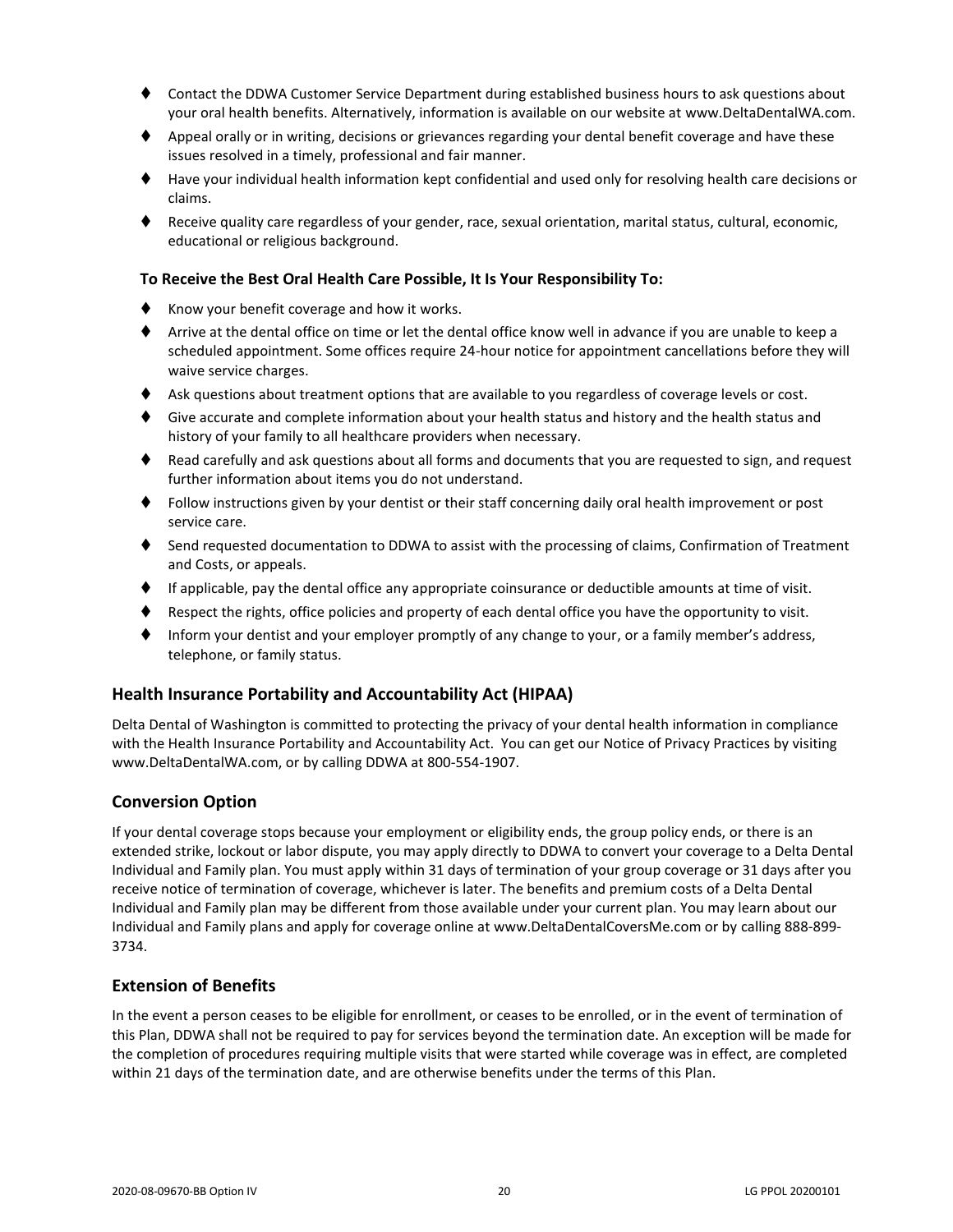## <span id="page-23-0"></span>**Coordination of Benefits**

Coordination of this Contract's Benefits with Other Benefits: The coordination of benefits (COB) provision applies when you have dental coverage under more than one *Plan*. *Plan* is defined below.

The order of benefit determination rules govern the order in which each *Plan* will pay a claim for benefits. The *Plan* that pays first is called the *Primary Plan*. The *Primary Plan* must pay benefits according to its policy terms without regard to the possibility that another *Plan* may cover some expenses. The *Plan* that pays after the *Primary Plan* is the *Secondary Plan*. The *Secondary Plan* may reduce the benefits it pays so that payments from all *Plan*s do not exceed 100 percent of the total *Allowable Expense*.

**Definitions:** For the purpose of this section, the following definitions shall apply:

A "*Plan*" is any of the following that provides benefits or services for dental care or treatment. If separate contracts are used to provide coordinated coverage for members of a group, the separate contracts are considered parts of the same *Plan* and there is no COB among those separate contracts. However, if COB rules do not apply to all contracts, or to all benefits in the same contract, the contract or benefit to which COB does not apply is treated as a separate *Plan*.

- *Plan* includes: group, individual or blanket disability insurance contracts, and group or individual contracts issued by health care service contractors or health maintenance organizations (HMO), *Closed Panel Plan*s or other forms of group coverage; medical care components of long-term care contracts, such as skilled nursing care; and Medicare or any other federal governmental *Plan*, as permitted by law.
- **■** *Plan* does not include: hospital indemnity or fixed payment coverage or other fixed indemnity or fixed payment coverage; accident only coverage; specified disease or specified accident coverage; limited benefit health coverage, as defined by state law; school accident and similar coverage that cover students for accidents only, including athletic injuries, either on a twenty-four-hour basis or on a "to and from school" basis; benefits for nonmedical components of long-term care policies; automobile insurance policies required by statute to provide medical benefits; Medicare supplement policies; A state Plan under Medicaid; A governmental *plan*, which, by law, provides benefits that are in excess of those of any private insurance Plan or other nongovernmental *plan*; benefits provided as part of a direct agreement with a direct patient-provider primary care practice as defined by law or coverage under other federal governmental *Plan*s, unless permitted by law.

Each contract for coverage under the above bullet points is a separate *Plan*. If a *Plan* has 2 parts and COB rules apply only to one of the 2, each of the parts is treated as a separate *Plan*.

"*This Plan*" means, in a COB provision, the part of the contract providing the dental benefits to which the COB provision applies and which may be reduced because of the benefits of other *Plan*s. Any other part of the contract providing dental benefits is separate from *This Plan*. A contract may apply one COB provision to certain benefits, such as dental benefits, coordinating only with similar benefits, and may apply another COB provision to coordinate other benefits.

The order of benefit determination rules determine whether *This Plan* is a *Primary Plan* or *Secondary Plan* when you have dental coverage under more than one *Plan*.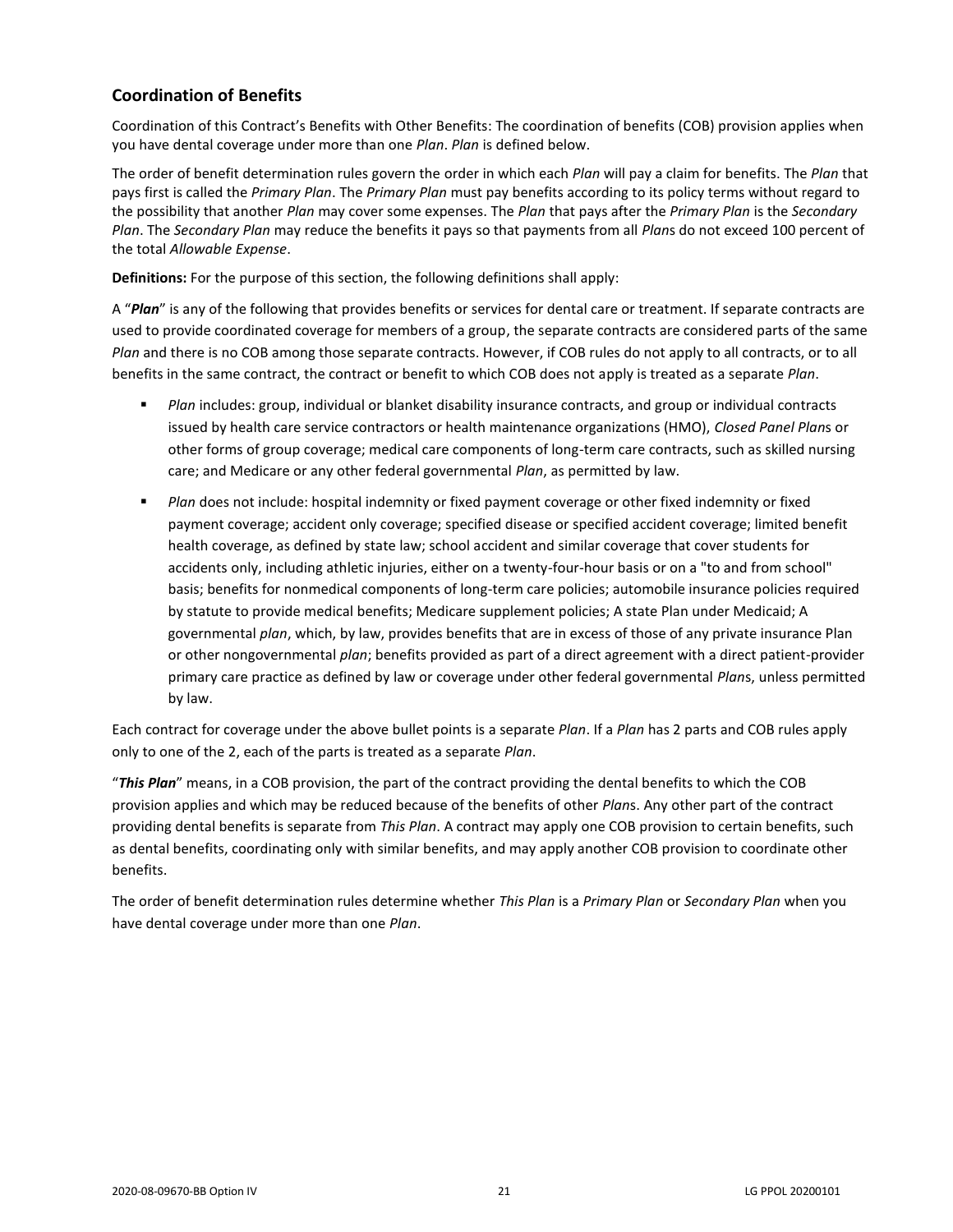When *This Plan* is primary, it determines payment for its benefits first before those of any other *Plan* without considering any other *Plan*'s benefits. When *This Plan* is secondary, it determines its benefits after those of another *Plan* and must make payment in an amount so that, when combined with the amount paid by the *Primary Plan*, the total benefits paid or provided by all *Plan*s for the claim are coordinated up to 100 percent of the total *Allowable Expense* for that claim. This means that when *This Plan* is secondary, it must pay the amount which, when combined with what the *Primary Plan* paid, does not exceed 100 percent of the *Allowable Expense*. In addition, if *This Plan* is secondary, it must calculate its savings (its amount paid subtracted from the amount it would have paid had it been the *Primary Plan*) and record these savings as a benefit reserve for you. This reserve must be used to pay any expenses during that calendar year, whether or not they are an *Allowable Expense* under *This Plan*. If *This Plan* is secondary, it will not be required to pay an amount in excess of its maximum benefit plus any accrued savings.

"**Allowable Expense**" except as outlined below, means any health care expense including coinsurance or copayments and without reduction for any applicable deductible, that is covered in full or in part by any of the plans covering you. When coordinating benefits as the secondary plan, Delta Dental of Washington must pay an amount which, together with the payment made by the primary plan, cannot be less than the same allowable expense as the secondary Plan would have paid if it was the primary plan. In no event will DDWA be required to pay an amount in excess of its maximum benefit plus accrued savings. When Medicare, Part A, Part B, Part C, or Part D is primary, Medicare's allowable amount is the allowable expense.

An expense or a portion of an expense that is not covered by any of the *plan*s is not an allowable expense. The following are examples of expenses that are not *Allowable Expense*s:

- **■** If you are covered by 2 or more Plans that compute their benefit payments on the basis of a maximum allowable amount, relative value schedule reimbursement method or other similar reimbursement method, any amount charged by the provider in excess of the highest reimbursement amount for a specific benefit is not an *Allowable Expense*.
- If you are covered by 2 or more *Plan*s that provide benefits or services on the basis of negotiated fees, an amount in excess of this plan's negotiated fee is not an *Allowable Expense*.

"*Closed Panel Plan*" is a *Plan* that provides dental benefits to you in the form of services through a panel of providers who are primarily employed by the *Plan*, and that excludes coverage for services provided by other providers, except in cases of emergency or referral by a panel member.

"*Custodial Parent*" is the parent awarded custody by a court decree or, in the absence of a court decree, is the parent with whom the child resides more than one-half of the calendar year without regard to any temporary visitation.

**Order of Benefit Determination Rules:** When you are covered by 2 or more *Plan*s, the rules for determining the order of benefit payments are as follows:

The *Primary Plan* must pay or provide its benefits as if the *Secondary Plan* or *Plans* did not exist.

A *Plan* that does not contain a coordination of benefits provision that is consistent with Chapter 284-51 of the Washington Administrative Code is always primary unless the provisions of both *Plan*s state that the complying *Plan* is primary, except coverage that is obtained by virtue of membership in a group that is designed to supplement a part of a basic package of benefits and provides that this supplementary coverage is excess to any other parts of the *Plan* provided by the contract holder.

A *Plan* may consider the benefits paid or provided by another *Plan* in calculating payment of its benefits only when it is secondary to that other *Plan*.

Each *Plan* determines its order of benefits using the first of the following rules that apply: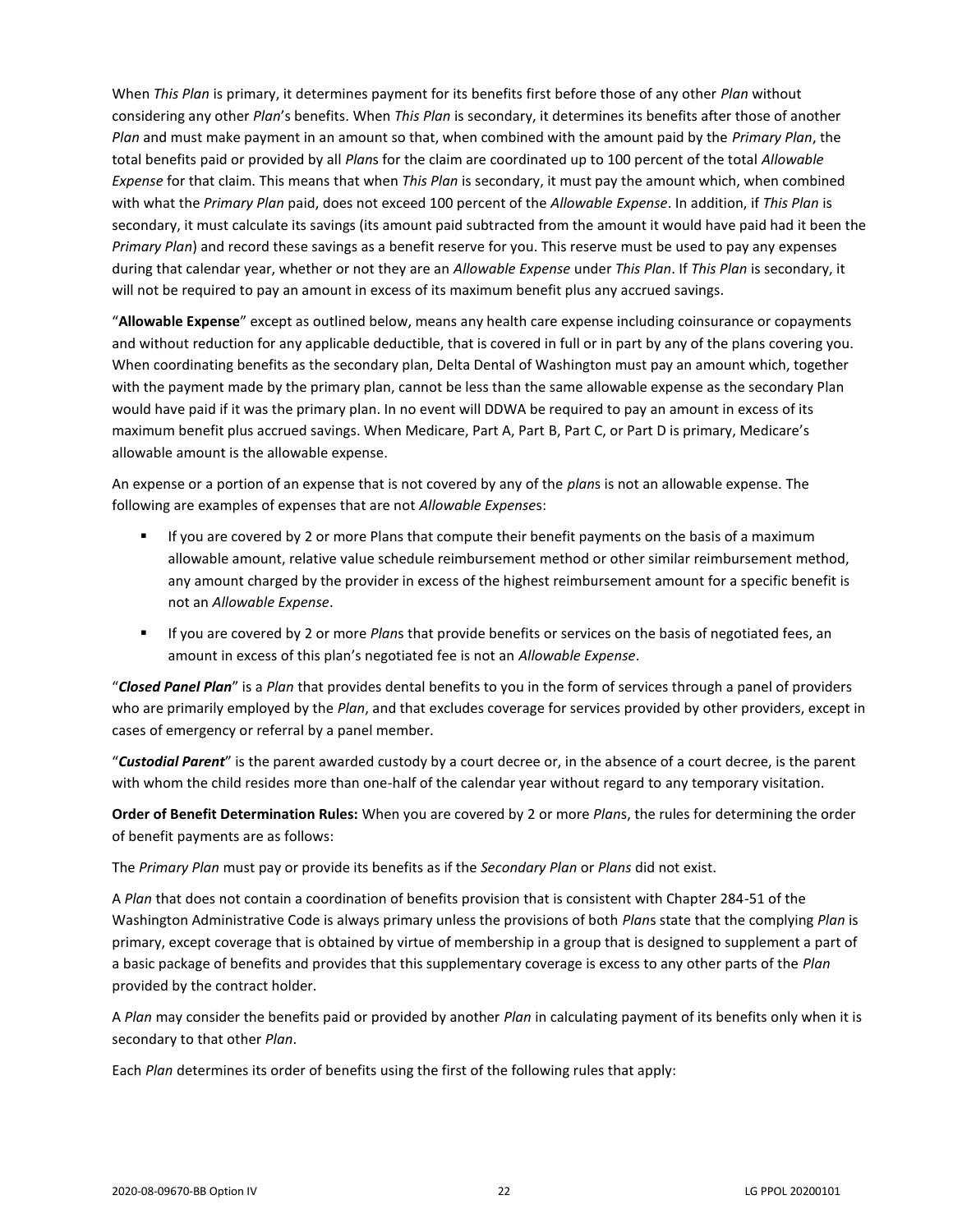"*Non-Dependent or Dependent*" The *Plan* that covers you other than as a *Dependent*, for example as an employee, member, policyholder, subscriber or retiree is the *Primary Plan* and the *Plan* that covers you as a *Dependent* is the *Secondary Plan*. However, if you are a Medicare beneficiary and, as a result of federal law, Medicare is secondary to the *Plan* covering you as a *Dependent*, and primary to the *Plan* covering you as other than a *Dependent* (e.g., a retired employee), then the order of benefits between the 2 *Plan*s is reversed so that the *Plan* covering you as an employee, member, policyholder, subscriber or retiree is the *Secondary Plan* and the other *Plan* is the *Primary Plan*.

"*Dependent Child Covered Under More Than One Plan*" Unless there is a court decree stating otherwise, when a *Dependent* child is covered by more than one *Plan* the order of benefits is determined as follows:

- 1) For a *Dependent* child whose parents are married or are living together, whether or not they have ever been married:
	- a) The *Plan* of the parent whose birthday falls earlier in the calendar year is the *Primary Plan*; or
	- b) If both parents have the same birthday, the *Plan* that has covered the parent the longest is the *Primary Plan*.
- 2) For a *Dependent* child whose parents are divorced or separated or not living together, whether or not they have ever been married:
	- a) If a court decree states that one of the parents is responsible for the Dependent child's dental expenses or dental coverage and the *Plan* of that parent has actual knowledge of those terms, that *Plan* is primary. This rule applies to claims determination periods commencing after the *Plan* is given notice of the court decree;
	- b) If a court decree states one parent is to assume primary financial responsibility for the Dependent child but does not mention responsibility for dental expenses, the *Plan* of the parent assuming financial responsibility is primary;
	- c) If a court decree states that both parents are responsible for the Dependent child's dental expenses or dental coverage, the provisions of point 1) above (for dependent child(ren) whose parents are married or are living together) determine the order of benefits;
	- d) If a court decree states that the parents have joint custody without specifying that one parent has responsibility for the dental expenses or dental coverage of the Dependent child, the provisions of point 1) above (for dependent child(ren) whose parents are married or are living together) determine the order of benefits; or
	- e) If there is no court decree allocating responsibility for the Dependent child's dental expenses or dental coverage, the order of benefits for the child is as follows:
		- I. The *Plan* covering the *Custodial Parent*, first;
		- II. The *Plan* covering the spouse of the *Custodial Parent*, second;
		- III. The *Plan* covering the non*custodial Parent*, third; and then
		- IV. The *Plan* covering the spouse of the non*custodial Parent*, last
- 3) For a *Dependent* child covered under more than one *Plan* of individuals who are not the parents of the child, the provisions of points 1) or 2) above (for *dependent* child(ren) whose parents are married or are living together or for *dependent* child(ren) whose parents are divorced or separated or not living together) determine the order of benefits as if those individuals were the parents of the child.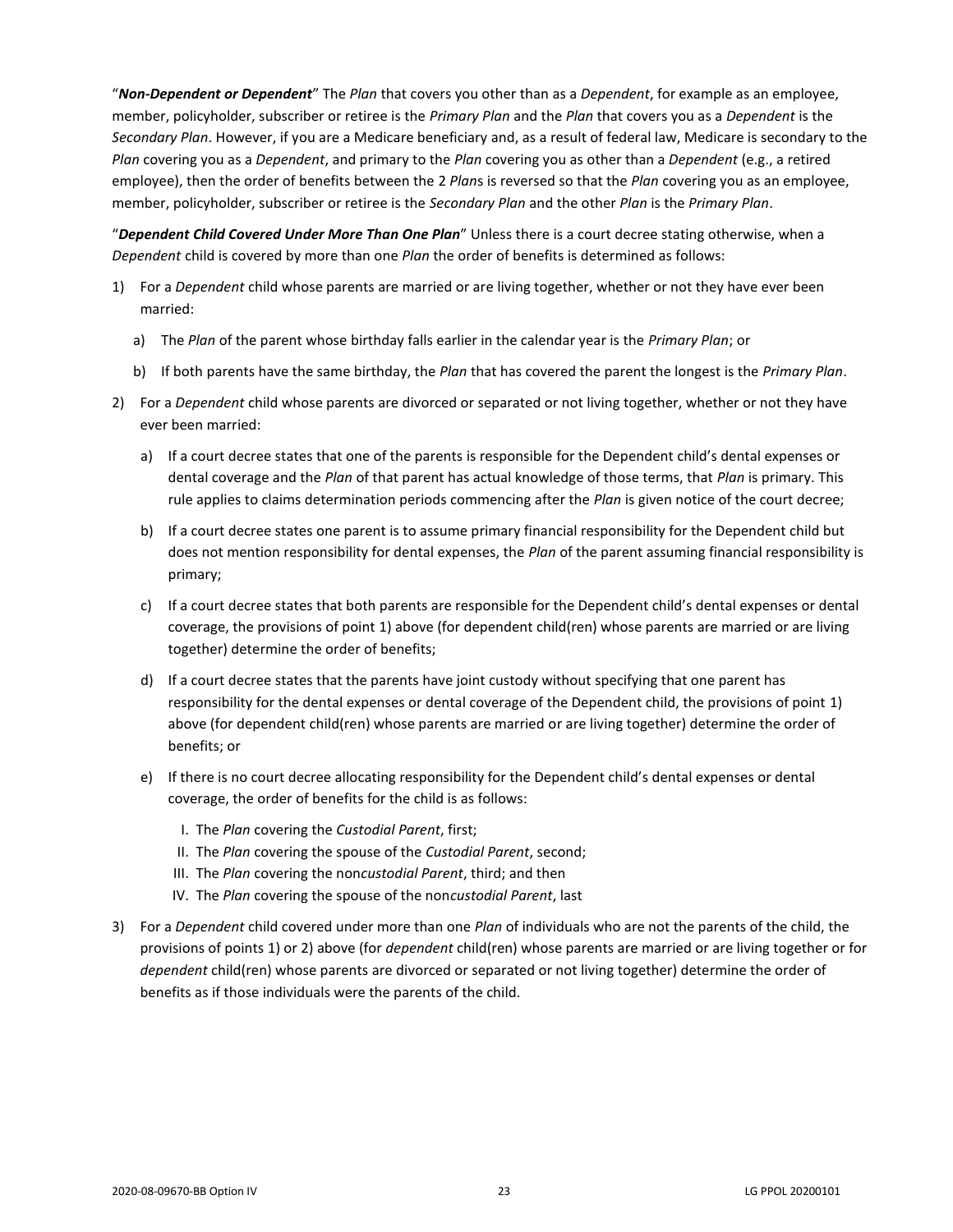"*Active Employee or Retired or Laid-off Employee*": The *Plan* that covers you as an active employee, that is, an employee who is neither laid off nor retired, is the *Primary Plan*. The *Plan* covering you as a retired or laid-off employee is the *Secondary Plan*. The same would hold true if you are a *Dependent* of an active employee and you are a *Dependent* of a retired or laid-off employee. If the other *Plan* does not have this rule, and as a result, the *Plan*s do not agree on the order of benefits, this rule is ignored. This rule does not apply if the rule under the *Non-Dependent* or *Dependent* provision above can determine the order of benefits.

"*COBRA or State Continuation Coverage*"**:** If your coverage is provided under COBRA or under a right of continuation provided by state or other federal law is covered under another *Plan*, the *Plan* covering you as an employee, member, subscriber or retiree or covering you as a *Dependent* of an employee, member, subscriber or retiree is the *Primary Plan* and the COBRA or state or other federal continuation coverage is the *Secondary Plan*. If the other *Plan* does not have this rule, and as a result, the *Plan*s do not agree on the order of benefits, this rule is ignored. This rule does not apply if the rule under the *Non-Dependent* or *Dependent* provision above can determine the order of benefits.

"*Longer or Shorter Length of Coverage*"**:** The *Plan* that covered you as an employee, member, policyholder, subscriber or retiree longer is the *Primary Plan* and the *Plan* that covered you the shorter period of time is the *Secondary Plan*.

If the preceding rules do not determine the order of benefits, the *Allowable Expense*s must be shared equally between the *Plan*s meeting the definition of *Plan*. In addition, *This Plan* will not pay more than it would have paid had it been the *Primary Plan*.

**Effect on the Benefits of** *This Plan***:** When *This Plan* is secondary, it may reduce its benefits so that the total benefits paid or provided by all *Plan*s during a claim determination period are not more than the *Total Allowable Expenses*. In determining the amount to be paid for any claim, the *Secondary Plan* must make payment in an amount so that, when combined with the amount paid by the *Primary Plan*, the total benefits paid or provided by all *Plan*s for the claim do not exceed 100 percent of the total *Allowable Expense* for that claim. Total *Allowable Expense* is the *Allowable Expense* of the *Primary Plan* or the *Secondary Plan up to this plan's allowable expense*. In addition, the *Secondary Plan* must credit to its *Plan* deductible any amounts it would have credited to its deductible in the absence of other dental coverage.

**How We Pay Claims When We Are Secondary:** When we are knowingly the *Secondary Plan*, we will make payment promptly after receiving payment information from your *Primary Plan*. Your *Primary Plan*, and we as your *Secondary Plan*, may ask you and/or your provider for information in order to make payment. To expedite payment, be sure that you and/or your provider supply the information in a timely manner.

If the *Primary Plan* fails to pay within 60 calendar days of receiving all necessary information from you and your provider, you and/or your provider may submit your claim for us to make payment as if we were your *Primary Plan*. In such situations, we are required to pay claims within 30 calendar days of receiving your claim and the notice that your *Primary Plan* has not paid. This provision does not apply if Medicare is the *Primary Plan*. We may recover from the *Primary Plan* any excess amount paid under the "right of recovery" provision in the *plan*.

If there is a difference between the amounts the *plans* allow, we will base our payment on the higher amount. However, if the *Primary Plan* has a contract with the provider, our combined payments will not be more than the amount called for in our contract. Health maintenance organizations (HMOs) and health care service contractors usually have contracts with their providers as do some other *plan*s.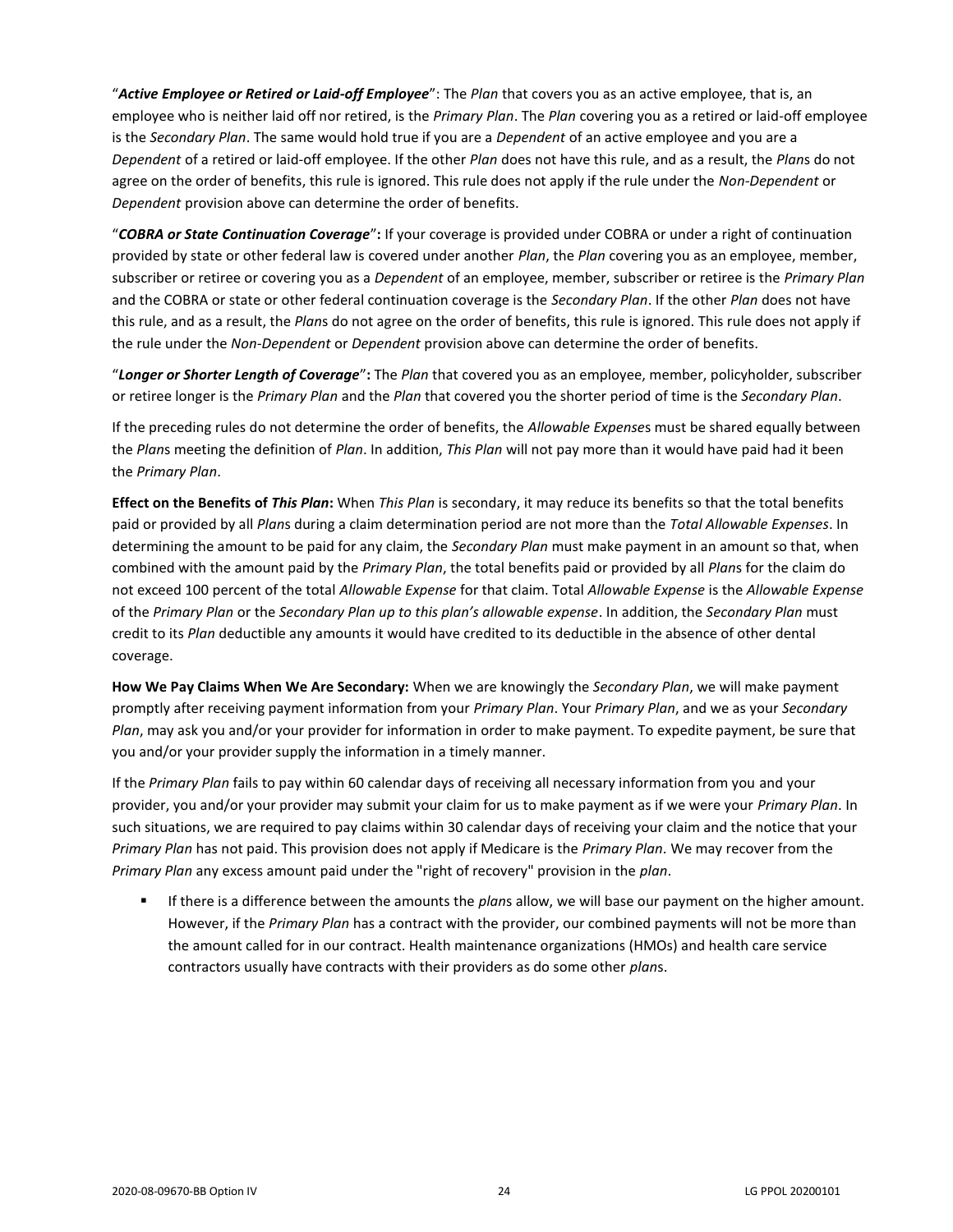▪ We will determine our payment by subtracting the amount paid by the *Primary Plan* from the amount we would have paid if we had been primary. We must make payment in an amount so that, when combined with the amount paid by the *Primary Plan*, the total benefits paid or provided by all *plan*s for the claim does not exceed one hundred percent of the total allowable expense (the highest of the amounts allowed under each Plan involved) for your claim. We are not required to pay an amount in excess of our maximum benefit plus any accrued savings. If your provider negotiates reimbursement amounts with the *plan*(s) for the service provided, your provider may not bill you for any excess amounts once he/she has received payment for the highest of the negotiated amounts. When our deductible is fully credited, we will place any remaining amounts in a savings account to cover future claims which might not otherwise have been paid.

**Right to Receive and Release Needed Information:** Certain facts about dental coverage and services are needed to apply these COB rules and to determine benefits payable under *This Plan* and other *Plan*s. The Company may get the facts it needs from or give them to other organizations or persons for the purpose of applying these rules and determining benefits payable under *This Plan* and other *Plan*s covering you. The Company need not tell, or get the consent of, any person to do this. To claim benefits under *This Plan* you must give the Company any facts it needs to apply those rules and determine benefits payable.

**Facility of Payment:** If payments that should have been made under *This Plan* are made by another *Plan*, the Company has the right, at its discretion, to remit to the other *Plan* the amount the Company determines appropriate to satisfy the intent of this provision. The amounts paid to the other *Plan* are considered benefits paid under *This Plan*. To the extent of such payments, the Company is fully discharged from liability under *This Plan*.

**Right of Recovery:** The Company has the right to recover excess payment whenever it has paid *Allowable Expense*s in excess of the maximum amount of payment necessary to satisfy the intent of this provision. The Company may recover excess payment from any person to whom or for whom payment was made or any other Company or *Plan*s.

**Notice to Covered Persons** If you are covered by more than one health benefit *Plan*, and you do not know which is your *Primary Plan*, you or your provider should contact any one of the health *Plan*s to verify which *Plan* is primary. The health *Plan* you contact is responsible for working with the other health *Plan* to determine which is primary and will let you know within 30 calendar days.

**CAUTION:** All health *Plan*s have timely claim filing requirements. If you, or your provider, fail to submit your claim to a secondary health *Plan* within the *Plan*'s claim filing time limit, the *Plan* can deny the claim. If you experience delays in the processing of your claim by the primary health *Plan*, you or your provider will need to submit your claim to the secondary health *Plan* within its claim filing time limit to prevent a denial of the claim.

To avoid delays in claims processing, if you are covered by more than one *Plan* you should promptly report to your providers and *Plan*s any changes in your coverage.

## <span id="page-27-0"></span>**Subrogation**

If we pay benefits under this policy, and you are paid by someone else for the same procedures we pay for, we have the right to recover what we paid from the excess received by you, after full compensation for your loss is received. Any legal fees for recovery will be pro-rated between the parties based on the percentage of the recovery received. You have to sign and deliver to us any documents relating to the recovery that we reasonably request.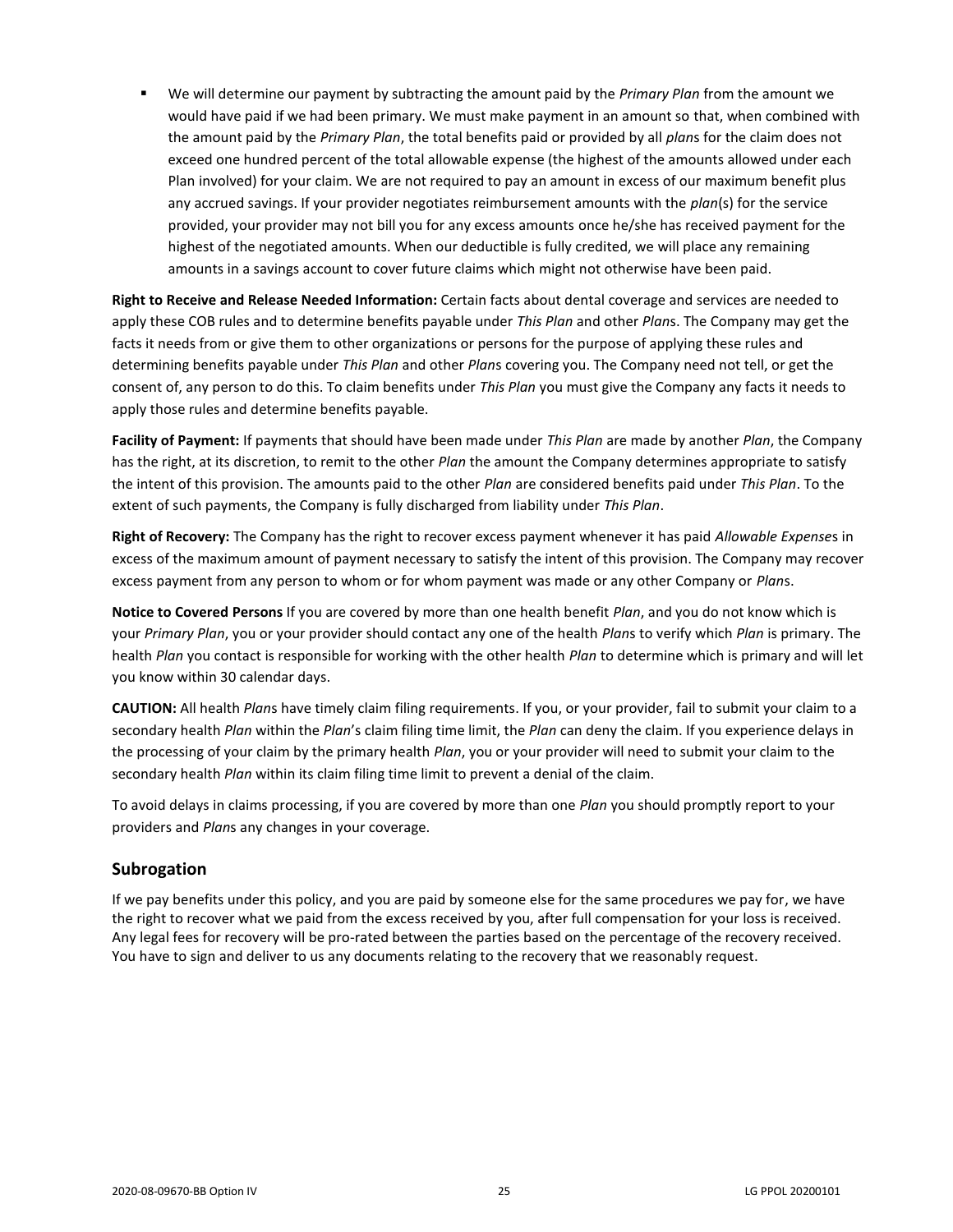## **Section F - Resources**

## <span id="page-28-1"></span><span id="page-28-0"></span>**Frequently Asked Questions about Your Dental Benefits**

## **What is a Delta Dental "Participating Dentist"?**

A Delta Dental Participating Dentist is a dentist who has signed an agreement with Delta Dental stipulating that he or she will provide dental treatment to subscribers and their dependents who are covered by DDWA's group dental care plans. Delta Dental Participating Dentists submit claims directly to DDWA for their patients.

## **Can I choose my own dentist?**

See the "Choosing a Dentist" section for more information.

## **How can I obtain a list of Delta Dental Participating Dentists?**

You can obtain a current list of Delta Dental Participating Dentists by going to our website at www.DeltaDentalWA.com. You may also call us at 800-554-1907.

## **How can I get claim forms?**

You can obtain American Dental Association-approved claim forms from your dentist. You can also obtain a copy of the approved claim form from our website at www.DeltaDentalWA.com or by calling our Customer Service Number at 800- 554-1907. Note: If your dentist is a Delta Dental Participating Dentist, he or she will complete and submit claim forms for you.

## **What is the mailing address for DDWA claim forms?**

If you see a Delta Dental Participating Dentist, the dental office will submit your claims for you. If your dentist is not a Participating Dentist, it will be up to you to ensure that the dental office submits your claims to Delta Dental of Washington at P.O. Box 75983, Seattle, WA 98175-0983.

## **Who do I call if I have questions about my dental plan?**

If you have questions about your dental benefits, call DDWA's Customer Service Department at 800-554-1907. Questions can also be addressed via e-mail at CService@DeltaDentalWA.com.

## **Does DDWA cover tooth colored filings on my back teeth?**

It is your group's choice to cover posterior composite fillings (tooth colored fillings on your back teeth), or only allow posterior amalgam fillings (silver fillings on your back teeth). Please see the "Benefits Covered by Your Plan" section to determine which election your Group has made. You may also log on to the "MySmile® Personal Benefits Center" on our website, www.DeltaDentalWA.com, or call us at 800-554-1907 for assistance in determining whether or not your Plan covers posterior composite fillings.

## **Do I have to get an "estimate" before having dental treatment done?**

You are not required to get an estimate before having treatment, but you may wish to do so. You may ask your dentist to complete and submit a request for an estimate, called a Confirmation of Treatment and Cost. The estimate will provide you with estimated cost for your procedure, but is not a guarantee of payment.

## **Who is Delta Dental?**

Delta Dental Plans Association is a national organization made up of local, nonprofit Delta Dental plans that provide dental benefits coverage. DDWA is a member of the Delta Dental Plans Association.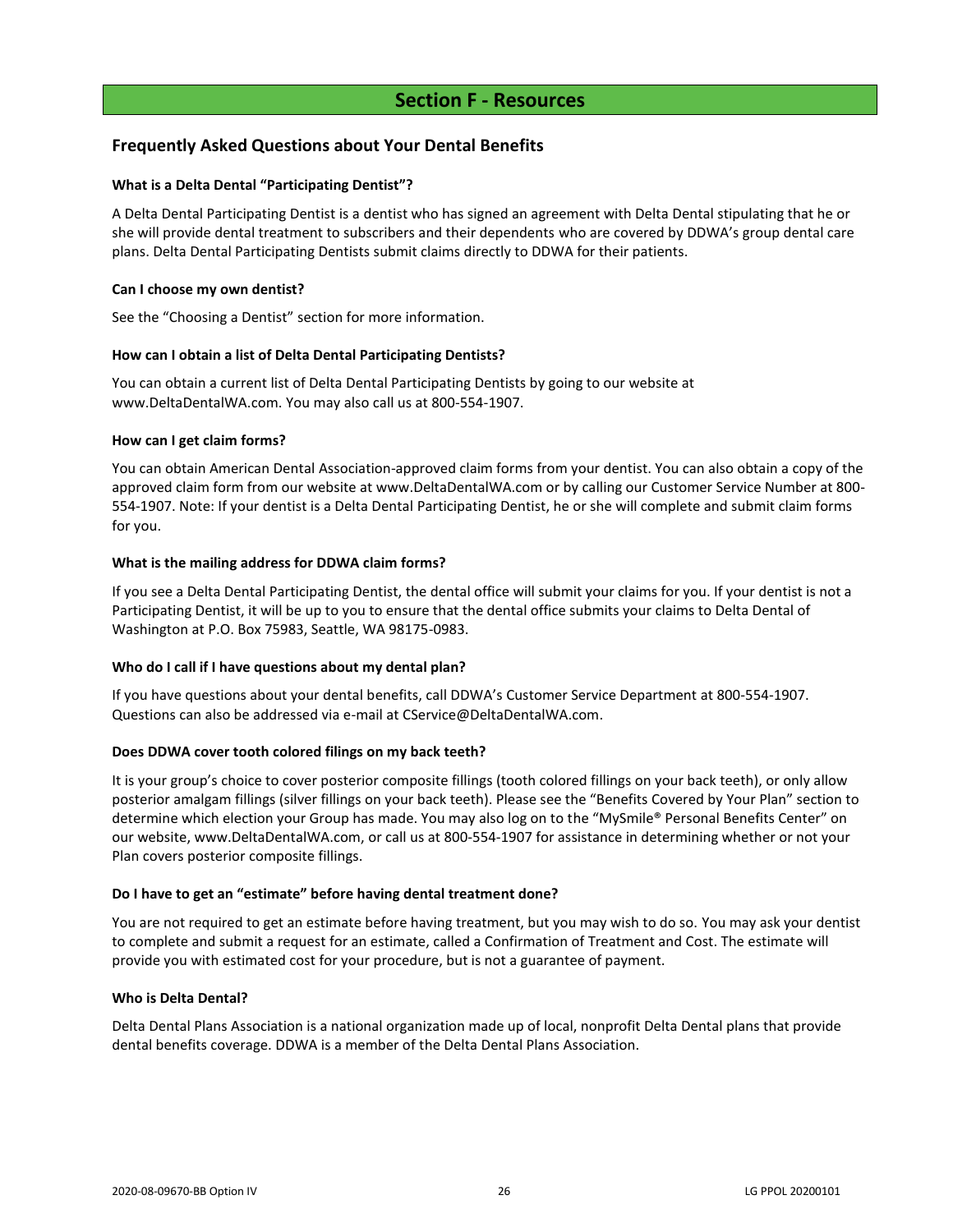## <span id="page-29-0"></span>**Glossary**

## **Alveolar**

Pertaining to the ridge, crest or process of bone that projects from the upper and lower jaw and supports the roots of the teeth.

## **Amalgam**

A mostly silver filling often used to restore decayed teeth.

## **Apicoectomy**

Surgery on the root of the tooth.

## **Appeal**

An oral or written communication by a subscriber or their authorized representative requesting the reconsideration of the resolution of a previously submitted complaint or, in the case of claim determination, the determination to deny, modify, reduce, or terminate payment, coverage authorization, or provision of health care services or benefits.

## **Bitewing X-ray**

An X-ray picture that shows, simultaneously, the portions of the upper and lower back teeth that extend above the gum line, as well as a portion of the roots and supporting structures of these teeth.

## **Bridge**

Also known as a fixed partial denture. See "Fixed Partial Denture".

## **Certificate of Coverage**

The benefits booklet which describes in summary form the essential features of the contract coverage, and to or for whom the benefits hereunder are payable.

## **Caries**

Decay. A disease process initiated by bacterially produced acids on the tooth surface.

## **Complaint**

An oral or written report by a subscriber or authorized representative regarding dissatisfaction with customer service or the availability of a health service.

## **Comprehensive Oral Evaluation**

Typically used by a general dentist and/or specialist when evaluating a patient comprehensively. It is a thorough evaluation and recording of the extraoral and intraoral hard and soft tissues.

## **Contract**

This agreement between DDWA and Group. The Contract constitutes the entire Contract between the parties and supersedes any prior agreement, understanding or negotiation between the parties.

## **Coping**

A thin thimble of a crown with no anatomic features. It is placed on teeth prior to the placement of either an overdenture or a large span bridge. The purpose of a coping is to allow the removal and modification of the bridge without requiring a major remake of the bridgework, if the tooth is lost.

## **Covered Dental Benefits**

Those dental services that are covered under this Contract, subject to the limitations set forth in Benefits Covered by Your Plan.

## **Crown**

A restoration that replaces the entire surface of the visible portion of tooth.

## **DDWA**

Delta Dental of Washington, a nonprofit corporation incorporated in Washington State. DDWA is a member of the Delta Dental Plans Association.

## **Delivery Date**

The date a prosthetic appliance is permanently cemented into place.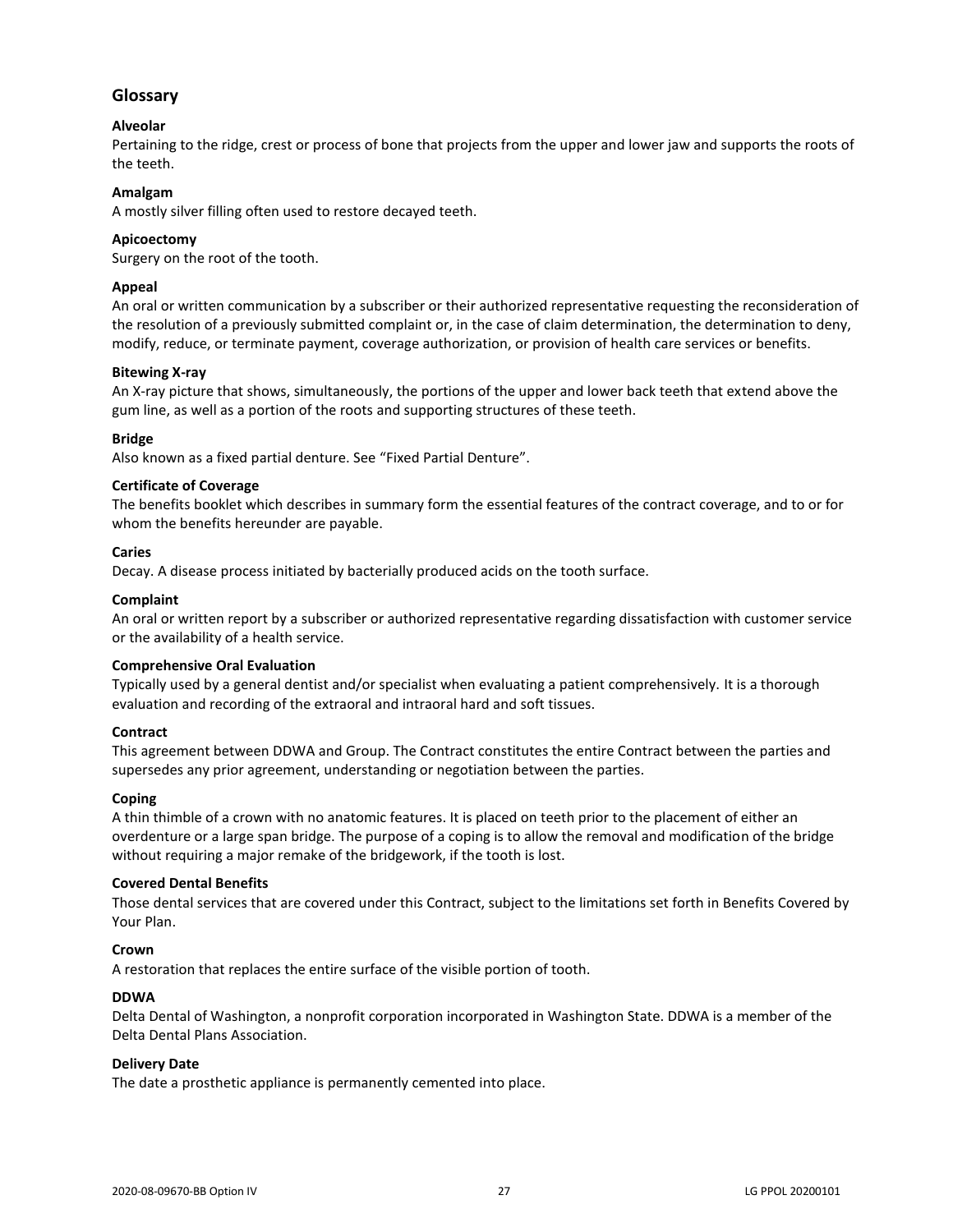## **Delta Dental**

Delta Dental Plans Association, which is a nationwide nonprofit organization of health care service plans, which offers a range of group dental benefit plans.

## **Delta Dental PPO Dentist**

A Participating Dentist who has agreed to render services and receive payment in accordance with the terms and conditions of a written Delta Dental PPO agreement, which includes looking solely to Delta Dental for payment for covered services.

## **Delta Dental Participating Dentist**

A licensed dentist who has agreed to render services and receive payment in accordance with the terms and conditions of a written agreement between Delta Dental and such Dentist, which includes looking solely to Delta Dental for payment for covered services.

## **Dentist**

A licensed dentist legally authorized to practice dentistry at the time and in the place services are performed. This Plan provides for covered services only if those services are performed by or under direction of a licensed Dentist or other Licensed Professional operating within the scope of their license.

## **Denture**

A removable prosthesis that replaces missing teeth. A complete (or "full") denture replaces all of the upper or lower teeth. A partial denture replaces one to several missing upper or lower teeth.

## **Eligibility Date**

The date on which an Eligible Person becomes eligible to enroll in the Plan.

## **Eligible Dependent**

Any dependent of an Eligible Employee who meets the conditions of eligibility set forth in "Dependent Eligibility and Enrollment."

## **Eligible Employee**

Any employee who meets the conditions of eligibility set forth in "Employee Eligibility and Enrollment.

## **Eligible Person**

An Eligible Employee or an Eligible Dependent.

## **Emergency Dental Condition**

The emergent and acute onset of a symptom or symptoms, including severe pain, that would lead a prudent layperson acting reasonably to believe that a dental condition exists that requires immediate dental attention, if failure to provide dental attention would result in serious impairment to oral functions or serious dysfunction of the mouth or teeth, or would place the person's oral health in serious jeopardy.

## **Emergency Examination**

Also known as a "limited oral evaluation – problem focused." Otherwise covered dental care services medically necessary to evaluate and treat an Emergency Dental Condition.

## **Endodontics**

The diagnosis and treatment of dental diseases, including root canal treatment, affecting dental nerves and blood vessels.

## **Enrolled Dependent, Enrolled Employee, Enrolled Person**

Any Eligible Dependent, Eligible Employee or Eligible Person, as applicable, who has completed the enrollment process and for whom Group has submitted the monthly Premium to DDWA.

## **Exclusions**

Those dental services that are not contract benefits set forth in your "Benefits Covered by Your Plan" section and all other services not specifically included as a Covered Dental Benefit set forth in Benefits Covered by Your Plan.

## **Filed Fees**

Approved fees that participating Delta Dental Participating Dentists have agreed to accept as the total fees for the specific services performed.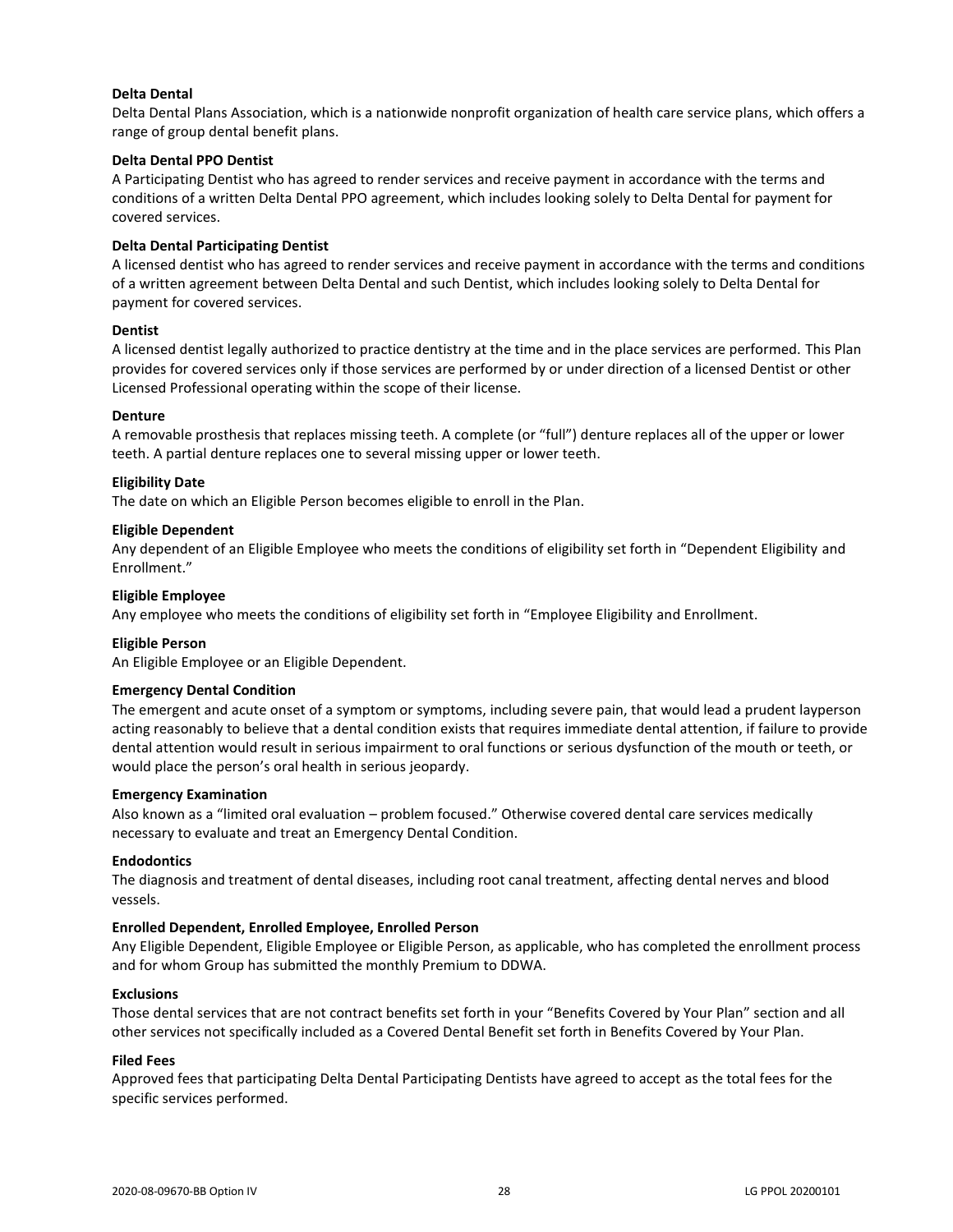## **Filled Resin**

Tooth colored plastic materials that contain varying amounts of special glass like particles that add strength and wear resistance.

## **Fixed Partial Denture**

A replacement for a missing tooth or teeth. The fixed partial denture consists of the artificial tooth (pontic) and attachments to the adjoining abutment teeth (retainers). They are cemented (fixed) in place and therefore are not removable.

## **Fluoride**

A chemical agent used to strengthen teeth to prevent cavities.

## **Fluoride Varnish**

A fluoride treatment contained in a varnish base that is applied to the teeth to reduce acid damage from the bacteria that causes tooth decay. It remains on the teeth longer than regular fluoride and is typically more effective than other fluoride delivery systems.

## **General Anesthesia**

A drug or gas that produces unconsciousness and insensibility to pain.

## **Group**

The employer or entity that is contracting for the dental benefits described in this benefit booklet for its employees.

## **Implant**

A device specifically designed to be placed surgically within the jawbone as a means of providing an anchor for an artificial tooth or denture.

## **Inlay**

A dental filling shaped to the form of a cavity and then inserted and secured with cement.

## **Intraoral X-rays Complete Series (including bitewings)**

A series of radiographs which display the tooth and coronal portions of all the teeth in the mouth.

## **Intravenous (I.V.) Sedation**

A form of sedation whereby the patient experiences a lowered level of consciousness, but is still awake and can respond.

## **Licensed Professional**

An individual legally authorized to perform services as defined in his or her license. Licensed professionals include, but are not limited to, denturist, hygienist and radiology technician. Benefits under this Contract will not be denied for any health care service performed by a registered nurse licensed to practice under chapter 18.88 RCW, if first, the service performed was within the lawful scope of such nurse's license, and second, this contract would have provided benefits if such service had been performed by a doctor of medicine licensed to practice under chapter 18.71 RCW.

## **Lifetime Maximum**

The maximum amount DDWA will pay in the specified covered dental benefit class for an insured individual during the time that individual is on this Plan or any other Plan offered by this Employer.

## **Limitations**

An exception or condition of coverage for a particular Covered Dental Benefit.

## **Localized Delivery of Antimicrobial Agents**

Treating isolated areas of advanced gum disease by placing antibiotics or other germ-killing drugs into the gum pocket. This therapy is viewed as an alternative to gum surgery when conditions are favorable.

## **Maximum Allowable Fees**

The maximum dollar amount that will be allowed toward the reimbursement for any service provided for a covered dental benefit.

## **Nightguard**

See "Occlusal-guard."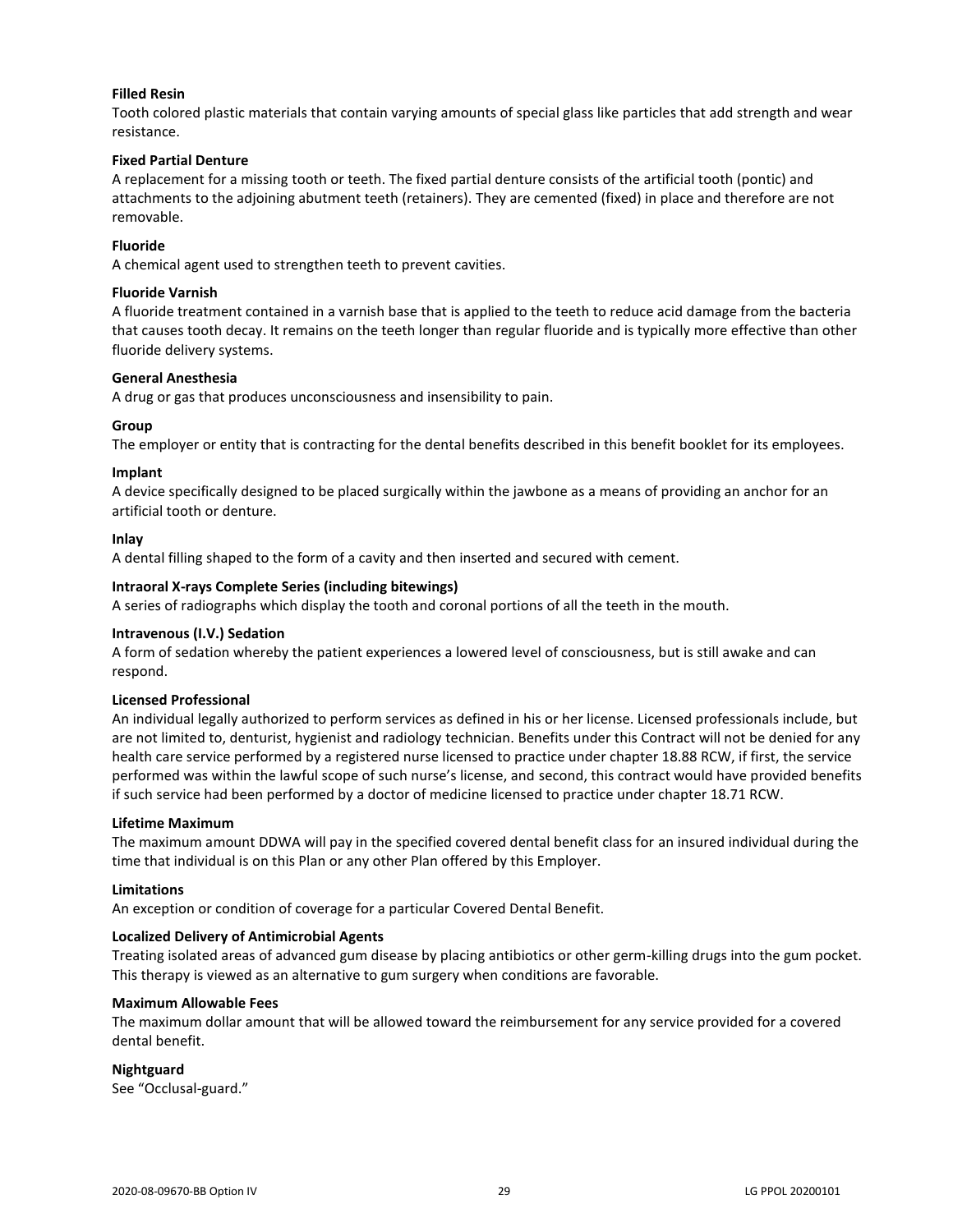## **Non-Participating Dentist**

A licensed dentist who has not agreed to render services and receive payment in accordance with the terms and conditions of a written Member Dentist Agreement between a member of the Delta Dental Plans Association and such Dentist.

## **Not a paid Covered Dental Benefit**

Any dental procedure that, under some circumstances, would be covered by DDWA, but is not covered under other conditions. Examples are listed in the "Benefits Covered by Your Plan" section.

## **Occlusal Adjustment**

Modification of the occluding surfaces of opposing teeth to develop harmonious relationships between the teeth themselves and neuromuscular mechanism, the temporomandibular joints and the structure supporting the teeth.

## **Occlusal-Guard**

A removable dental appliance – sometimes called a nightguard – that is designed to minimize the effects of gnashing or grinding of the teeth (bruxism). An occlusal-guard (nightguard) is typically used at night.

## **Onlay**

A restoration of the contact surface of the tooth that covers the entire surface.

## **Open Enrollment Period**

The annual period in which subscribers can select benefits plans and add or delete Eligible Dependents.

## **Orthodontics**

Diagnosis, prevention, and treatment of irregularities in tooth and jaw alignment and function, frequently involving braces.

## **Overdenture**

A removable denture constructed over existing natural teeth or implanted studs.

## **Palliative Treatment**

Services provided for emergency relief of dental pain.

## **Panoramic X-ray**

An X-ray, taken from outside the mouth that shows the upper and lower teeth and the associated structures in a single picture.

## **Participating Plan**

Delta Dental of Washington, and any other member of the Delta Dental Plans Association with which Delta Dental contracts to assist in administering the benefits described in this Benefits Booklet.

## **Payment Level**

The applicable percentage of Maximum Allowable Fees for Covered Dental Benefits that shall be paid by DDWA as set forth in the Summary of Benefits and Reimbursement Levels sections of this Benefits Booklet.

## **Periodic Oral Evaluation – (Routine Examination)**

An evaluation performed on a patient of record to determine any changes in the patient's dental and medical health status following a previous comprehensive or periodic evaluation.

## **Periodontics**

The diagnosis, prevention, and treatment of diseases of gums and the bone that supports teeth.

## **Plan**

The dental benefits as provided and described in this Benefits Booklet and its accompanying Contract. Any other booklet or contract that provides dental benefits and meets the definition of a "Plan" in the "Coordination of Benefits" section of the Certificate of Coverage is a Plan for the purpose of coordination of benefits.

## **Pocket Depth**

An internal measurement from the top of the gum tissue to its attachment on the root of a tooth.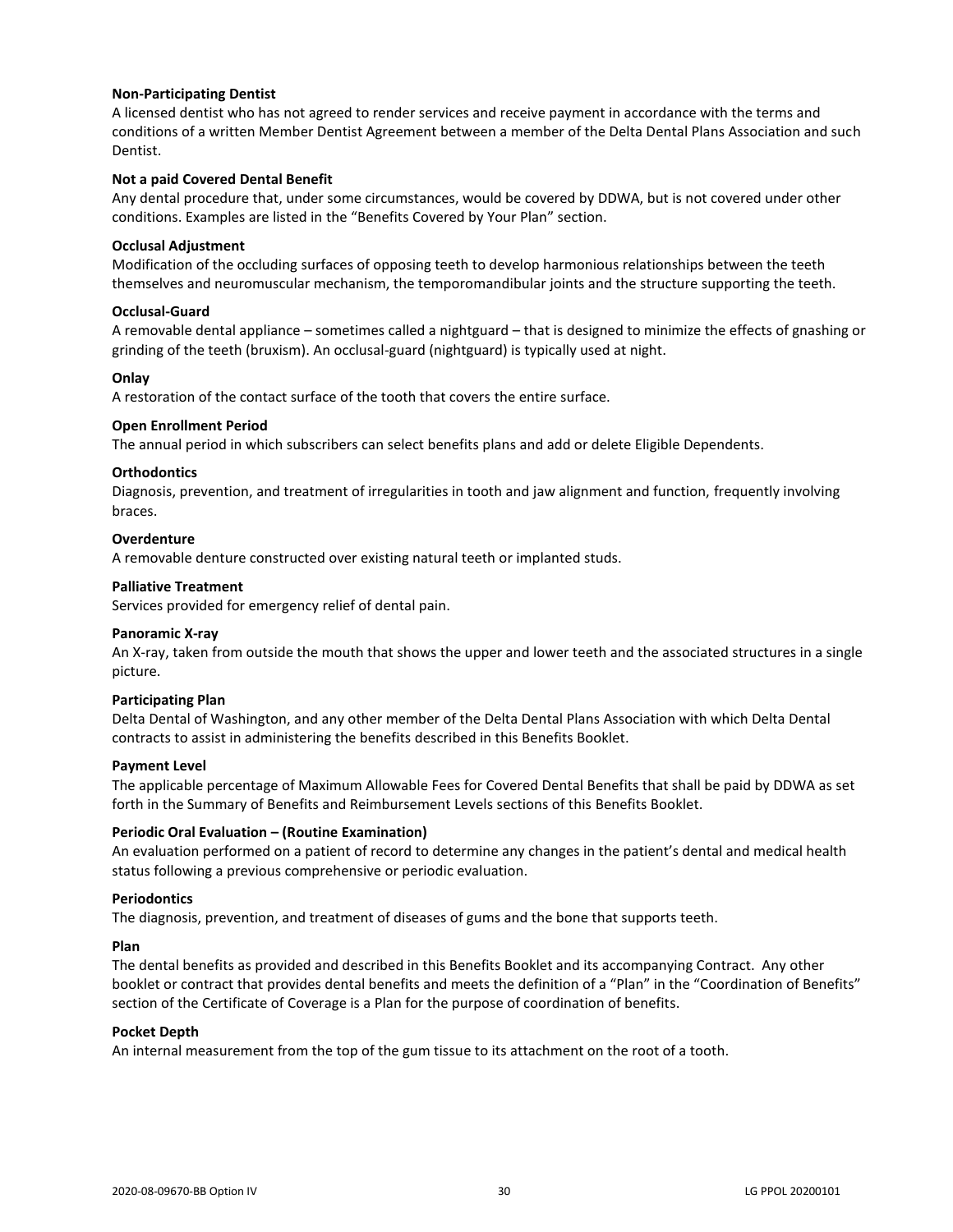## **Premium**

The monthly amount payable to DDWA by Group, and/or by an Enrolled Employee to Group, as designated in the Contract.

## **Prophylaxis**

Cleaning and polishing of teeth.

## **Prosthodontics**

The replacement of missing teeth by artificial means such as bridges and dentures.

## **Pulpotomy**

The removal of nerve tissue from the crown portion of a tooth.

## **Qualified Medical Child Support Order (QMCSO)**

An order issued by a court under which an employee must provide medical coverage for a dependent child. QMSCO's are often issued, for example, following a divorce or legal separation.

## **Resin-Based Composite**

A tooth colored filling, made of a combination of materials, used to restore teeth.

## **Restorative**

Replacing portions of lost or diseased tooth structures with a filling or crown to restore proper dental function.

## **Root Planing**

A procedure done to smooth roughened root surfaces.

## **Sealants**

A material applied to teeth to seal surface irregularities and prevent tooth decay.

## **Seat Date**

The date a crown, veneer, inlay, or onlay is permanently cemented into place on the tooth.

## **Specialist**

A licensed dentist who has successfully completed an educational program accredited by the Commission of Dental Accreditation, two or more years in length, as specified by the Council on Dental Education or holds a diploma from an American Dental Association recognized certifying board.

## **Temporomandibular Joint**

The joint just ahead of the ear, upon which the lower jaw swings open and shut, and can also slide forward.

## **Veneer**

A layer of tooth-colored material, usually porcelain or acrylic resin, attached to the surface by direct fusion, cementation, or mechanical retention.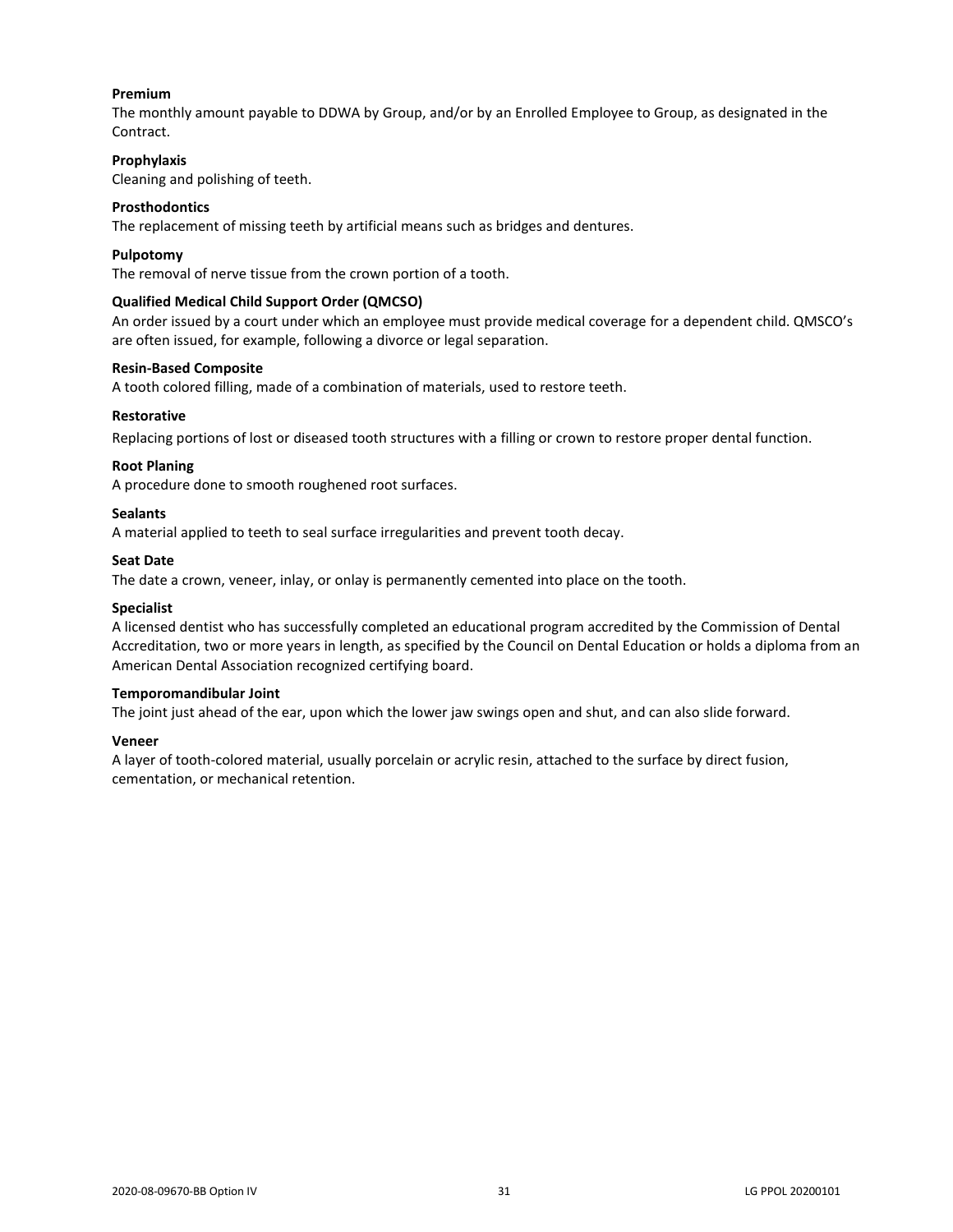## <span id="page-34-0"></span>**Nondiscrimination and Language Assistance Services**

Delta Dental of Washington complies with applicable Federal civil rights laws and does not discriminate on the basis of race, color, national origin, age, disability, or sex.

Delta Dental of Washington does not exclude people or treat them differently because of race, color, national origin, age, disability, or sex.

Delta Dental of Washington:

We will provide free aids and services to people with disabilities to assist in communicating effectively with DDWA staff, such as:

- ◆ Qualified sign language interpreters
- Written information in other formats (large print, audio, accessible electronic formats, other formats)

We will provide free language and services to assist in communicating effectively with DDWA staff for people whose primary language is not English, such as:

- Qualified interpreters
- $\bullet$  Information written in other languages

If you need these services, contact Delta Dental of Washington's Customer Service at: 800-554-1907. If you need translation or interpreter assistance at your dental provider's office, please contact their staff. The cost for translations and interpreter services for communication between you and your provider are not covered by DDWA.

If you believe that Delta Dental of Washington has failed to provide these services or discriminated in another way on the basis of race, color, national origin, age, disability, or sex, you can file a grievance with our Compliance/Privacy Officer who may be reached as follows: PO Box 75983 Seattle, WA 98175, Ph: 800-554-1907, TTY: 800-833-6384, Fx: 206 729-5512 or by email at: [Compliance@DeltaDentalWA.com.](mailto:Compliance@DeltaDentalWA.com) You can file a grievance in person or by mail, fax or email. If you need help filing a grievance, our Compliance/Privacy Officer is available to help you. You can also file a civil rights complaint with the U.S. Department of Health and Human Services, Office for Civil Rights electronically through the Office for Civil Rights Complaint Portal, available a[t https://ocrportal.hhs.gov/ocr/portal/lobby.jsf,](https://ocrportal.hhs.gov/ocr/portal/lobby.jsf) or by mail or phone at: U.S. Department of Health and Human Services, 200 Independence Avenue SW., Room 509F, HHH Building, Washington DC 20201, 800-868-1019, 800-537-7697 (TDD). Complaint forms are available at [http://www.hhs.gov/ocr/office/file/index.html.](http://www.hhs.gov/ocr/office/file/index.html)

| <b>Taglines</b>                                                                                                                                                                                                                                      |
|------------------------------------------------------------------------------------------------------------------------------------------------------------------------------------------------------------------------------------------------------|
| <b>Amharic</b>                                                                                                                                                                                                                                       |
| እርስዎ፣ ወይም ሌላ እየረዱት ያለ ሰው፣ ስለ Delta Dental of Washington ጥያቄ ካላችሁ፣ በራሳችሁ ቋንቋ ያለምንም ክፍያ<br>እርዳታ እና መረጃ የማማኘት መብት አላችሁ። ከአስተርጓሚ <i>ጋ</i> ር ለማውራት፣ በ 800-554-1907 ይደውሉ።                                                                                  |
| <b>Arabic</b>                                                                                                                                                                                                                                        |
| إذا كانت لديك أو لدى أي شخص آخر تساعده أسئلة حول Delta Dental of Washington، فلك الحق في طلب المساعدة والمعلومات بلغتك<br>دون أن تتحمل أي تكلفة. للتحدث إلى مترجم، يُرجى الاتصال على الرقم 290-554-800.                                              |
| <b>Cambodian (Mon-Khmer)</b>                                                                                                                                                                                                                         |
| ប្រសិនបើអ្នក ឬនរណាម្នាក់ដែលអ្នកកំពុងជួយ មានសំណួរអំពីកម្មវិធី Delta Dental of Washington អ្នកមានសិទ្ធិ<br>ទទួលបានជំនួយ និងព័ត៌មានជាភាសារបស់អ្នកដោយឥតគិតថ្លៃ។ ដើម្បីនិយាយទៅកាន់អ្នកបកប្រែ<br>សូមទូរស័ក្កទៅលេខ 800-554-1907។                            |
| <b>Chinese</b>                                                                                                                                                                                                                                       |
| 如果您或您正在帮助的人对 Delta Dental of Washington 有任何疑问,您有权免费以您的语言获得帮助和信                                                                                                                                                                                       |
| 息。要想联系翻译员,请致电 800-554-1907。                                                                                                                                                                                                                          |
| Cushite (Oromo)                                                                                                                                                                                                                                      |
| Ati yookaan namni ati gargaaraa jirtu waa'ee Delta Dental of Washington gaaffilee yoo qabaattan kaffaltii malee<br>afaan keetiin gargaarsaa fi odeeffannoo argachuu ni dandeessa. Nama afaan sii hiiku dubbisuuf lakk. 800-554-<br>1907tiin bilbili. |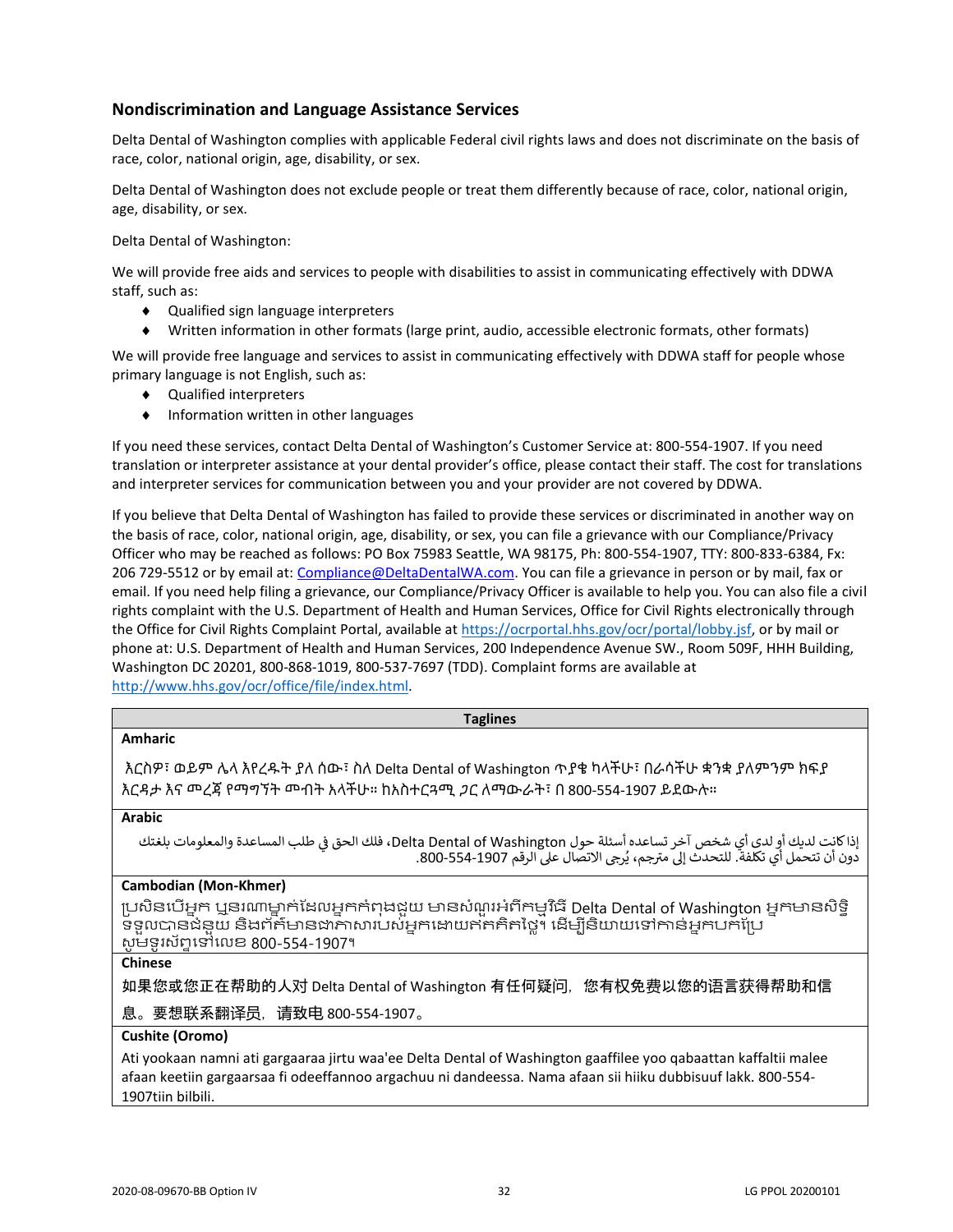#### **Taglines**

## **French**

Si vous, ou quelqu'un à qui vous apportez votre aide, avez des questions à propos de Delta Dental of Washington, vous avez le droit d'obtenir gratuitement de l'aide et des informations dans votre langue. Pour parler à un interprète, appelez le 800-554-1907.

## **German**

Falls Sie oder jemand, dem Sie helfen, Fragen zu Delta Dental of Washington haben, sind Sie berechtigt, kostenlos Hilfe und Informationen in Ihrer Sprache zu erhalten. Um mit einem Dolmetscher zu sprechen, rufen Sie bitte die Nummer 800-554-1907 an.

## **Japanese**

ご本人様、またはお客様の身寄りの方でも Delta Dental of Washington についてご質問がございましたら、 ご希望の言語でサポートを受けたり、情報を入手したりすることができます。料金はかかりません。通訳 とお話される場合 800-554-1907 までお電話ください。

## **Korean**

귀하 또는 귀하가 돕고 있는 누군가에게 Delta Dental of Washington 에 대한 질문이 있을 경우, 귀하는 무료로 귀하의 언어로 도움을 제공받을 권리가 있습니다. 통역사와 통화를 원하시면 800-554-1907 로 전화하십시오.

## **Laotian**

ຖ້າທ່ານ ຫຼື ບຸກຄົນໃດໜຶ່ງທີ່ທ່ານກໍາລັງໃຫ້ການຊ່ວຍເຫຼືອມີຄໍາຖາມກ່ຽວກັບ Delta Dental of Washington, ທ່ານມີສິດໄດ້ຮັບຄວາມຊ່ວຍເຫຼືອ ແລະ ຂໍ້ມູນເປັນພາສາຂອງທ່ານໂດຍບໍ່ເສຍຄ່າ. ເພື່ອລິມກັບຜູ້ແປພາສາ, ໂທ 800-554-1907.

## **Persian (Farsi)**

دارد، این حق را دارید که اطلاعات مورد نیازتان را به Delta Dental of Washingtonاگر شما، یا شخصی که به وی کمک می کنید، سؤالی دربارهی جم شفایه، با شماره زبان خود و بدون هیچ هزینهای دریافتکنید. تماس بگرتید. 800-554-1907 جهت صحبت با یک مت <sup>ر</sup>

## **Punjabi**

ਜੇ ਤੁਹਾਡੇ ਜਾਂ ਜਿਸ ਦੀ ਤੁਸੀਂ ਸਹਾਇਤਾ ਕਰ ਰਹੇ ਹੋ ਉਸ ਦੇ, Delta Dental of Washington ਬਾਰੇ ਕੋਈ ਪ੍ਰਸ਼ਨ ਹਨ, ਤਾਂ ਤੁਹਾਨੂੰ ਬਿਨਾਂ ਕਿਸੇ ਕੀਮਤ ਦੇ ਆਪਣੀ ਭਾਸ਼ਾ ਵਿਚ ਸਹਾਇਤਾ ਅਤੇ ਜਾਣਕਾਰੀ ਪ੍ਰਾਪਤ ਕਰਨ ਦਾ ਅਧਿਕਾਰ ਹੈ। ਦੁਭਾਸ਼ੀਏ ਨਾਲ ਗੱਲ ਕਰਨ ਲਈ, 800-554-1907 'ਤੇ ਕਾਲ ਕਰੋ।

## **Romanian**

Dacă dumneavoastră sau o persoană pe care o asistați aveți întrebări despre Delta Dental of Washington, aveți dreptul de a obține gratuit ajutor și informații în limba dumneavoastră. Pentru a vorbi cu un interpret, sunați la 800- 554-1907.

## **Russian**

Если у Вас или у лица, которому Вы помогаете, имеются вопросы относительно Delta Dental of Washington, то Вы имеете право на получение бесплатной помощи и информации на Вашем языке. Чтобы поговорить с переводчиком, позвоните по номеру 800-554-1907.

## **Serbo-Croatian**

Ako vi, ili osoba kojoj pomažete, imate pitanja o kompaniji Delta Dental of Washington, imate pravo da potražite besplatnu pomoć i informacije na svom jeziku. Pozovite 800-554-1907 da razgovarate s prevodiocem.

## **Spanish**

Si usted, o alguien a quien usted está ayudando, tiene preguntas acerca de Delta Dental of Washington, tiene derecho a obtener ayuda e información en su idioma sin costo alguno. Para hablar con un intérprete, llame al 800- 554-1907.

## **Sudan (Fulfulde)**

To onon, mala mo je on mballata, don mari emmmolji do Delta Dental of Washington, on mari jarfuye keɓɓugo wallende be matinolji be wolde moɗon mere. Ngam wolwugo be lornowo, ewne 800-554-1907.

## **Tagalog**

Kung ikaw, o isang taong tinutulungan mo, ay may mga katanungan tungkol sa Delta Dental of Washington, mayroon kang karapatan humingi ng tulong at impormasyon sa iyong wika nang walang bayad. Upang makipag-usap sa isang tagasalin-wika, tumawag sa 800-554-1907.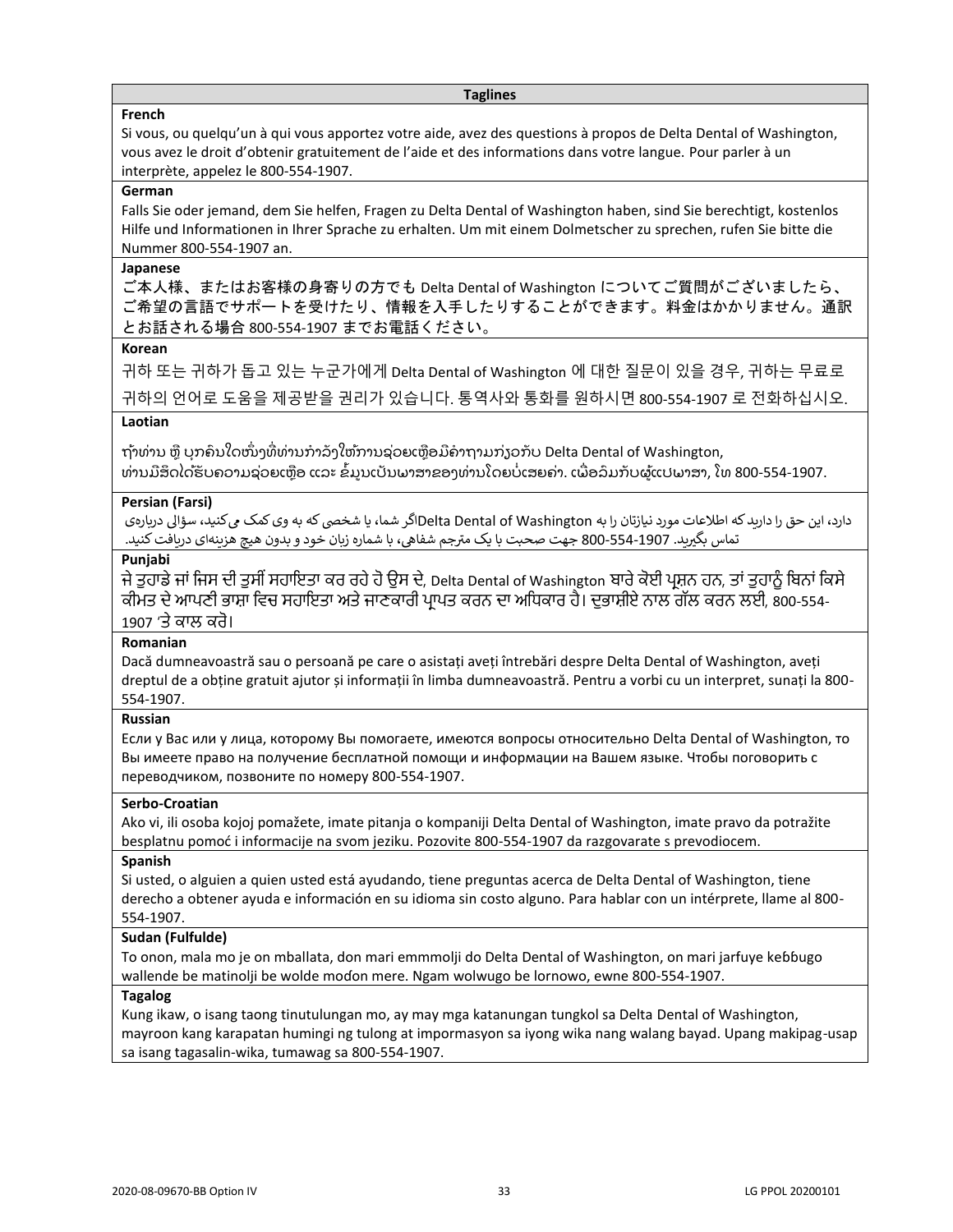## **Taglines**

## **Ukrainian**

Якщо у Вас або у когось, кому Ви допомагаєте, є запитання щодо Delta Dental of Washington, Ви маєте право безкоштовно отримати допомогу та інформацію Вашою мовою. Щоб поговорити з перекладачем, телефонуйте за номером 800-554-1907.

## **Vietnamese**

Nếu quý vị, hoặc ai đó mà quý vị đang giúp đỡ, có thắc mắc về Delta Dental of Washington, quý vị có quyền được nhận trợ giúp và thông tin bằng ngôn ngữ của mình miễn phí. Để nói chuyện với thông dịch viên, hãy gọi 800-554- 1907.